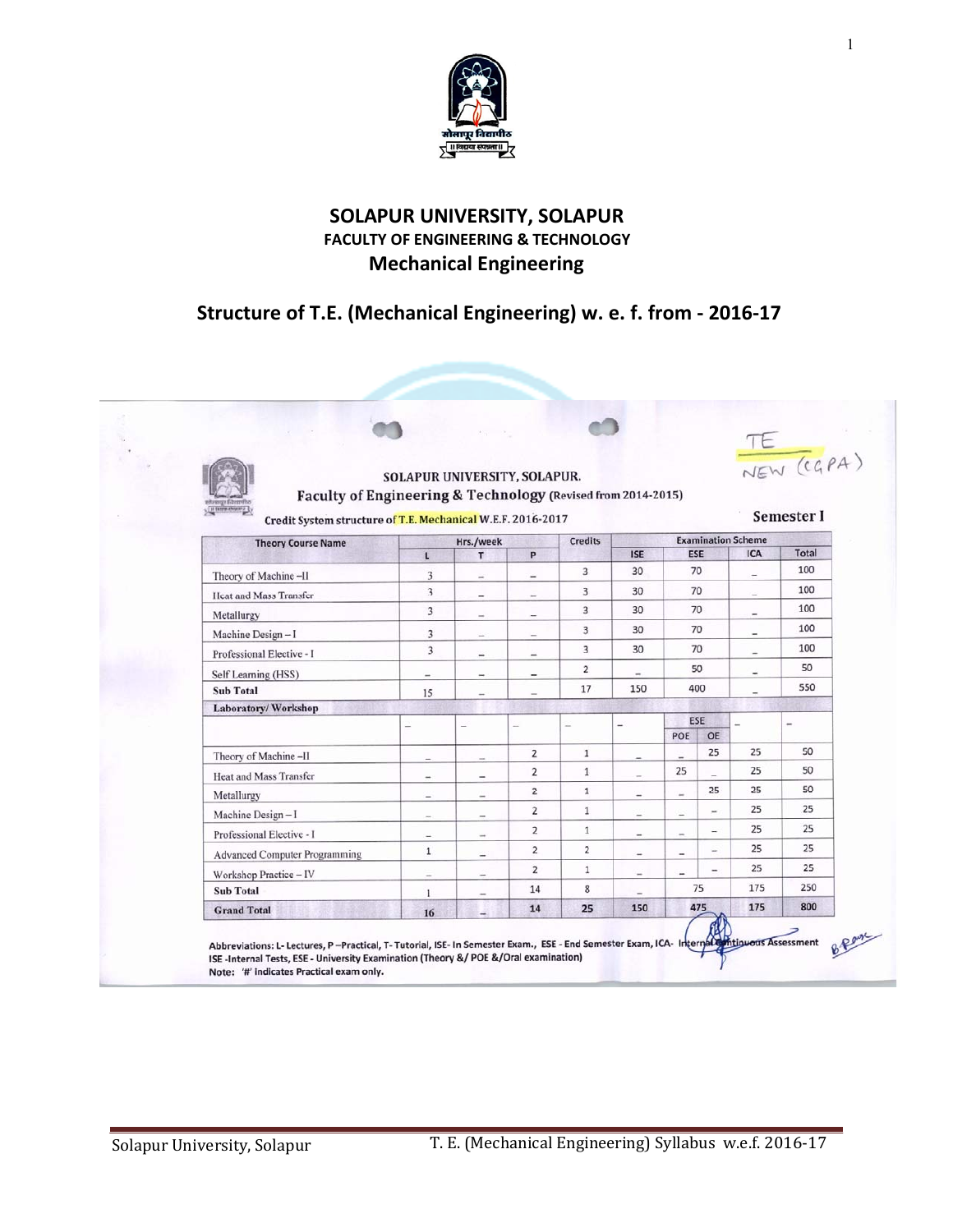

| Faculty of Engineering & Technology (Revised from 2014-2015)<br>Credit System structure of T.E. Mechanical W.E.F. 2016-2017 |                          | SOLAPUR UNIVERSITY, SOLAPUR. |                          |                |                          |                   |                          | <b>Semester II</b>        |              |
|-----------------------------------------------------------------------------------------------------------------------------|--------------------------|------------------------------|--------------------------|----------------|--------------------------|-------------------|--------------------------|---------------------------|--------------|
| <b>Theory Course Name</b>                                                                                                   |                          | Hrs./week                    |                          | <b>Credits</b> |                          |                   |                          | <b>Examination Scheme</b> |              |
|                                                                                                                             | $\mathsf{L}$             | T                            | P                        |                | <b>ISE</b>               | <b>ESE</b>        |                          | <b>ICA</b>                | <b>Total</b> |
| Metrology and Mechanical Measurements                                                                                       | $\overline{3}$           | i.                           | $\overline{\phantom{a}}$ | 3              | 30                       | 70                |                          | ٠                         | 100          |
| <b>Internal Combustion Engine</b>                                                                                           | $\overline{3}$           | $\frac{1}{2}$                | $\overline{\phantom{0}}$ | 3              | 30                       | 70                |                          |                           | 100          |
| CAD/CAM                                                                                                                     | $\overline{3}$           | $\overline{a}$               | $\overline{\phantom{a}}$ | $\overline{3}$ | 30                       | 70                |                          | ⋍                         | 100          |
| Machine Design-II                                                                                                           | $\mathfrak{Z}$           |                              |                          | $\overline{3}$ | 30                       | 70                |                          | $\overline{\phantom{0}}$  | 100          |
| Professional Elective-II                                                                                                    | $\overline{3}$           | $\equiv$                     | $\qquad \qquad$          | $\overline{3}$ | 30                       | 70                |                          | $\overline{\phantom{a}}$  | 100          |
| <b>Sub Total</b>                                                                                                            | 15                       |                              |                          | 15             | 150                      |                   | 350                      |                           | 500          |
| Laboratory/Tutorial/Workshop                                                                                                |                          |                              |                          |                |                          |                   |                          |                           |              |
|                                                                                                                             |                          |                              |                          |                |                          | <b>ESE</b><br>POE | OE                       |                           |              |
| Metrology and Mechanical Measurements                                                                                       | $\overline{a}$           | -                            | $\overline{2}$           | $1\,$          |                          | -                 | $\qquad \qquad -$        | 25                        | 25           |
| <b>Internal Combustion Engine</b>                                                                                           | $\overline{a}$           |                              | $\overline{2}$           | 1 <sup>1</sup> | $\overline{a}$           | Ξ                 | $\overline{\phantom{a}}$ | 25                        | 25           |
| CAD/CAM                                                                                                                     | $\overline{\phantom{a}}$ | $\overline{\phantom{0}}$     | $\overline{2}$           | $\mathbf{1}$   | $\overline{a}$           | $\overline{a}$    | $\overline{a}$           | 25                        | 25           |
| Machine Design-II                                                                                                           | $\qquad \qquad$          | i.                           | $\overline{2}$           | $\mathbf{1}$   | $\overline{\phantom{a}}$ | У.                | 25                       | 25                        | 50           |
| Professional Elective-II                                                                                                    | $\overline{\phantom{a}}$ | $\overline{a}$               | $\overline{2}$           | $\mathbf{1}$   | $\overline{\phantom{a}}$ | 尘                 | $\overline{\phantom{a}}$ | 25                        | 25           |
| <b>Advanced Computing Techniques</b>                                                                                        | $\mathbf{1}$             | $\overline{a}$               | $\overline{2}$           | $\overline{2}$ | -                        | 습                 | 富                        | 25                        | 25           |
| Workshop Practice-V                                                                                                         | $\overline{\phantom{0}}$ | -                            | $\overline{2}$           | $\mathbf{1}$   | $\overline{a}$           | #50               | -                        | 25                        | 75           |
| Self Learning (Technical)                                                                                                   | $\equiv$                 | $\mathbf{1}$                 |                          | $\mathbf{1}$   | -                        | ۳                 | $\overline{\phantom{0}}$ | 50                        | 50           |
| <b>Sub Total</b>                                                                                                            | 1                        | $\mathbf{1}$                 | 14                       | 9              | Ē,                       |                   | 75                       | 225                       | 300          |
| <b>Grand Total</b>                                                                                                          | 16                       | $1\,$                        | 14                       | 24             | 150                      |                   | 425                      | 225                       | 800          |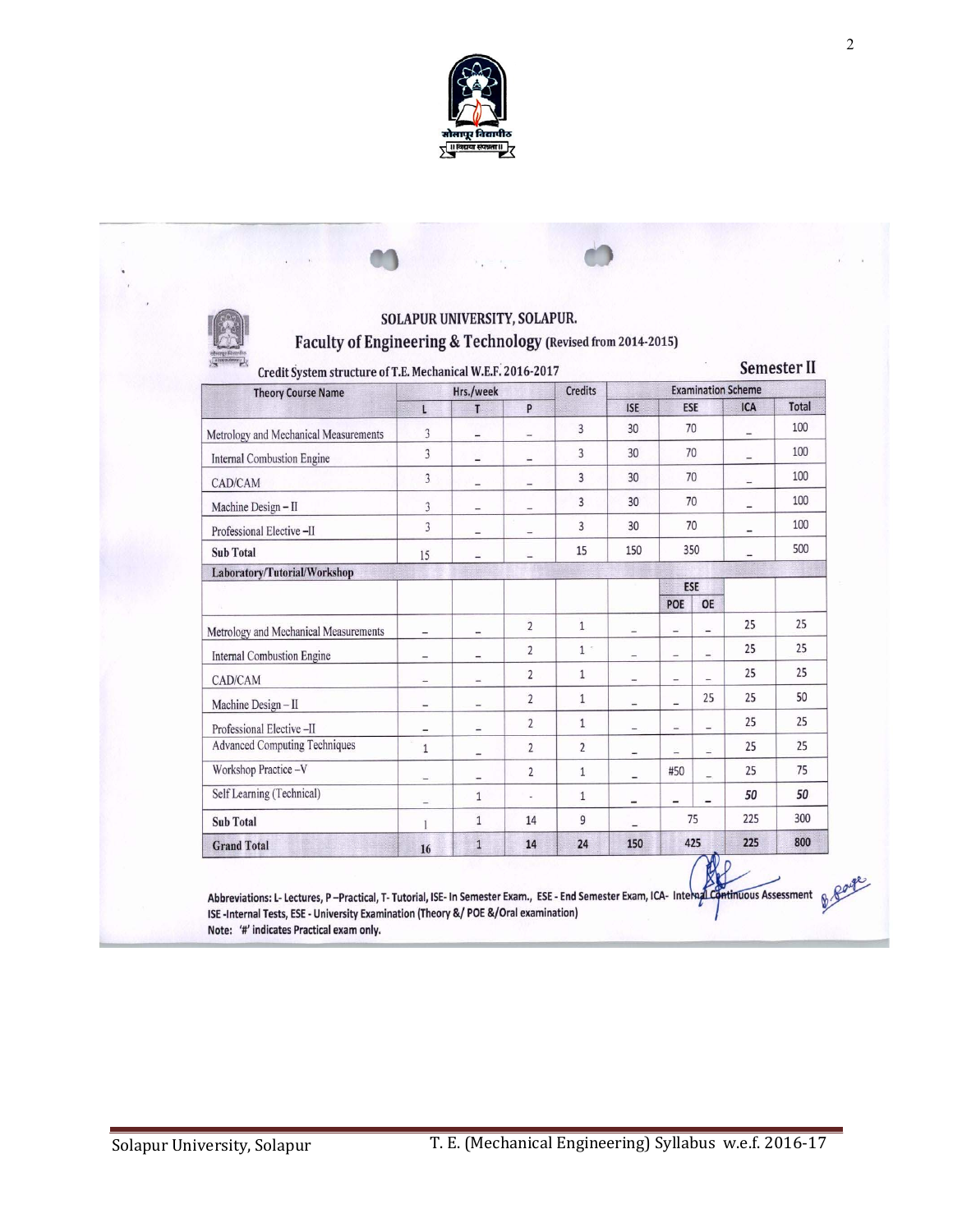

1) Machine Tool Design 2) Fluid Machinery and Fluid Power 3) Material Handling Systems Professional Elective-I 4) Mechanical 1) Experimental Stress 2) Power Plant and Energy Professional 3)Tool Engineering Vibration Engineering Analysis Elective-II 1. The Practical batch shall be of 15 students. After formation of batches, if the number of students remaining is more than 7, a new batch shall be formed. 2. Syllabus of Self learning (H.S.S.) is common for all Under Graduate Programs under the Faculty of Engineering and Technology. 3. For self learning monitoring and assessment responsibility is to be given to the faculty with one hour load per batch. 4. Practical / Tutorial load indicates the load per batch. 5. TW: Term work assessment shall be a continuous process based on the performance of student in assignment, class test, quizzes, 5. TW: Term work assessment shall be a continuous process based on the performance of statement in assignment, exact the performance of statement in assignment, exact the performance of statement in assignment, there are t seminar presentation etc. as applicable. 6. Industrial Training (B.E. Part 1) of minimum 15 days in one slot shall be completed in any vacation after SE Part-II but before BE Part-I & the report shall be submitted in BE Part-I. 7. Professional Electives-To offer a particular subject as an elective, minimum 15 students shall opt for the same. Appropriate elective subjects may be added as and when required. Abbreviations: L- Lectures, P-Practical, T- Tutorial, ISE- In Semester Exam., ESE - End Semester Exam, ICA- Internal Continuous Assessment  $\mathcal{G}$ ISE-Internal Tests, ESE - University Examination (Theory &/ POE &/Oral examination) Note: '#' indicates Practical exam only.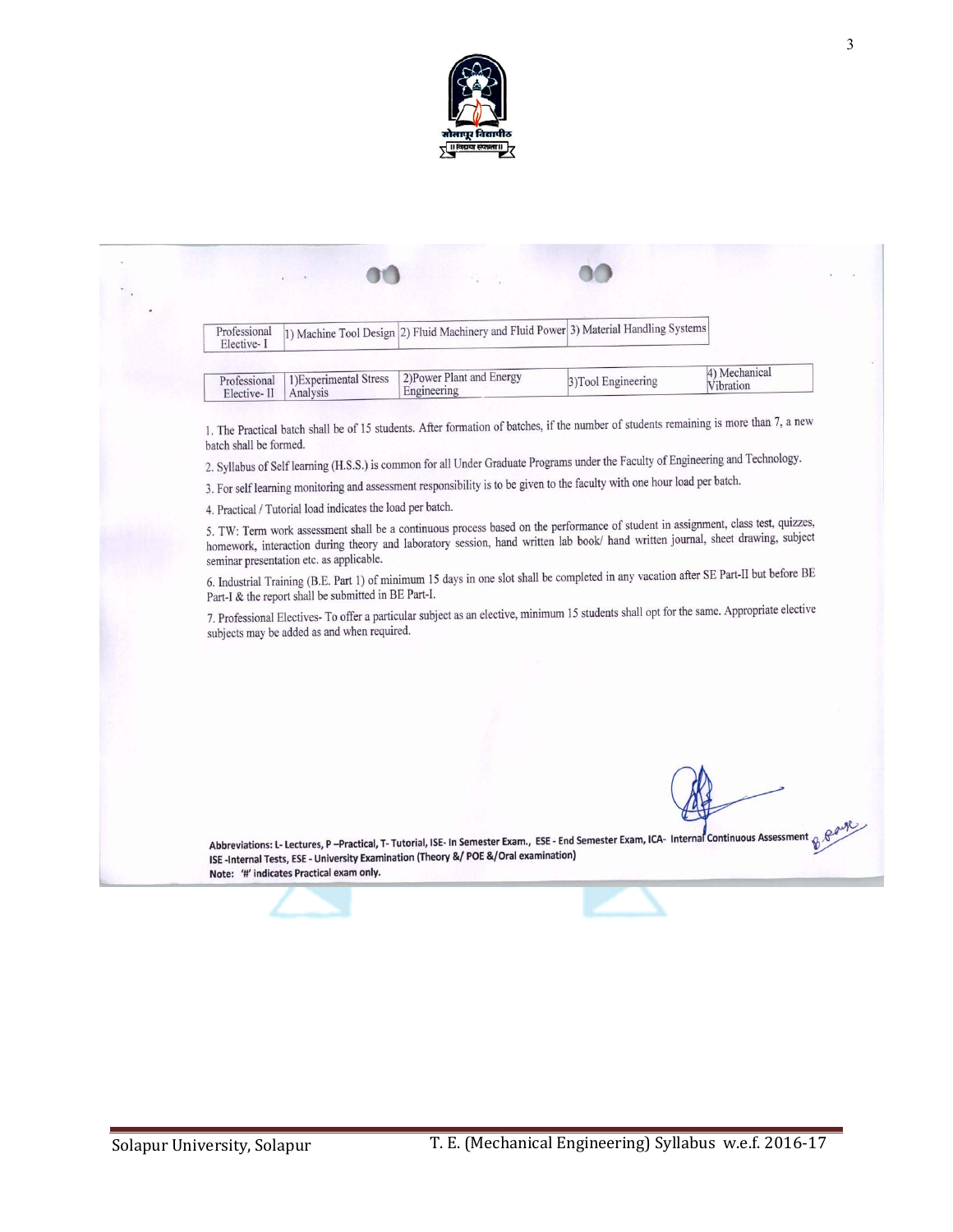

#### **T.E. (Mech.) Part-I 1.0 Theory of Machines-II**

**Teaching Scheme : Exam Scheme : Exam Scheme : Exam Scheme : Exam Scheme** : **Lectures : 3 Hrs. /Week Theory Paper : 100 Marks** Practical : 2 Hrs./Alternate Week Term Work : 25 Marks

 **Oral : 25 Marks ---------------------------------------------------------------------------------------------------------------------** 

#### **Course Objectives :-**

- 1) To Study design of gears, gear trains and their applications
- 2) To Learn concept & design of flywheel & applications of gyroscope
- 3) To Introduce the concepts of balancing & vibration

#### **Course Outcomes :-**

- 1) To select gear as per requirement  $\&$  will be able to understand proper application of gear train
- 2) Tto understand flywheel details & compare with governor, also will clear concepts of gyroscope 3) To do balancing & vibration calculations
	- **Section I**

#### **1. Toothed Gearing : (06)**

Geometry of motion, Gear geometry, Types of gear profile- involute & cycloidal, Theory of Spur, Helical & Spiral gears, Interference in involute tooth gears and methods for its prevention, Contact ratio, Path of contact, Efficiency and center distance of spiral gears.

#### **2. Gear Trains : (05)**

Types of Gear trains- Simple, Compound, Epicyclic, Reverted gear train, Tabular method for finding the speeds of elements in simple and compound epicyclic gear train, Differential gear box. Equivalent mass and Moment of Inertia applied to gear trains.

#### **3. Turning Moment diagram and Flywheel: (04)**

Function of flywheel and study of turning moment diagrams. Coefficient of fluctuation of speed energy. Determination of size of the flywheel for various application.

#### **4. Gyroscope : (04)**

Gyroscopic couple, Spinning and Precessional motion, Gyroscopic couple and its effect on i) Aero plane ii) Ship iii) Four-Wheeler iv) Two –Wheeler

#### **Section – II**

Static and Dynamic balancing of rotary and reciprocating masses. Primary and Secondary forces and couples. Direct and Reverse cranks. Balancing of Single cylinder, Multi cylinder-In-line and V-Engines. Study of various balancing machines.

**5. Balancing : (07)**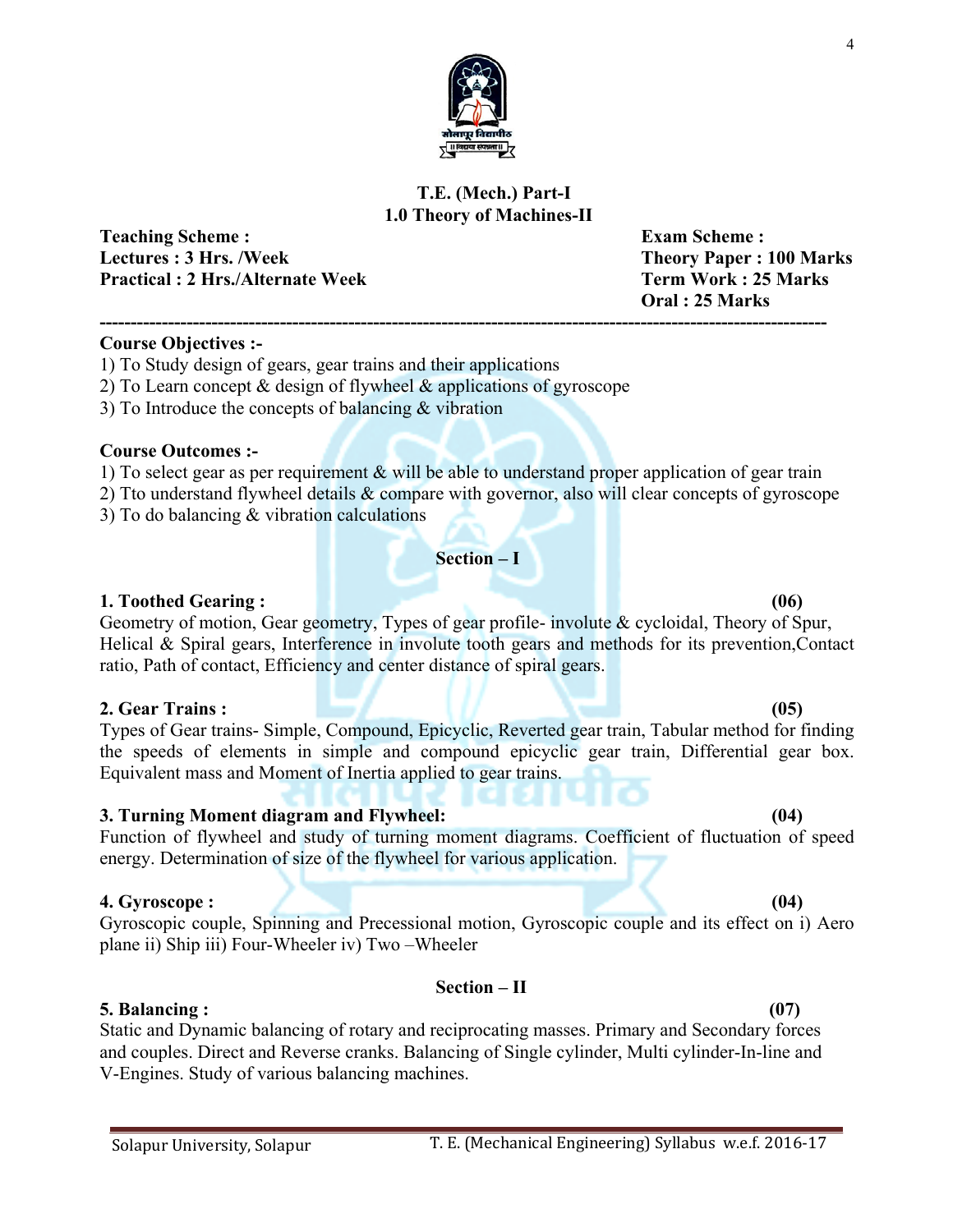5

### **7. Single degree of freedom systems : (05)**

**8. Forced Vibrations : (03)**  Forced vibrations with viscous damping, magnification factor, frequency response curves, vibration isolation and transmissibility. Whirling of Shafts and Critical speeds (No numerical treatment)

#### **9. Torsional Vibrations : (03)**

Introduction to natural frequency of torsional vibrations, single rotor, two rotor and three rotor system, torsionally equivalent shafts.

**Note:** For topic 1 to 7 both Numerical & Theoretical treatment & Topic 8 only theoretical.

#### **Term Work**

- 1. Experiment to generate involute gear tooth profile.
- 2. Two Problems on each type of Epicyclic gear train using tabular method.
- 3. Experiment on Gyroscope.
- 4. Balancing of rotary masses (Static and Dynamic).
- 5. Determination of MI by Bi-filar suspension, Trifilar suspension or compound pendulum.
- 6. Experiment on free longitudinal vibration of Helical Spring.
- 7. Experiment on forced vibration characteristics (Undamped  $\&$  damped )

#### 8.**Experiment on Free Torsional Vibration of Two Rotor System**

( First four experiments are compulsory  $\&$  Any three from 5 to 8)

#### **Text Books :**

- 1. Theory of Machines by Khurmi Gupta
- 2.Theory of Machines by Rattan S.S.
- 3. Theory of Machines by Thomas Bevan.
- 4. Mechanical Vibrations by Grover

#### **Reference Books :**

- 1. Theory of Machines & Mechanisms by Shigley
- 2. Mechanism and Machine Theory by Rao, Dukkipati.
- 3. Theory of Machines by Dr. V.P.Singh
- 4. Theory of Machines by Ballaney
- 5. The complete Automotive Technology by William Crouse Angline
- 6. Mechanical Vibrations by Dr. V.P.Singh
- 7. Theory Machines and Mechanisms by Sayyad F.B. and Singhal



Basic concepts and definitions, vibration measuring parameters- Displacement, Velocity and

**6. Vibrations : (03)** 

Free vibrations with and without damping (Rectilinear, Torsional & Transverse), degree of

acceleration, Free and forced vibrations. Types of damping , Equivalent Springs.

damping. Logarithmic decrement, equivalent viscous damping, Coulomb damping.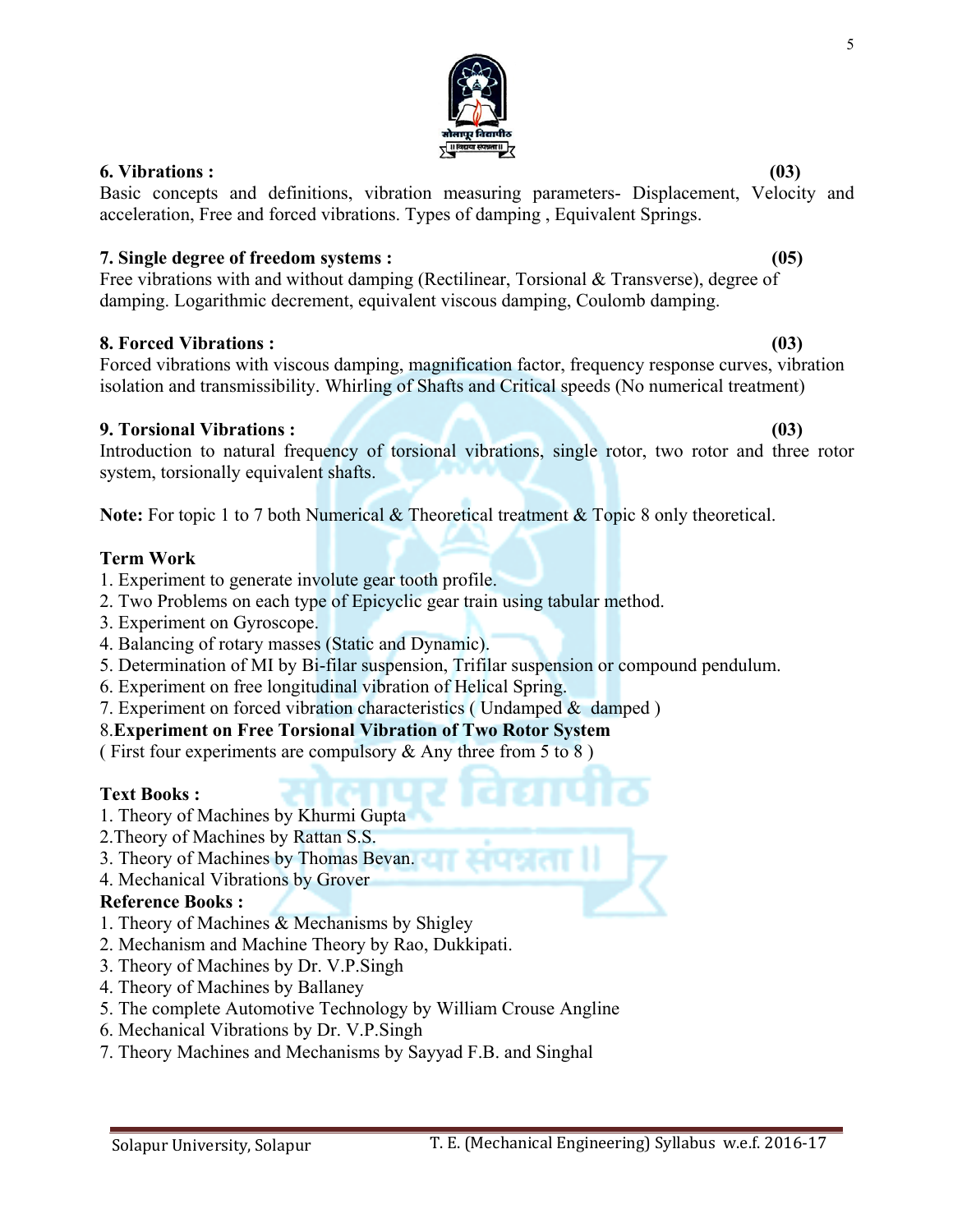

#### **# Exam paper pattern :**

- a. Objectives 20 marks 20 questions of 1 marks
- b. Sec I should be of 4 questions. Out of which any 3 should be solved. 3 questions of 13 marks & one question of 14 mark.
- c. Each question should have sub-question with 6+7 or 8+5 or 10+3 pattern No question should be of 13 marks alone ( Except balancing problem of sheet, if required )
- d. same should be followed for sec II

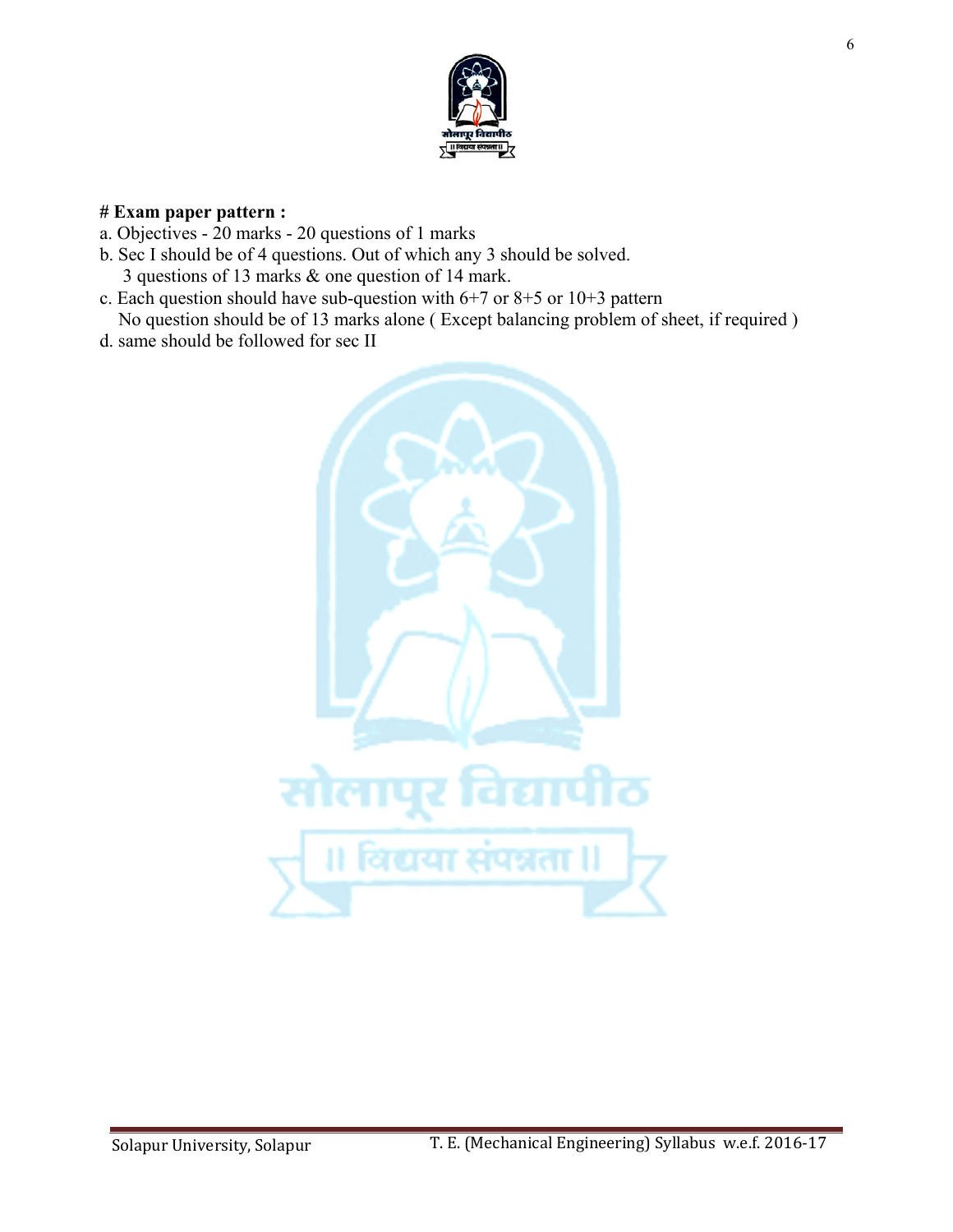

# **T.E. (Mech.) Part-I**

#### **2.0 HEAT AND MASS TRANSFER**

**Teaching Scheme :** Exam Scheme :

**Lectures : 3 Hrs. /Week Theory Paper : 100 Marks Practical : 2 Hrs./Week Pract. & Oral Exam.: 25 Marks Term Work : 25 Marks**  -----------------------------------------------------------------------------------------------------------------------

#### **Course Objectives:**

- 1. To teach students the basic principles of conduction, radiation, and convection heat transfer.
- 2. To extend the basic principle of conservation of energy to systems which involve conduction, radiation, and heat transfer.
- 3. To train students to identify, formulate and solve engineering problems involving heat transfer.
- 4. To train students to identify, formulate and solve engineering problems involving forced convection heat transfer, natural convection heat transfer, and heat exchangers.

#### **Course Outcomes**

- 1. Students will demonstrate an understanding of the basic concepts of conduction, radiation, and convection heat transfer
- 2. Students will demonstrate an understanding of the concept of conservation of energy and its application to problems involving conduction, radiation, and/or convection heat transfer. This principle will be used to formulate appropriate mathematical models and associated thermal boundary conditions.
- 3. Students will demonstrate the ability to formulate practical conduction heat transfer problems by transforming the physical system into a mathematical model, selecting an appropriate solution technique and evaluating the significance of results.
- 4. Students will demonstrate the ability to formulate practical forced and natural conduction heat transfer problems by transforming the physical system into a mathematical model, selecting an appropriate solution technique and evaluating the significance of results. Students will also demonstrate an ability to analyze the performance.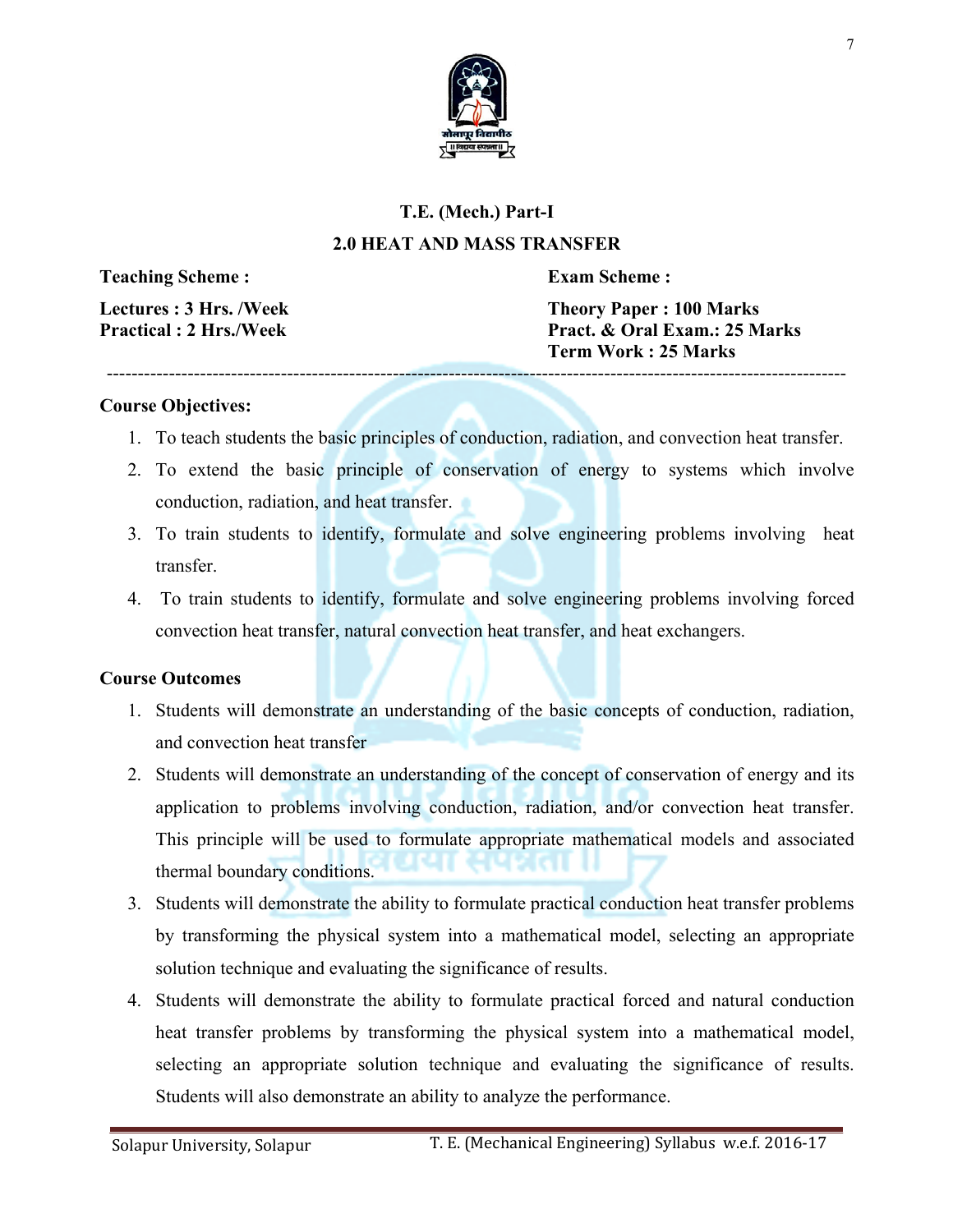# Modes of heat transfer. Basic laws of heat transfer, Introduction to modes of heat transfer, Thermal

conductivity and its variation with temperature for various Engg. Materials (Description only). Derivation of Generalized Heat Conduction equation in Cartesian co-ordinate, its reductionto Fourier, Laplace and Poisson's equations. Generalized Heat conduction equation in cylindricaland spherical coordinates (no derivation) and its reduction to one dimension (1D), Heatconduction through plane wall, cylinder, sphere; composites, critical radius of insulation for cylinder and sphere. One dimensional steady state heat conduction with uniform heat generation for wall & cylinder).Systems with negligible internal resistance, Biot and Fourier number and their significance, Lumped Heat capacity Analysis.

### **2.** Extended Surfaces (03) *CON*

Types and applications of fins, Heat transfer through rectangular and circular fins. Fin effectiveness and efficiency.

#### **3. Convection (09)**

Concept of Hydrodynamic and thermal boundary layer, local and average convective coefficient for laminar and turbulent for flat plate and pipe. Dimensional analysis, Physical significance of dimensionless numbers, Reynolds analogy for laminar flow, Numerical correlations to solve various problems. Dimensional analysis, Physical significance of dimensionless numbers, Numerical correlations to solve natural convection problems, Combined free and forced convection problems.

#### **4. Boiling and condensation (02)**

Pool boiling curves, Forced boiling, Techniques for enhancement of boiling, Nusselt's theory of condensation, Filmwise and dropwise condensation.(Only Descriptive)

#### **5. Radiation (08)**

Nature of thermal radiation, definitions of absorbitivity, reflectivity, transmissivity, monochromatic emissive power. Total emissive power and emmissivity, Concept of black body &gray body, Kirchoff's law, Wein's law and Planck's law.Deduction of Stefan Boltzman equation.Lambert

# **1. Steady State Heat Conduction (08)**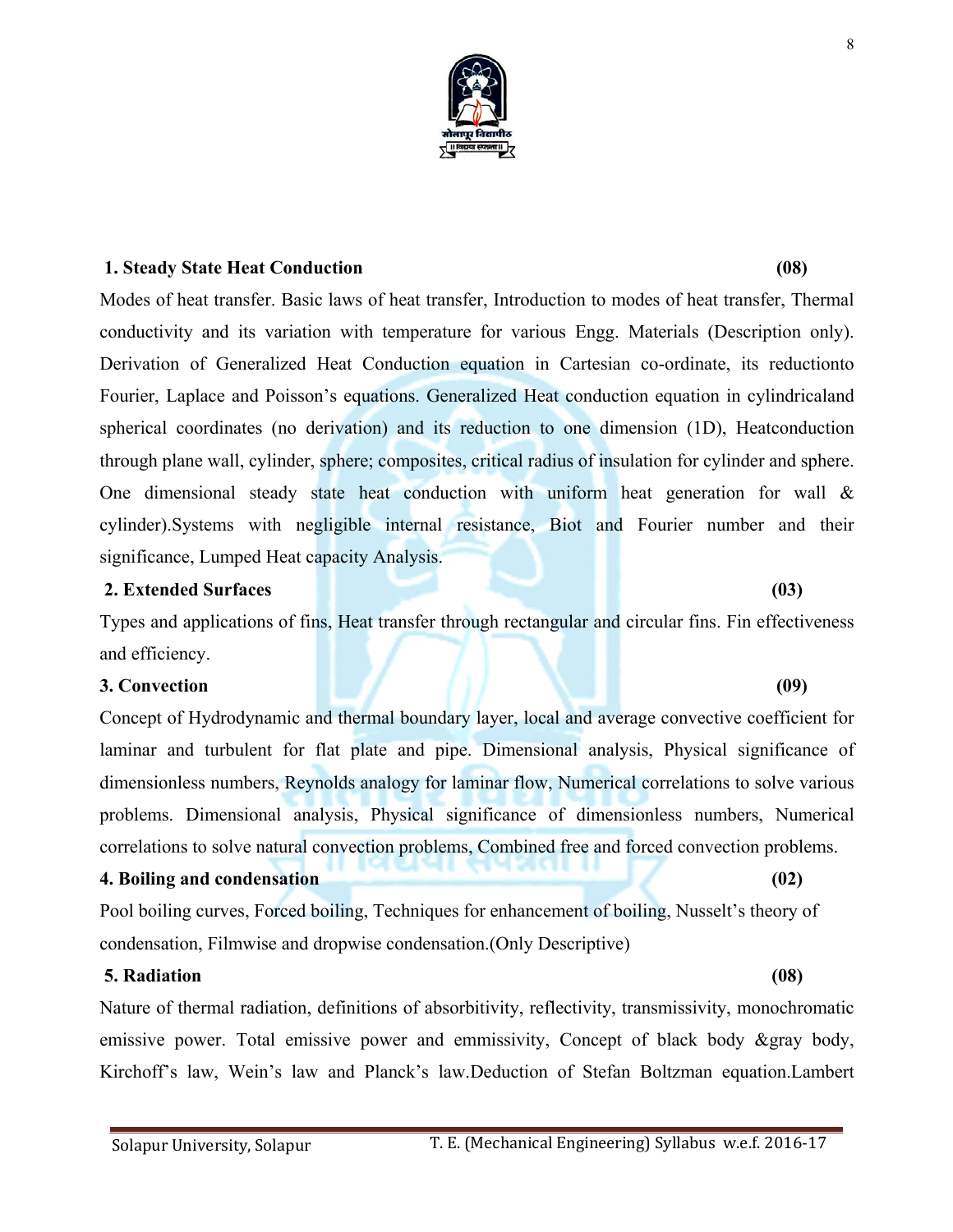

9

cosine rule, Intensity of radiation.Energy exchange by radiation between two blacksurfaces with non-absorbing medium in between and in absence of reradiating surfaces.

Geometric shape factor. Energy exchange by radiation between two gray surfaces without absorbing medium and absence of reradiation and Radiosity. Radiation network method, network or two surfaces which see each other and nothing else.

### **6. Heat Exchangers (06)**

Classification & Types of Heat exchangers, Fouling factor, Overall heat transfer coefficient, Analysis by LMTD and NTU method for parallel and counter flow, Design consideration for Heatexchangers.Heat pipe.

### **7. Mass Transfer (02)**

Introduction, Modes of mass transfer, Analogy between heat and mass transfer, Mass diffusion (Mass basis, Mole basis), Fick's law of diffusion, Significance of various dimensions numbers.

 **8.Finite Difference applications in heat conduction and convection (02)**  Introduction to finite difference , Finite difference methods for solving conduction and convectionproblems . One dimensional steady state heat conduction-boundary conditions, Finite differenceapplications in convective heat transfer (Introduction only).

### **LIST OF EXPERIMENTS**

Experiment must be set simultaneously and the no. of students in each group working on a setup shall not exceed **04**students.

Any**08** Experiments based on following list plus two computer application assignments.

- 1. Determination of thermal conductivity of insulating powder.
- 2. Determination of thermal conductivity of Composite wall or lagged pipe.
- 3. Determination of thermal conductivity of Metals at different temperatures
- 4. Determination of Heat Transfer Coefficient for natural convection.
- 5. Determination of Heat Transfer Coefficient for forced convection.
- 6. Determination of Emissivity.
- 7. Determination of Stefan Boltzamann Constant.
- 8. Boiling Heat Transfer.
- 9. Condensation Heat Transfer.
- 10. Trail on Heat Exchangers.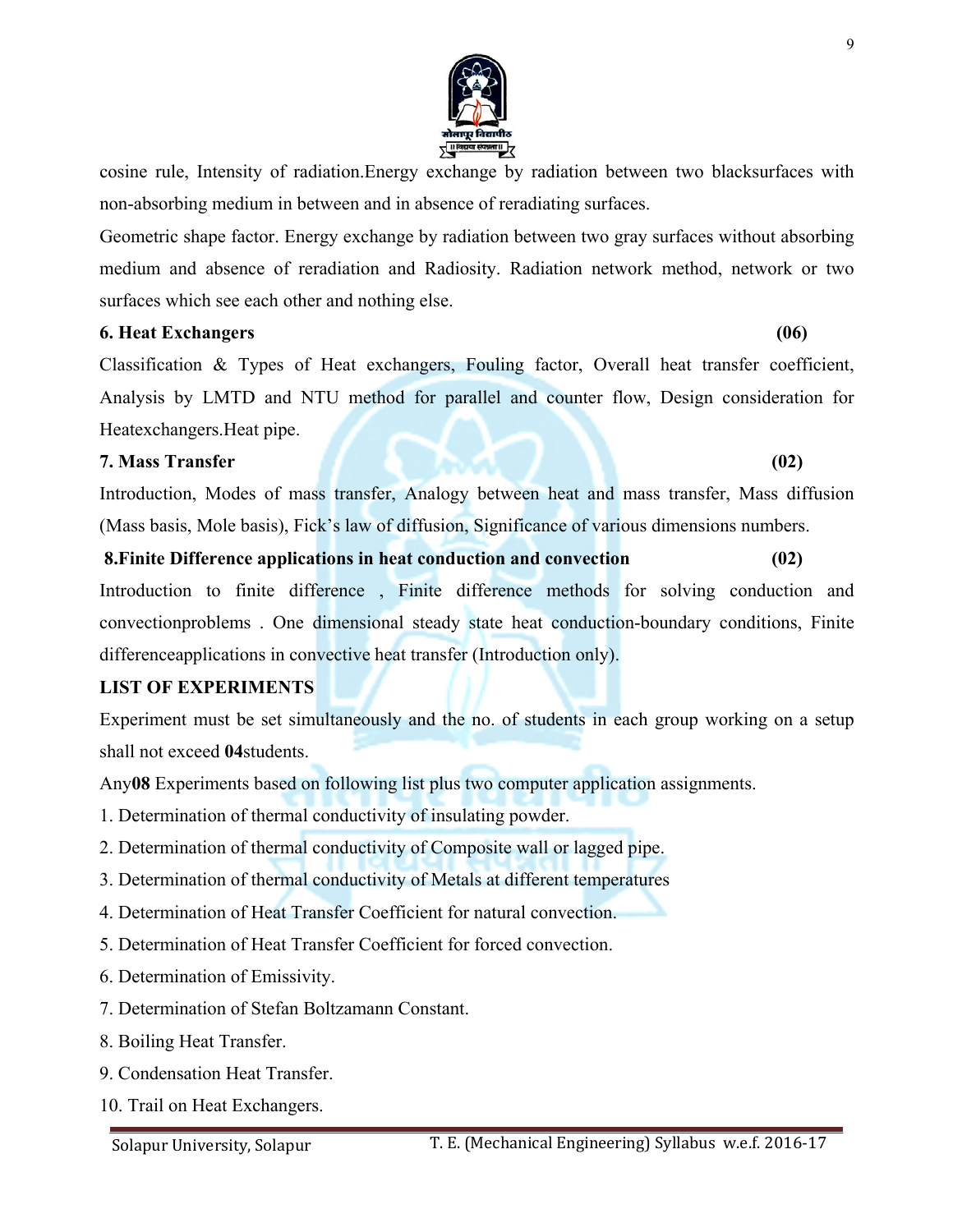

11. Heat Pipe Demonstration/Trial.

12. Determination of diffusivity of volatile liquid..

NOTE- The parameters such as Temperature, flow rate, pressure shall be acquired by Data acquisition system or data logger to ensure precise steady state condition while performing above experiments.

#### **Instructions for Practical Exam :**

1. Four to Five experiments shall be selected for Practical Examination.

2. The Number of Students for each practical set up would not be more than 04 Students.

3. Oral will be based on the Practical performed in the examination and the experiments

included in the Journal.

#### **Text Books :**

1. A Text Book on Heat Transfer by Dr. S. P. Sukhatme, Orient Longman Publi. Hyderabad

- 2. Heat Transfer by P.K. Nag, Tata McGraw hill Publishing Company Ltd., New Delhi.
- 3. Heat and Mass Transfer by R.K. Rajput, S. Chand & Company Ltd., New Delhi. 110055

4. Engineering Heat and Mass Transfer, Mahesh M. Rathore,University Science Press, New Delhi-110002

#### **Reference Books :**

- 1. Heat Transfer by J.P. Holman , McGraw Hill Book Company, New York.
- 2. Fundamentals of Heat and Mass Transfer by R.C. Sachdev, Willey Eastern Ltd.,
- 3. Heat Transfer A Practical approach by Ynus -A Cengel( Tata McGraw Hill)
- 4. Heat Transfer by Chapman A.J. McGraw Hill Book Company, New York.
- 5. Heat and Mass Transfer, S.C. Arrora and S. Dokoundwar, DhanpatRai and Sons, Delhi.
- 6. Fundamentals of Heat and Mass Transfer by C.P. Kothandaraman
- 7. Heat and Mass Transfer by Dr. D. S. Kumar S.K. Kataria& Sons, Delhi.

8. Fundamentals of Heat & Mass Transfer (Fifth Edi.), Frank P. Incropera, David P. Dewitt, Wisley India.

- 9. Heat & Mass Transfer, G. Kamraj, P.Raveendran SciTech Publi.
- 10. Heat Transfer V C RAO University press
- 11. Heat Transfer Dr. S. N. SaphaliTechmachpublication Pune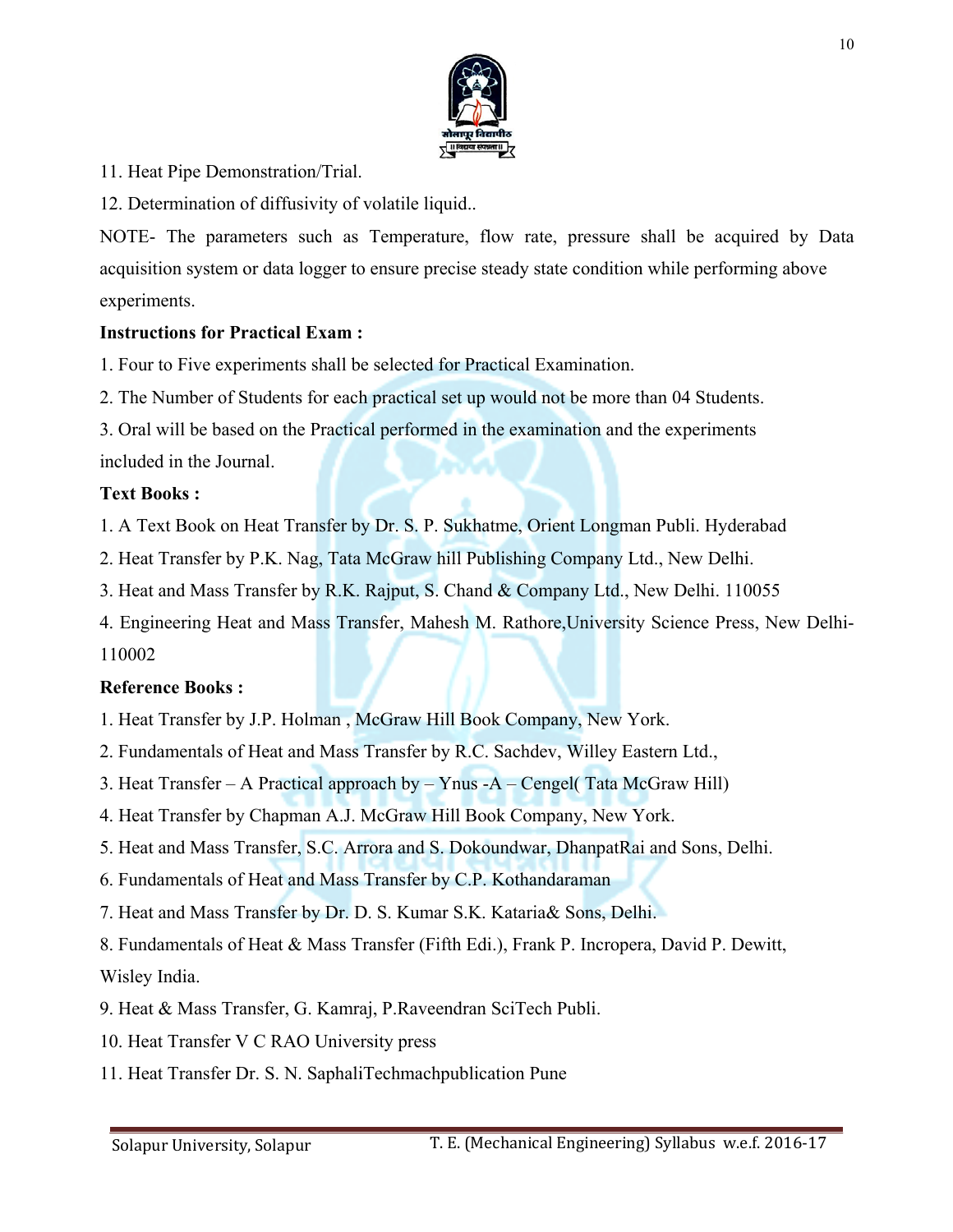

### **T.E. (Mech.) Part-I**

#### **3.0 METALLURGY**

**Teaching Scheme :** The Examination Scheme : **Examination Scheme** : Lectures :  $3 /$  week Theory : 3 hrs. 100marks **Practicals : 2 hrs./ week/ batch Term work -25** 

*<u>Dral</u>* -25 ---------------------------------------------------------------------------------------------------------------------

 **Course Objectives**

To make the students proficient in :

- 1.Structures, composition, properties, applications of materials and their selection for design purpose.
- 2.Testing of materials and its significance.
- 3.Heat treatment processes for different engineering materials.
- 4.Powder metallurgy process and nano materials and its applications.

#### **Course Outcomes**

Students will be able to :

- 1. Demonstrate relevance of principles of physical Metallurgy and its significance.
- 2. Apply their knowledge regarding selection of materials for engineering applications.
- 3. Demonstrate the significance of heat treatment processes and their applications in the field of Automotive and Machine tool industries.
- 4. Get acquainted with advance materials and their applications.

| <b>SECTION - I</b> |
|--------------------|
|                    |
|                    |

| 1. | a) Classification of metallic materials.                                       |               | $\mathbf{I}$ |
|----|--------------------------------------------------------------------------------|---------------|--------------|
|    | b) Concept of alloying, classification of cooling curves, equilibrium diagram. |               |              |
|    | Introduction to solid solution, types (in brief)                               |               | (3)          |
| 2. | Study of Ferrous materials & alloys.                                           |               |              |
|    | a) Iron-Iron carbide equilibrium diagram                                       |               | (3)          |
|    | b) Plain carbon steels, composition, applications $\&$ properties              |               |              |
|    | c) Effect of alloying elements on steels                                       |               |              |
|    | d) Study of some important alloy steels. (Application)                         |               | (3)          |
|    | i) Nickel-chromium steel<br>ii) Hadfield manganese steel                       |               |              |
|    | iv) Free cutting steel<br>iii) Hadfield silicon steel                          | v) HSLA steel |              |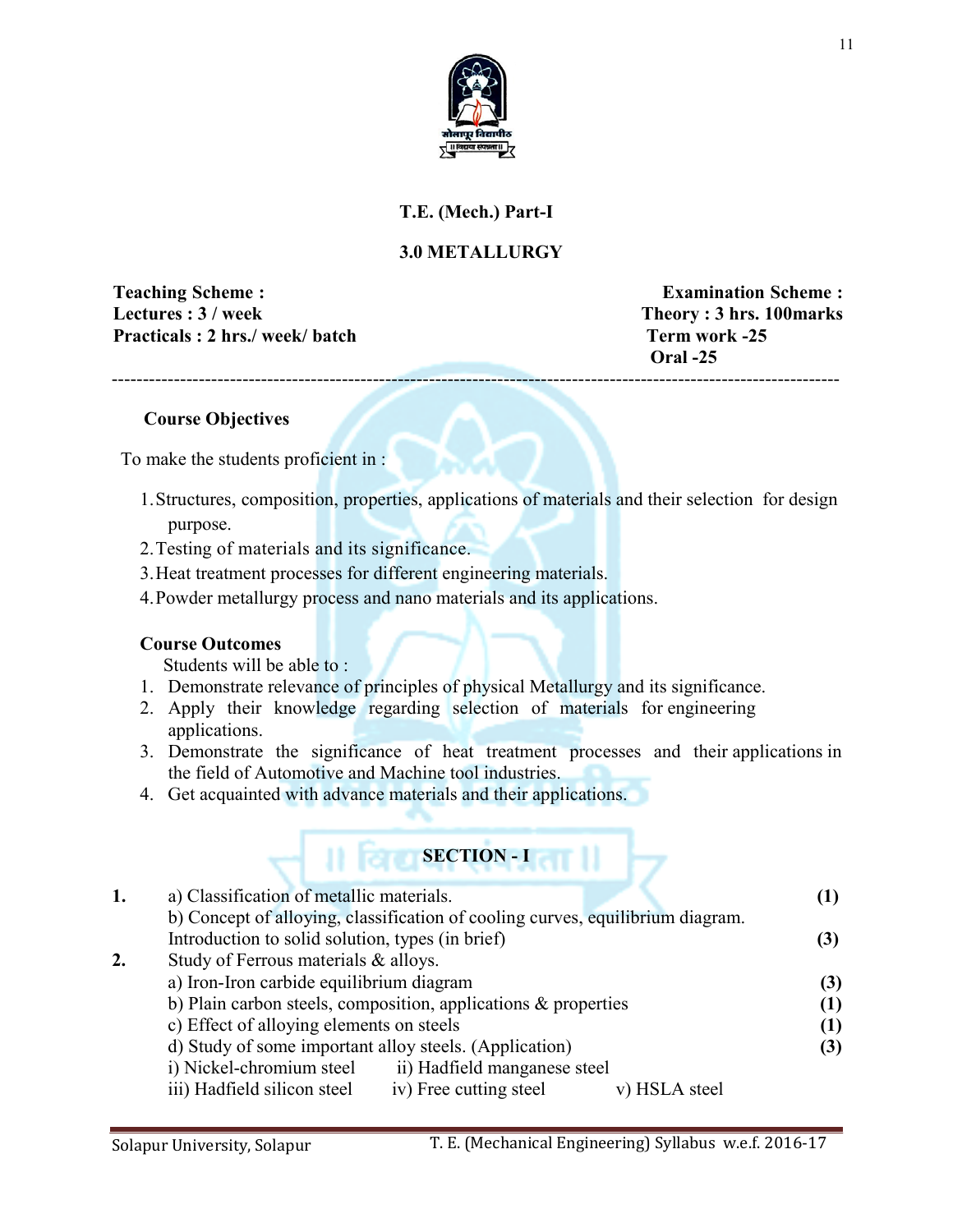

vi) High speed steel vii) HCHC steel viii) Maraging steel ix) Water, oil, air hardening steel  $x)$  Hot  $\&$  cold working tool steel, die steel xi) Stainless steel xii) Dual phase steel xiii) Invar Spring Steel e) Cast irons: composition, properties applications & comparisons of various **(2)**  types of cast irons. i.e. white iron, gray iron, SG iron, malleable iron, alloy cast irons, patented CI like mehanite.

**3.** Study of nonferrous metals & alloys (w. r. t. Composition, Properties, Applications, Standards and Specification). a) Copper alloys, brasses, bronzes. **(2)** b) Aluminium alloys: wrought & cast aluminium alloys. **(1)**  c) Study of solder materials, babbits, Fusible alloys like woods metals, Newtons **(1)** metal. d) Introduction to Nano materials. **(1)** e) Introduction to Composites and Dispersion strengthened materials. **(1)**

#### **SECTION -II**

#### **4.** Heat treatment of steel **(3)**

a) Heat treatment, definition, concept, objectives Introduction to isothermal transformation & TTT diagram for eutectoid Steel. Transformation on continuous cooling, critical cooling rate

b) Annealing & normalizing- purposes, types, application, comparison **(2)**  c) Hardening & tempering:- concept, process, applications property changes, quenching media, methods of hardening- austempering, martempering, hardening with self tempering, concept of harden ability in brief, objectives & types of tempering, Sub zero treatment. (3)

d) Surface hardening treatment, carburising, nitriding, cyaniding, & Carbonitriding. Processes, purposes, applications and comparison **(3) (3)** Induction & flame hardening, processes, applications, comparison

**5.** Powder metallurgy

a) Significance, methods of powder manufacture, mixing / blending, compaction methods, sintering processes & its significance, advantages & limitations **(4)**  b) Typical powder metallurgy applications and their flow chart: - Self lubricated bearings, cemented carbide cutting tools, friction materials, etc

**6.** a) Destructive testing methods, test procedure in brief, significance of **(3)**

i) Hardness testing ii) Tensile testing iii) Impact testing iv) Creep v) Fatigue testing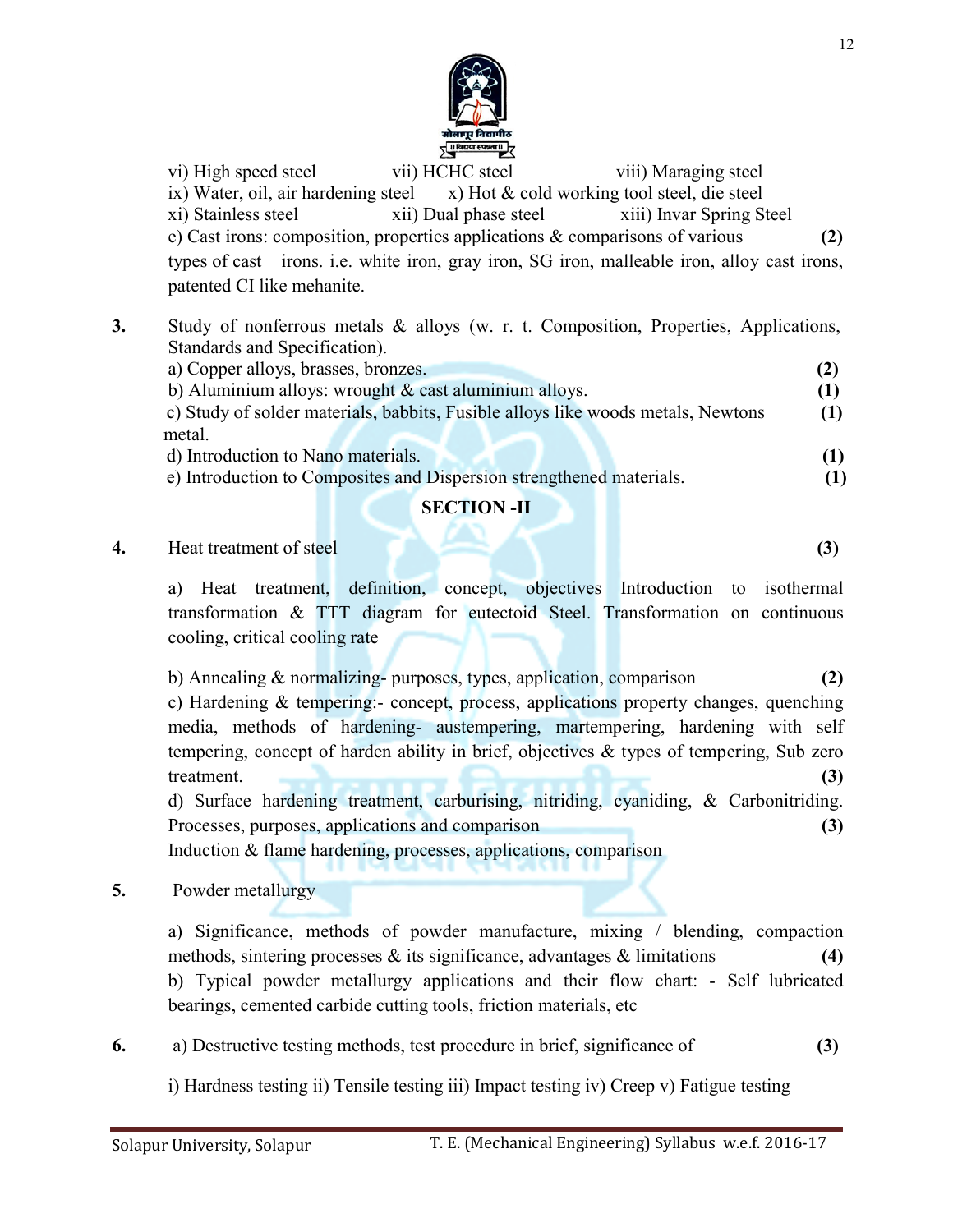

b) Study of non destructive methods such as i) dye penetrant test ii) magnetic **(2)**  particle test iii) ultrasonic test iv) radiography v) Eddy current test Significance  $\&$ comparison of these tests.

#### **Term work**

| $\mathbf{1}$            | <b>Study of Metallurgical Microscope</b>                                                   | 1 turn  |
|-------------------------|--------------------------------------------------------------------------------------------|---------|
| $\boldsymbol{2}$        | Specimen preparation and Mounting process                                                  | 2 turns |
| 3                       | Macro examination and Spark test (Optional)                                                | 1 turn  |
| $\overline{\mathbf{4}}$ | Study of microstructures of Steels                                                         | 1 turn  |
| 5                       | Study of grain size measurement (Optional)                                                 | 1 turn  |
| 6                       | Study of microstructures of Cast irons                                                     | 1 turn  |
| $\overline{7}$          | Study of microstructures of Non ferrous alloys                                             | 1 turn  |
| 8                       | Study and demonstration of Heat treatment processes                                        | 3 turns |
| 9                       | Study of Microstructures of Annealed, Normalized,<br>Hardened, Hardened & Tempered samples | 1 turn  |
| <b>10</b>               | Study of microstructures of Surface hardened samples                                       | 1 turn  |
| 11                      | Study and demonstration of Tensile, Impact, and Hardness tests, Creep test.                | 2 turns |
| 12                      | Study and demonstration of any of the NDT processes (Optional)                             | 1 turn  |
|                         | <b>Note: Journal based on above</b>                                                        |         |

#### **Recommended Books:**

#### **Text Books**

- 1. Material Science and Metallurgy Dr. Kodgire (Everest , Pune).
- 2. Engineering Metallurgy I & II A. S. Gholap & M. S. Kulkarni
- 3. Introduction to Engg. Materials B. K. Agarwal (TMH).

#### **Reference Books**

- 1. Heat treatment principles and technique Rajan Sharma & Sharma
- 2. Introduction to Physical metallurgy Avner, TMH.
- 3. Engineering Metallurgy Vol. I & II R. A. Higgins (ELBS).
- 4. Engineering Metallurgy E. C. Rollason (ELBS)
- 5. Engineering Metallurgy Lakthin (MIR Publishers).

#### **\*Paper setting shall be based on syllabus and term work.**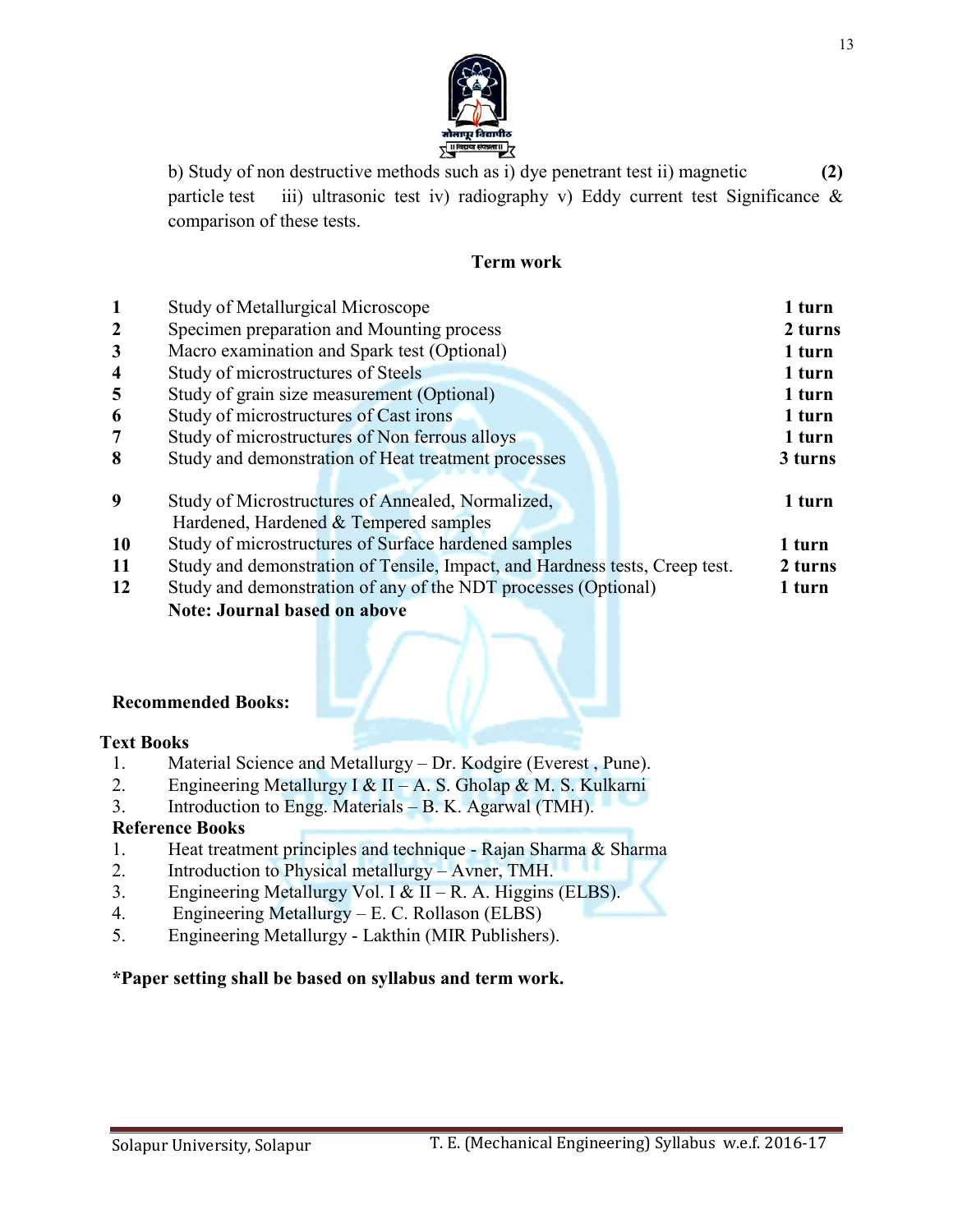

#### **4.0 Machine Design-I**

**---------------------------------------------------------------------------------------------------------------------**

**Practical: 2 Hrs. / Week Term Work: 25 Marks.**

**Teaching Scheme : Examination Scheme Lectures: 3 Hrs. / Week Theory Paper: 100 Marks.** 

#### **Course Objectives**

- 1. To learn the fundamentals of machine design.
- 2. To design basic machine elements such as knuckle joint, lever, spring under static loading.
- 3. To learn the environmental, manufacturing considerations in design.
- 4. To enable students to design machine elements for fluctuating load, design of shaft, keys, coupling and design of joints.

#### **Course Outcomes**

- 1. To apply basic design procedure to various machine elements.
- 2. To consider environmental, manufacturing constraints in design of machine elements.
- 3. To design machine elements for fluctuating load, design of shaft, keys, coupling and design of joints.

#### **SECTION-I**

#### **1. Fundamentals of machine design. (05)**

Concept of Machine design, Types of loads, Factor of safety- its selection and significance, Theories of elastic failure and their applications, General design procedure, Review and selection of various engineering materials properties and I.S. coding of various materials, Factors governing selection of Engineering materials.

#### **2. Design of simple machine parts (05)**

Cotter joint, knuckle joint, turn buckle, levers.

#### **3. Design against fluctuating loads. (05)**

Stress concentration causes and remedies, fatigue failure, endurance limit, notch sensitivity, Goodman and Soderberg diagram, modified Goodman diagram, design under combined stress, design for finite and infinite life under reversed stresses.

#### **4. Selection of Belt (05)**

Selection of flat and V belt from standard manufacturers' catalogue/Design data book.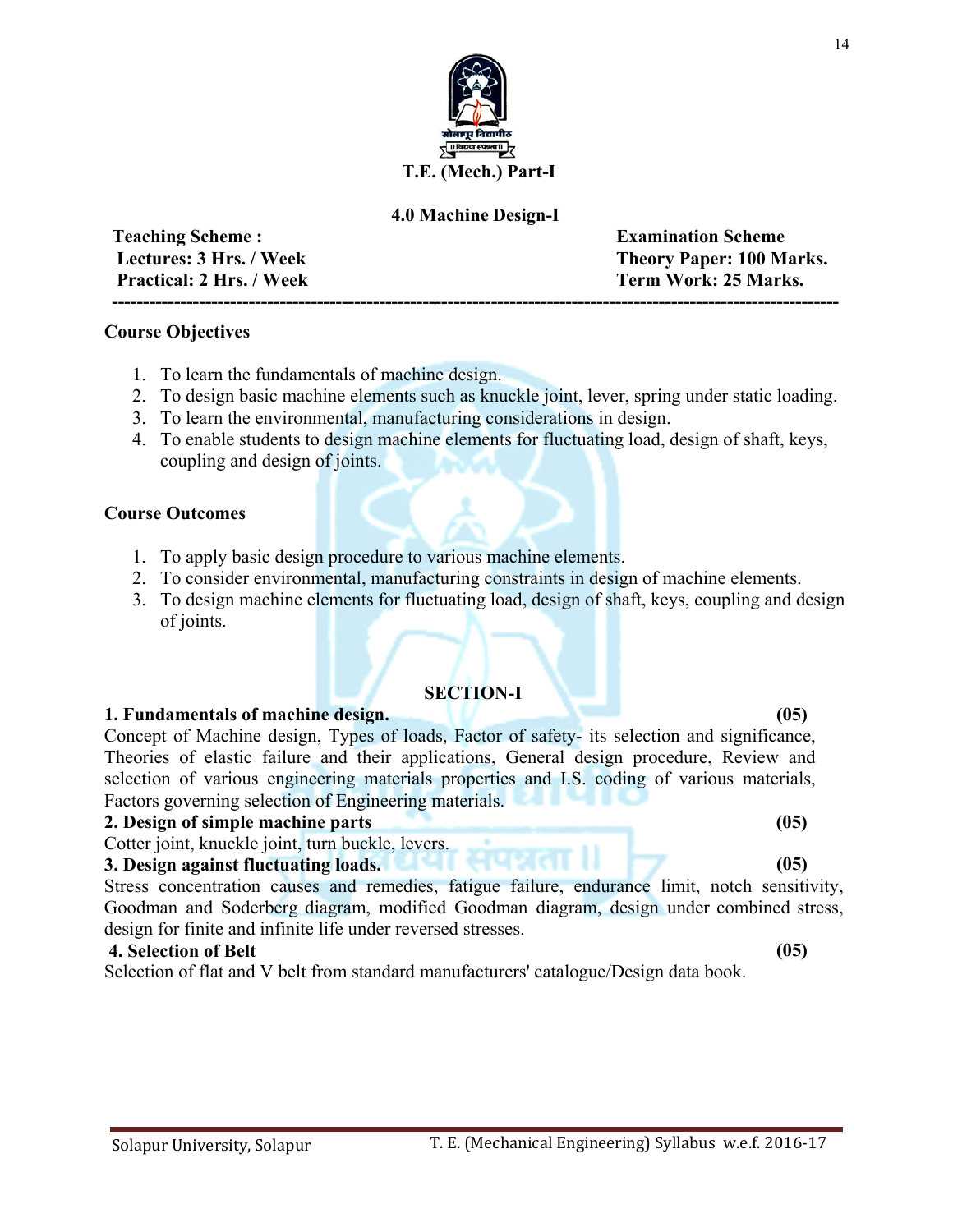#### **SECTION-II**

#### **5. Design Considerations for: (05)**

Design for manufacture, Design for casting, Design for forging, machining, assembly, design with non-metals, Design for environment

#### **6. Design of shafts, keys and couplings. (05)**

ASME code, types of shafts – solid, hollow, line, transmission and splined shafts. Types of couplings-Muff, rigid flange and flexible bush pin type coupling. Design of keys.

#### **7. Design of springs. (05)**

Types of springs and their applications, stresses induced in helical spring, design of helical (compression and tension) springs subjected to static loading, series and parallel springs. Introduction to leaf springs.

#### **8. Design of Joints. (05)**

Types: Welded joints, bolted joints, riveted joints, design for transverse and eccentric loading.

#### **Term work**

Part A: Assignment based on the following.

a) Selection of materials for various engineering applications showing their IS codes,

composition and properties

b) Problems on design of helical Springs subjected to static load.

c) Problems on bolted and welded joints.

Part B : Design and drawing of the following.

1. Knuckle joint or turn buckle.

2. Rigid or flexible flange coupling.

#### **Text books:**

1) Design of Machine Elements by V.B.Bhandari.

- 2) Machine Design by Robert L. Norton.
- 3) PSG Design data Book.

#### **Reference Books**

1) Design of Machine Element by J.F. Shigley, McGraw Hill Publi.

2) Design of Machine Element by M.F.Spotts, Pearson Education Publication

3) Design of Machine Elements by P. Kannaiah, Scitech Publication.

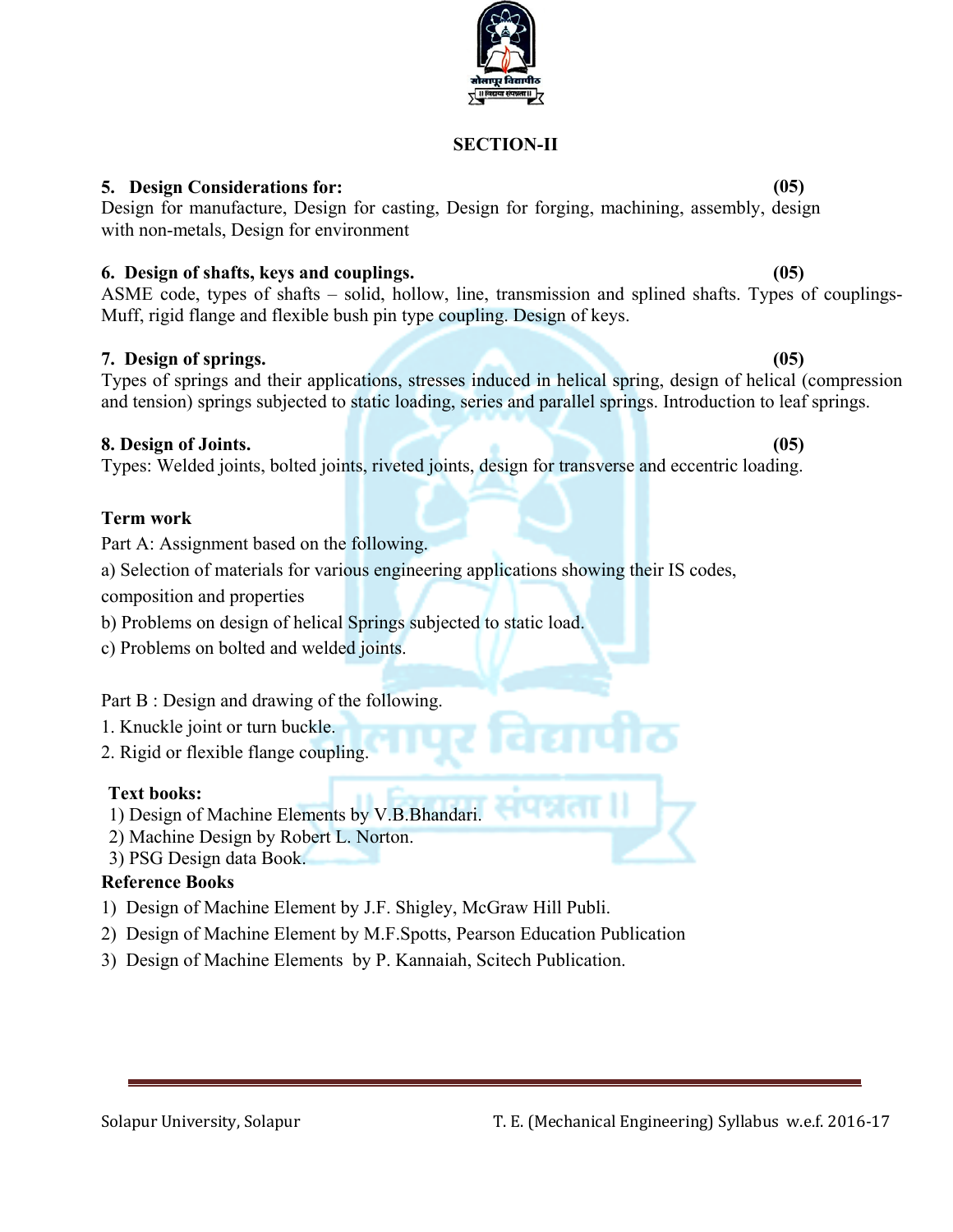

#### **T.E. (Mech.) Part-I Professional Elective-I 5.1 MACHINE TOOL DESIGN**

**Teaching Scheme :** Examination Scheme : Lectures :  $3 /$  week Theory :  $3$  hrs. 100 marks **Practicals : 2 hrs./ week/ batch Term work -25**  ---------------------------------------------------------------------------------------------------------------------

#### **Course Objectives**

- 1. To study machine tools types and general principle of design, and recent trends.
- 2. To make student familiar with machine tool drives its classification, working and design.
- 3. To learn design of machine tool structure, guide ways, slideways and column.
- 4. To analyse the dynamics of machine tool and control system in machine tool.

#### **Course Outcomes**

- 1. To demonstrate principle of machine tool design.
- 2. To design machine tool structure, guide ways, slideways and column.
- 3. To select machne tool drives, design calculations for spindle, bearing.
- 4. To do dynamic analysis of machine tools and control systems.

#### **SECTION-I**

#### **1: General Principles of Machine Tool Design (05)**

Classification of machine tools, General requirements of machine tool design, Engineering design process applied to machine tools, Layout of machine tools, working and auxiliary motions in machine tools.

#### **2: Design of Machine Tool Drives (05)**

Types of Speed and feed regulation, Classification of speed and feed boxes, Design of feed box, Speed box, Development of gearing diagram.

#### **3: Design of Machine Tool Structures (05)**

Functional requirements of machine tool structures, Design criteria & procedure for machine tool structures, Materials for machine tool structures, Design of beds, columns and housings and other parts of machine tools, Method to improve the stiffness and rigidity of structure, Overall compliance of machine tool.

#### **4: Design of Guideways (05)**

Functions and types of Guideways, Design of slideways, Design criteria and calculations for slideways, Guideways operating under liquid friction conditions, Design of Aerostatic slideways, Design of Antifriction slideways.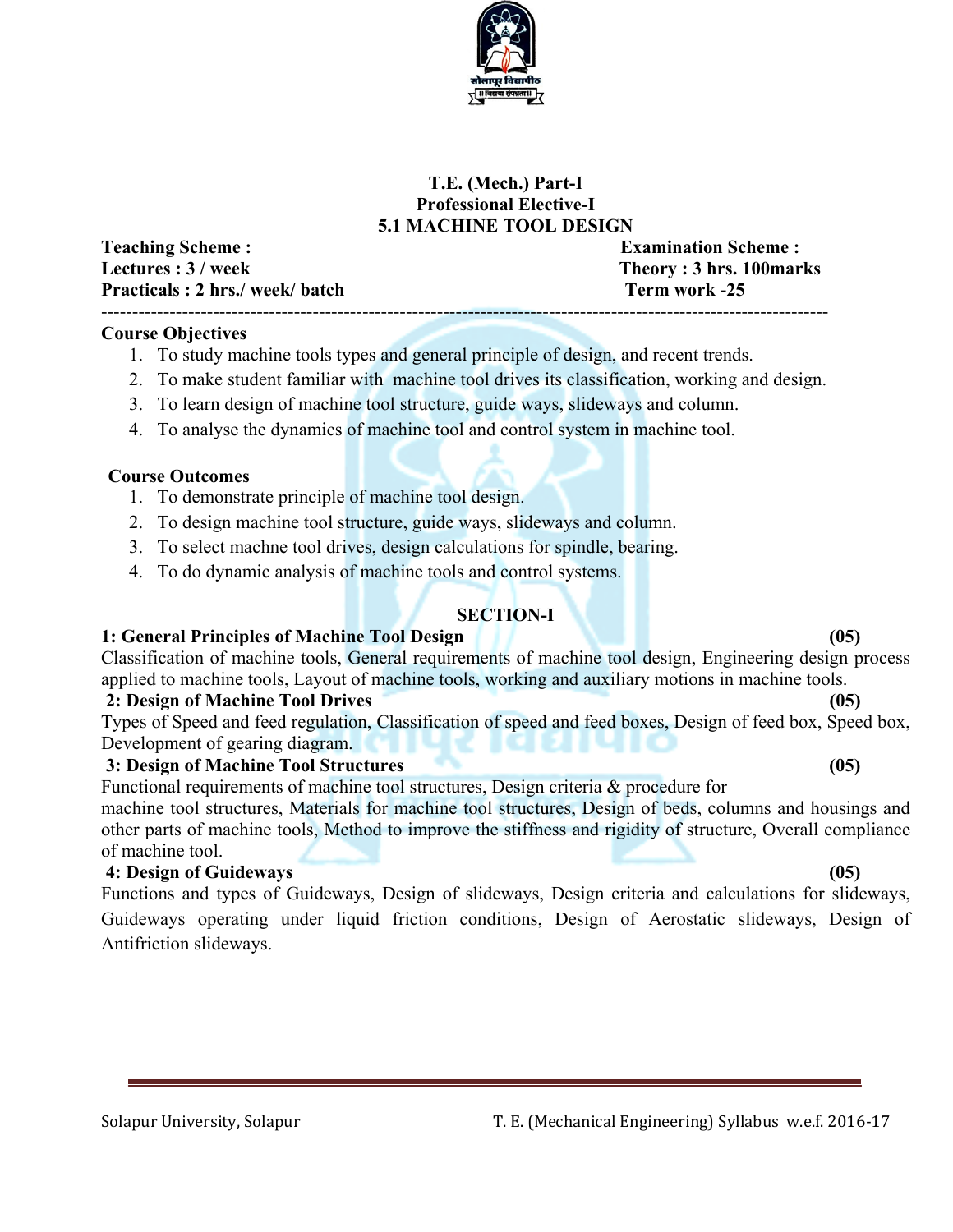#### **SECTION -II**

#### **5: Design of Spindles and Spindle Supports (05)**

Functions of spindle unit and requirements, Materials, Machine tool compliance & machining accuracy, Design calculations of spindles, Bearings for spindles.

#### **6: Dynamics of Machine Tools (05)**

Forced vibrations of machine tools, Dynamic characteristics of elements and systems, Stability analysis.

#### **7: Control Systems in Machine Tools (05)**

Functions, requirements and classification, Control systems for speeds and feeds, various motions etc. Manual & automatic control systems. Ergonomic aspects of design for machine tool control elements such as levers, handwheels, buttons etc.

#### **8: Trends and developments in machine tool design. (05)**

#### **[Note: Numerical Treatment for units 2, 3, 4, 5 and 6 only]**

#### **TERM WORK**

#### **1 Any one problem on**

(a) Design of a spur/helical gear box for machine tool - Report containing all calculations, Sketches for design of a typical gear box.

(b) Two sheet of A2 size containing drawing of details and assembly for a typical gear box as per (i)

#### **2 Any two assignments on the following**

(a) Selection of belts for a machine tool.

- (b) Hydraulic system in a machine tool.
- (c) Design of guideways based on wear resistance and stiffness.
- (d) Designing machine tool for leanness.

\*Standard Design data books for all above experiments should be used.

#### **Text Books :**

1 Machine tool design and numerical control by N.K.Mehta, Tata Mc- Graw Hill Publication

2 Design of Machine Tools by S.K.Basu, Oxford and IBH publishing, New Delhi

3 Principals of machine Tools by Sen. and Bhattacharya, New age central book agency

#### **Reference Books:**

1 Mechanical Vibration by G. K. Grover, Published by Nemchand & Brothers, Roorkee

2 Mechanical Vibration by Dr. V. P. Singh, Published by S. Chand & Sons New Delhi.

3 Principals of machine Tools by Koenigs-Berger

4 Machine Design by T H Wentzell Cengage Learning

5 ANIL GUPTA and T K KUNDRA "A review of designing machine tool for leanness" sadhana - vol. 37, part 2, April 2012, pp.241-259. Publication. Indian academy of sciences. Available at www.ias.ac.in/sadhana/Pdf2012Apr/241.pdf

6 Handbook of production technology by CMIT Bangluru.

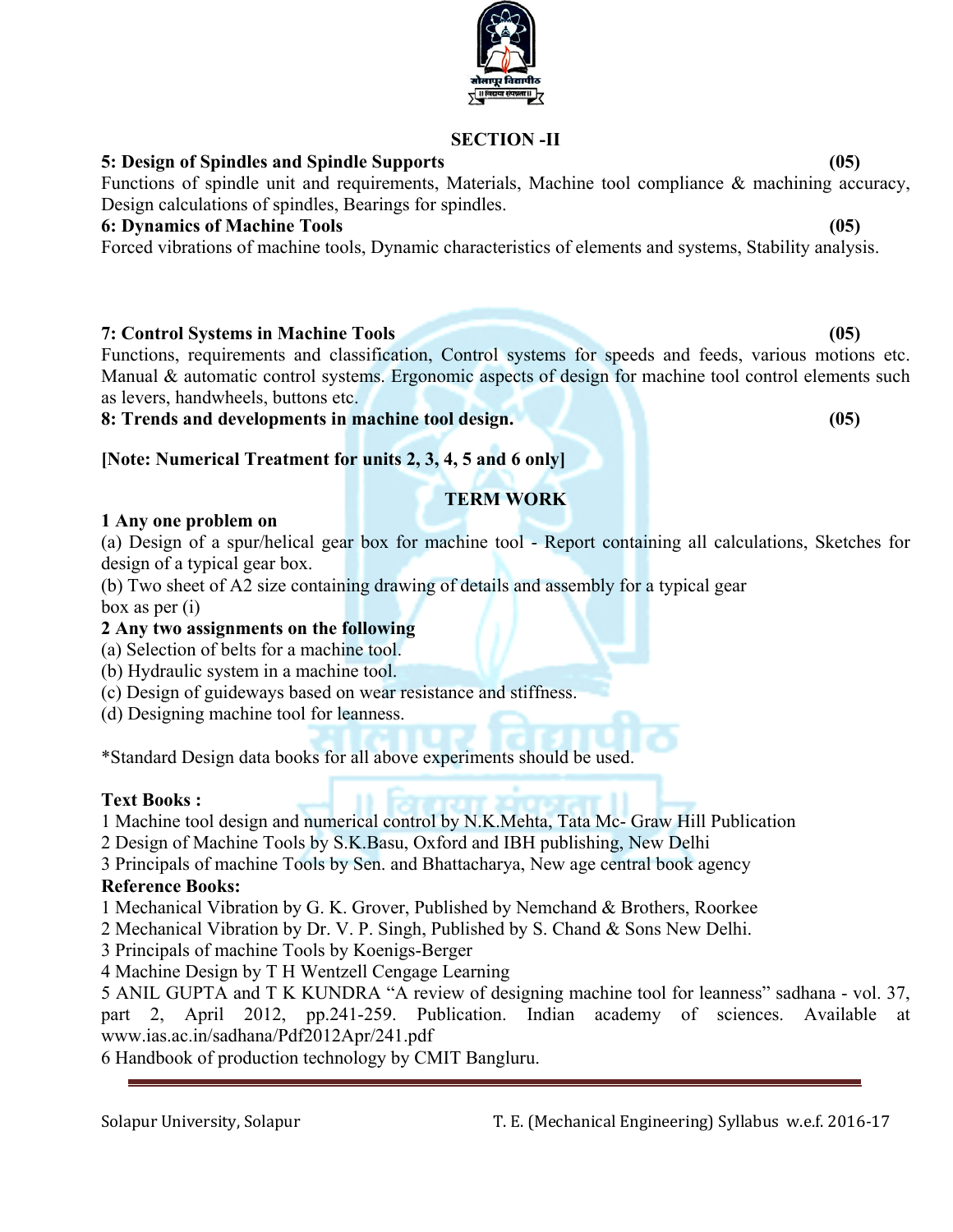

#### **T.E. –Mechanical - Part-I Professional Elective -I 5.2 FLUID MACHINERY & FLUID POWER**

**Teaching Scheme Examination Scheme Lectures : 3 Hrs/Week Theory : 100 Marks**  Practicals : 2 Hrs/Week Term Work: 25 Marks **--------------------------------------------------------------------------------------------------------------------------------** 

#### **Course objectives:**

1.To study different types of water turbines, Gas turbines and Pumps, in all details..

2.To construct velocity triangles for turbines and pumps.

3. To learn the fundamentals and applications of fluid power technology, besides construction  $\&$ working of different components.

4. To design various types of hydraulic & pneumatic circuits & their applications.

#### **Course outcomes:**

At the end of this course, the student will be able to

1.Classify turbines and pumps. Select/design water turbines, gas turbines & centrifugal pumps to meet the specific requirements.

2.Draw velocity triangles for turbines and pumps.

3.Analyse different components of hydraulic and pneumatic systems.

4.Prepare different hydraulic & pneumatic circuits needed for different applications.

#### **SECTION -I**

#### **1.Impulse Water Turbines : (05)**

Euler's equation for rotodynamic machines, Classification of water turbines, Pelton wheel, Work done and efficiencies of Pelton wheel, Working proportions of Pelton wheel, Design of pelton Turbine runner, Governing of Pelton turbine, Performance characteristics of Pelton turbine .(Numerical Treatment)

#### **2.Reaction Water Turbine: (05)**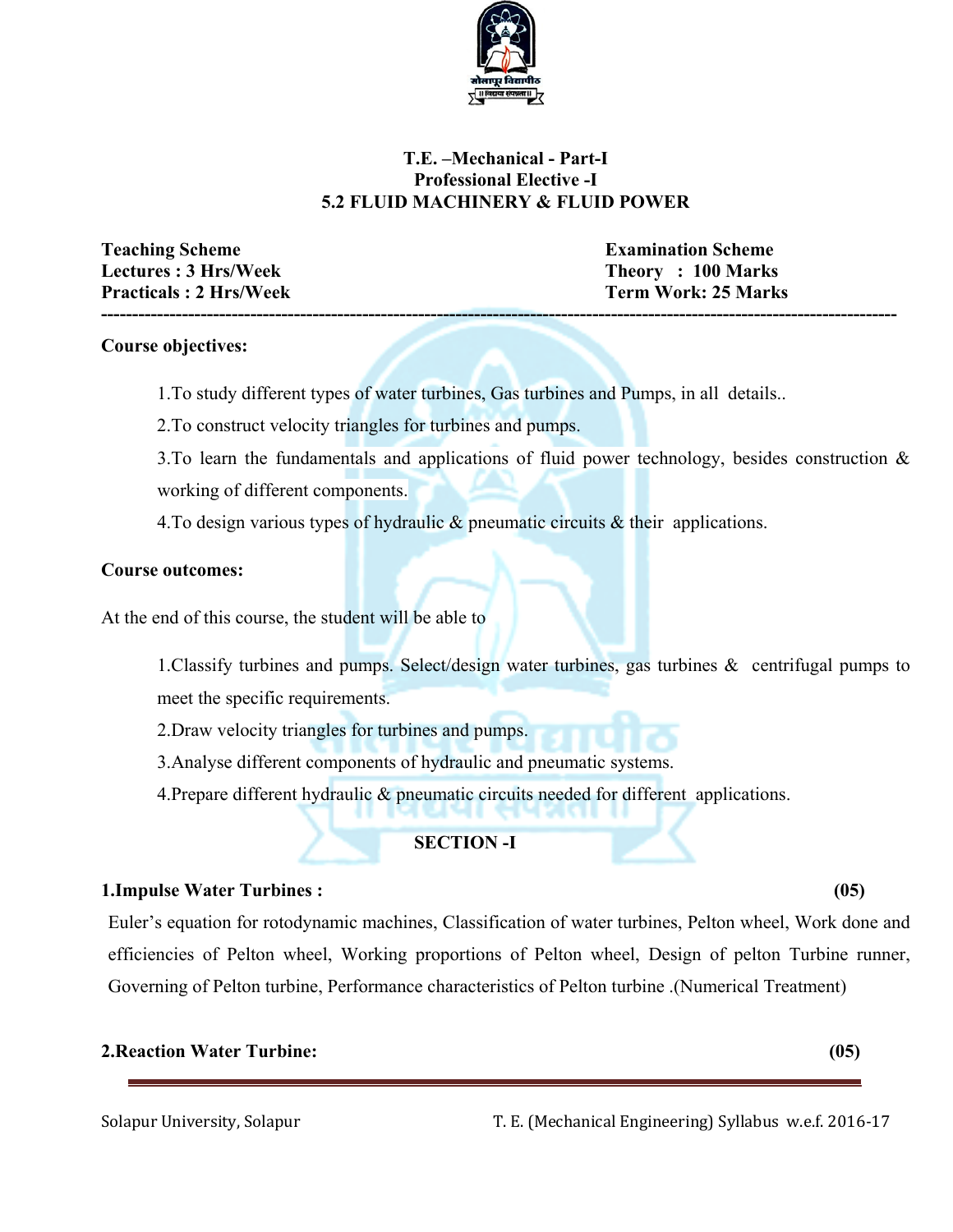Construction and Working of Francis, Kaplan turbine. Work done and efficiencies of Francis & Kaplan turbine, Working Proportions of Francis & Kaplan turbine, Specific speed of turbine (Pelton, Francis & Kaplan turbine), Model testing, unit quantities, Prediction of performance at other operating conditions, Draft tube (Theoretical treatment only), Types and function, Governing of reaction turbines, Performance characteristics of Francis & Kaplan turbine. (Numerical Treatment).

#### **3.Centrifugal Pumps: (05)**

Working principle, construction, types, various Heads, multistage pumps, Velocity triangles, Minimum starting speed, Cavitation, Maximum Suction Height & Net Positive Suction Head, Methods of priming, Calculations of efficiencies, Discharge, blade angles, Heads, Power required, impeller dimensions, specific speed of pumps, Performance characteristics of pumps. (Numerical Treatment)

#### **4. Gas Turbines: (05)**

General aspects, Classification of gas turbines, merits of gas turbines, constant pressure combustion gas turbines-open cycle gas turbine, methods for improvement of thermal efficiency of open cycle gas turbine plant-intercooling, reheating, regeneration, effect of operating variables on thermal efficiency, closed cycle gas turbine, uses of gas turbine, gas turbine fuels. (Numerical Treatment on basic Joule Cycle)

### **SECTION – II**

#### **1. Introduction to Fluid Power and Hydraulic System elements : (05)**

Types, advantages, applications of fluid power, Pumps- Types, working, Characteristics, Applications. Seals & Packing- Types, materials, Applications. Hydraulic Actuators- Linear & Rotary, Types, Working, Cushioning effects, Calculation of force & velocity of piston. System components: Accumulators, Intensifiers, their types, working, applications. Symbols used in hydraulic and pneumatic circuits. **6. Pneumatic System Elements : (05)**

Piping, materials and pressure ratings, piping layout, air compressors, types, working, selection criteria, FRL unit, construction and working, pneumatic cylinders and air motors, construction and working, types.

#### **7.Hydraulic and Pneumatic Control Elements : (05)**

Hydraulic - Pressure control valves- Direct acting type, pilot operated, sequence, counter balancing , unloading, pressure reducing, Construction & Working. Direction control valves- Types, construction & working, Spool actuation methods, spool centre positions, Flow control valves- Compensated & Non-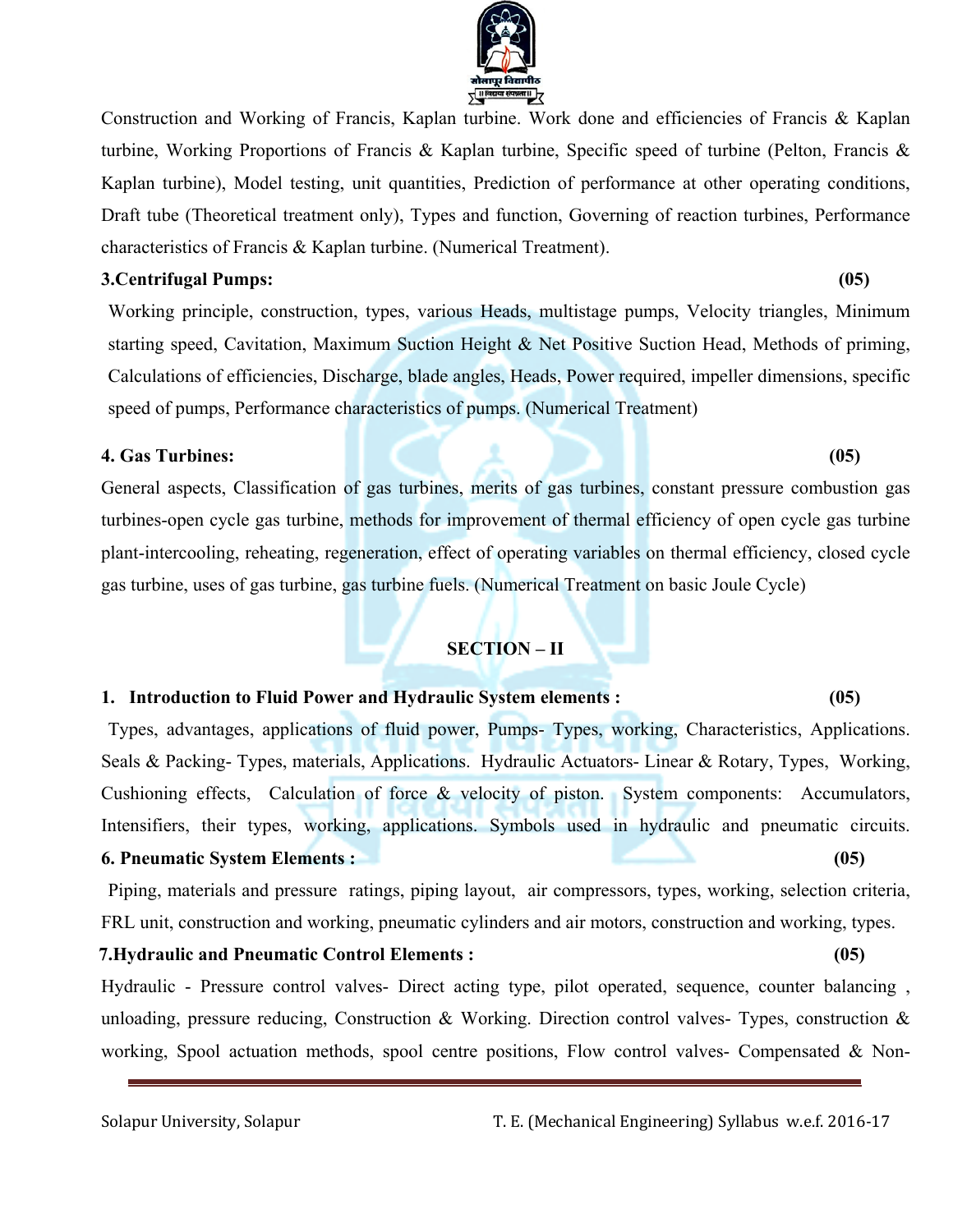

Compensated, Construction & Working. Pneumatic -Direction control valves, Flow control valves and pressure control valves–types and working.

#### **8. Hydraulic and Pneumatic Circuits & their applications : (05)**

Speed control circuits, Regenerative, Sequencing, Counter balancing, Synchronizing, Traverse & Feed circuit, Hydraulic and pneumatic clamping & braking systems, Pneumatic power tools, time delay circuits

#### **Term-Work**

#### **Compulsory:**

1. A drawing sheet on standard symbols of hydraulic & pneumatic components.

#### **List of Experiments**

#### **A) Fluid Machinery-**

#### **Minimum 3 experiments from the following**

- 2. Trial on a Pelton wheel.
- 3. Trial on a Francis/ Kaplan turbine.
- 4. Trial on a centrifugal pump.
- 5. Trial on gear pump
- **B) Fluid Power**

#### **Minimum 3 assignments from the following**

- 6. Study of Pressure Control Valves & circuits using pressure control valves
- 7. Study of flow control valves & circuits using flow control valves
- 8. Study of direction control valves & check valves circuits.
- 9. Study of hydraulic power unit & accessories.

10.Demonstration of Minimum of Three hydraulic circuits such as :Basic hydraulic, Regenerative, Speed

control(Meter in, meter out & bleed off), Sequencing, Synchronization, traverse & feed, circuit for riveting

machine, automatic reciprocating, fail safe circuit, counter balance circuit, actuator locking, circuit for

hydraulic press, unloading circuit, motor breaking circuit.

11. Demonstration on Pneumatic Trainer of Minimum of Three Pneumatic circuits (based on syllabus of

UNIT 10 above).

#### **C) Industrial visit to one of the following.**

- Hydro-electric power station
- Pumping station
- Service station of Earth Moving equipment's.

Note: Students should write visit report based on the observations made during the visit.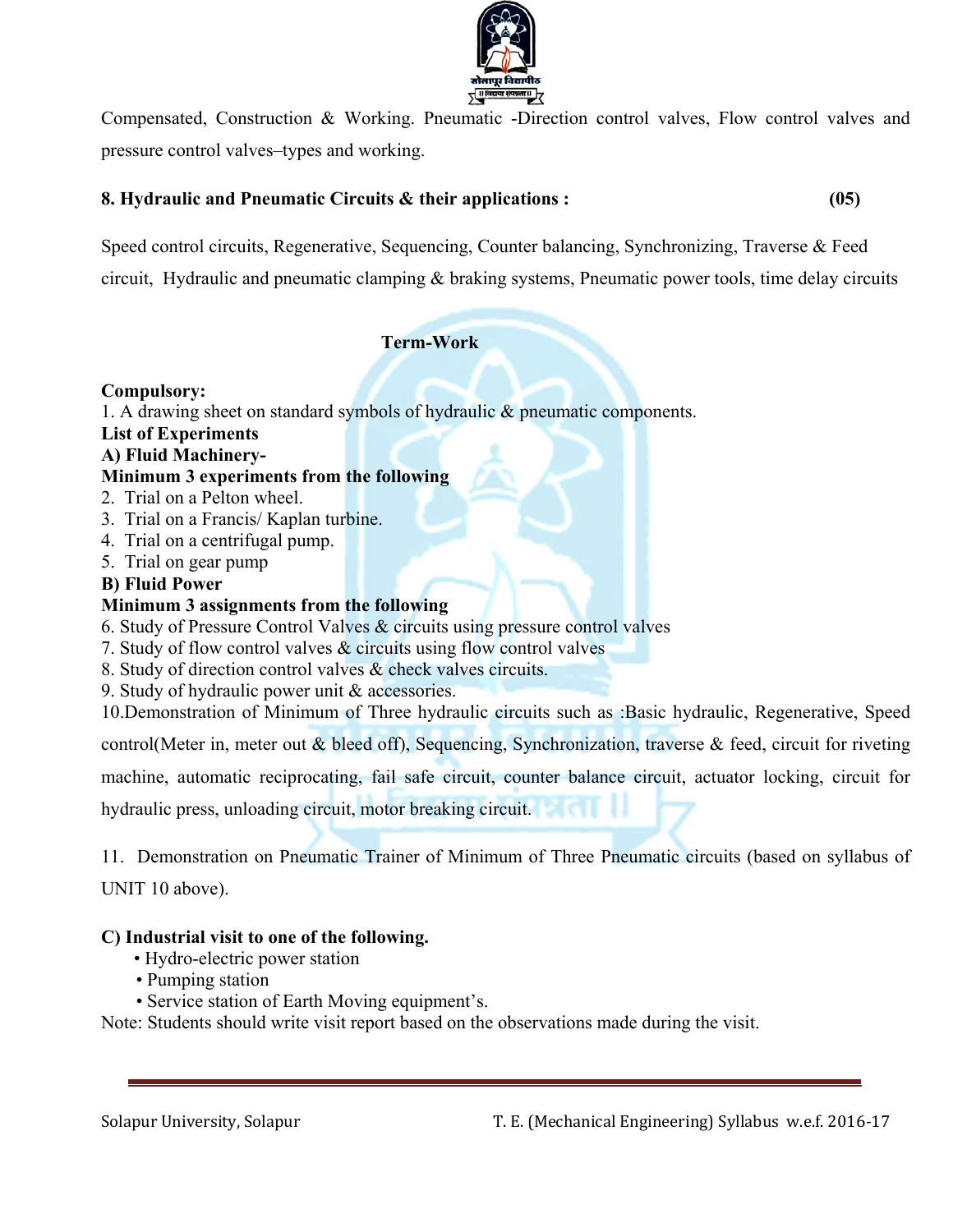

#### **Text Books**

- 1. "A text book of Fluid Mechanics & Hydraulic Machines", Dr.R.K. Bansal, Laxmi Publications Ltd.
- 2. Thermal Engineering R.K. Rajput
- 3. "Oil Hydraulics- Principle & Maintenance", Majumadar, Tata McGraw Hill
- 4. "Pneumatics- Principle & Maintenance", Majumadar, Tata McGraw Hill

#### **Reference Books**

- 1. Theory of Hydraulic Machinary", V.P. Vasandani, Khanna Publishers, Delhi.
- 2. "Hydraulic Machines", Dr. J. Lal, Metropolitan Book Co. Pvt. Ltd., Delhi.
- 3. Vickers Manual on Industrial Hydraulics
- 4. Festo's Manual on Pneumatic Principle, applications
- 5. "ABC's of Hydraulic Circuits", H L Stewart, (Taraporwala Press)
- 6. "ABC's of Pneumatic Circuits", H L Stewart, (Taraporwala Press)
- 7. Hydraulics and Pneumatics'H.L.Stewart –, Industrial Press

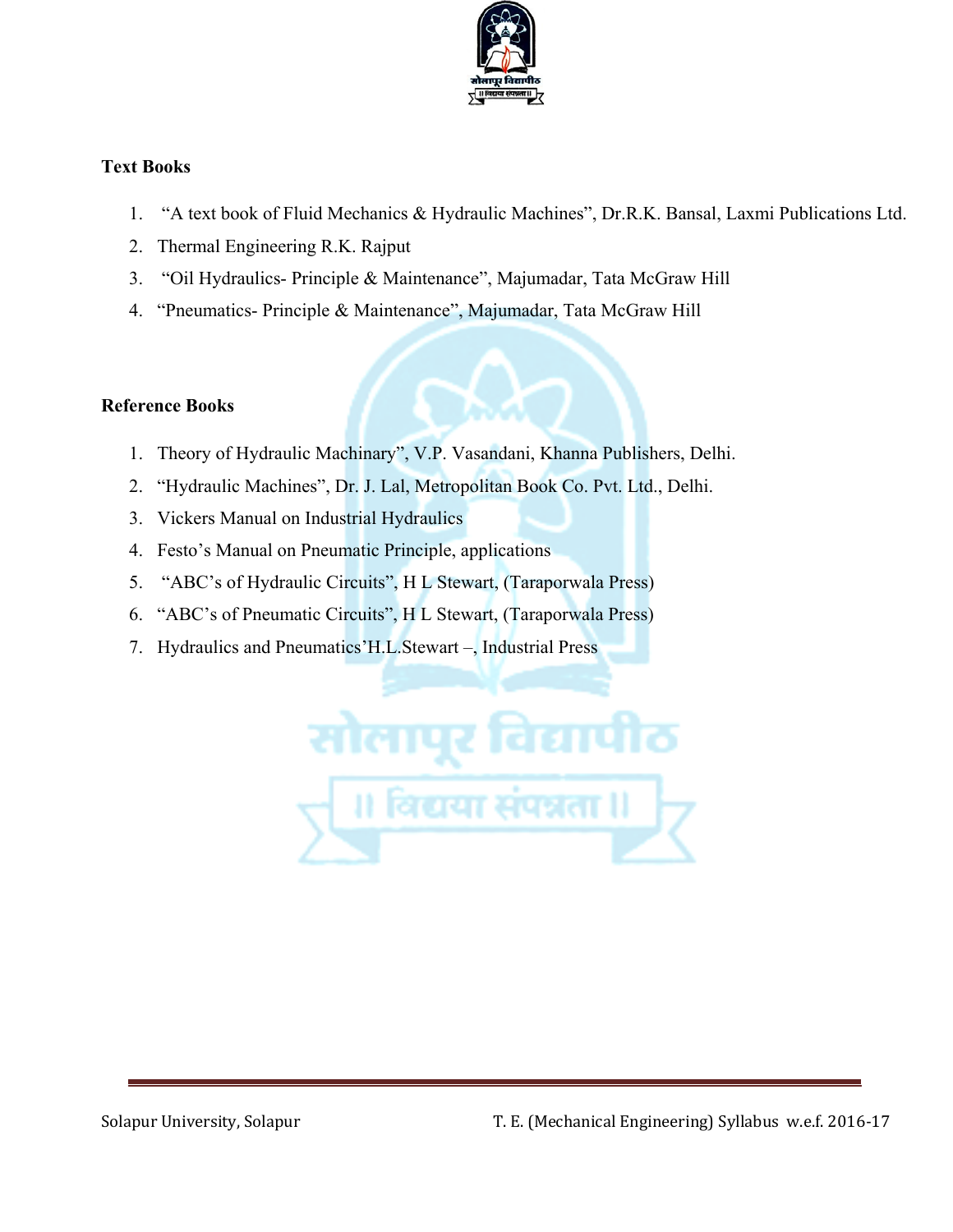

#### **T.E. –Mechanical - Part-I Professional Elective -I 5.3 MATERIAL HANDLING SYSTEMS**

**Teaching Scheme :** Examination Scheme: **Practical:** 2 Hours / week **Term work : 25 Marks** 

**Lectures** *:* **3 Hrs / weeks <b>Theory Exam**.: 100 Marks  **Oral Exam.:** 25 Marks ------------------------------------------------------------------------------------------------------------------------------

#### **Course Objectives:**

- 1. To study material handling equipments
- 2. To design material handling System like storing, hoisting, and conveying equipments.
- 3. To enhance knowledge in CIMS in material handling systems.
- 4. To make aware of safety regulations in material handling.

#### **Course Outcomes**

At the end of this course, the students will be able to :

- 1. To design and process material handling System like storing, hoisting, and conveying equipments.
- 2. Implement CIMS in material handling systems.
- 3. Implement safety regulations in material handling.

#### **SECTION – I**

#### **1. Introduction – (04)**

Principles of material handling, Objective & benefits of better material handling, material handling and plant layout, concepts of unit load, containerization and

palletisation.

#### **2. Material handling Equipments and Systems for Various Materials - (12)**

a) Storing equipments like pallets, bins, racks, decking, order picking, positioning equipments.

b) Hoisting equipments like jacks, pulleys, hand trolleys, hoists, power hoist, various types of cranes  $\&$ elevators.

c) Conveying equipments like belt, chain, roller, wheel, trolley, tray conveyors, gravity & vibratory type conveyors, screw conveyors.

d) Mobile equipments like hand trucks, fork lift trucks, powered industrial trucks and tractors, powered stackers, reach trucks, order pickers.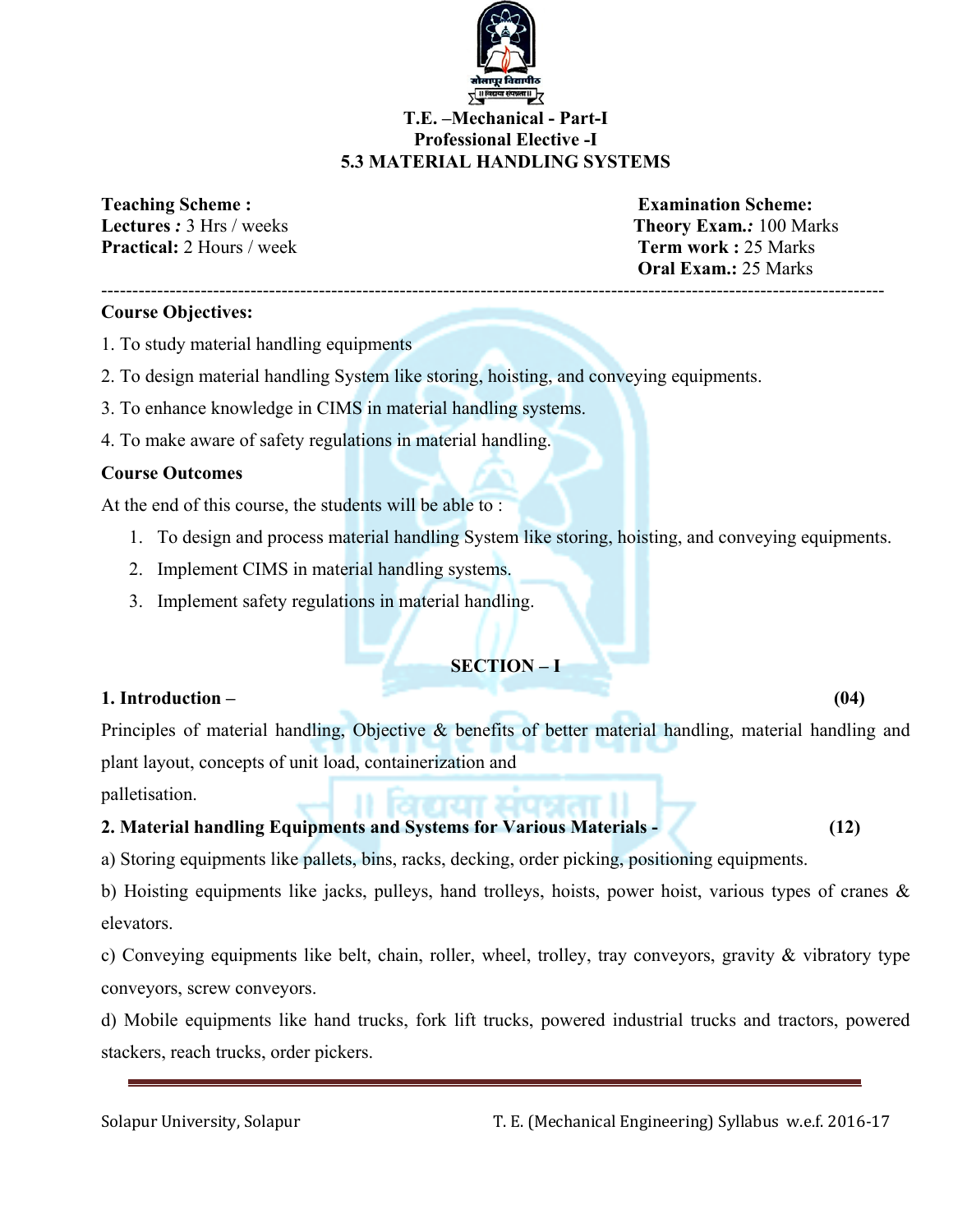#### **3. Material Handling in CIMS – (04)**

Need, Comparison with conventional systems, Equipment like industrial robots and automatically guided vehicles etc.

#### **SECTION –II**

#### **4. Material Flow** – (**04)**

Operation sequence, material flow pattern, stages of material flow at receiving, in process and at shipping, flow planning criteria & design of flow pattern.

#### **5. Selection of Material Handling Equipment – (12)**

Factors affecting selection of material handling equipment, Material handling equation, Choices of Material Handling Equipment, General Procedure for Selection, Basic Analytical techniques, Selection of suitable types of material handling systems , Functions and Parameters, affecting service, packing and storage material, Selection of Material Handling Equipment in Green Sand

Moulding Foundry, Sugar Manufacturing Industry.

#### **6. Safety & Training (04)**

#### Need, Environmental and human factors in material handling, Safety Regulations

#### **Term Work:**

- 1. Plant layout consideration 2. Material flow analysis
- 3. Storing equipment 4. Hoisting equipment
- 5. Conveyor equipment 6. Mobile equipment
- 7. Selection of M.H. equipment & safety aspects 8. Industrial visits & its report.

#### **Books Recommended**

#### **Text books**

- 1. Material Handling Immer J. R. (McGraw Hill)
- 2. Material Handling System Design James Apple ((John Wiley)
- 3. Material Handling Principles & Practice Theodore H. Allegre Sr. (CBS

#### Publishers & Distributors)

#### **Reference books**

- 1. Plant Layout & Material Handling James Apple (John Wiley)
- 2. Material Handling- John R. Immer- McGraw Hill Co. Ltd., New York
- 3. Work Study O. P. Khanna (Dhanpatrai & Sons)
- 4. Work Study I. L. O.

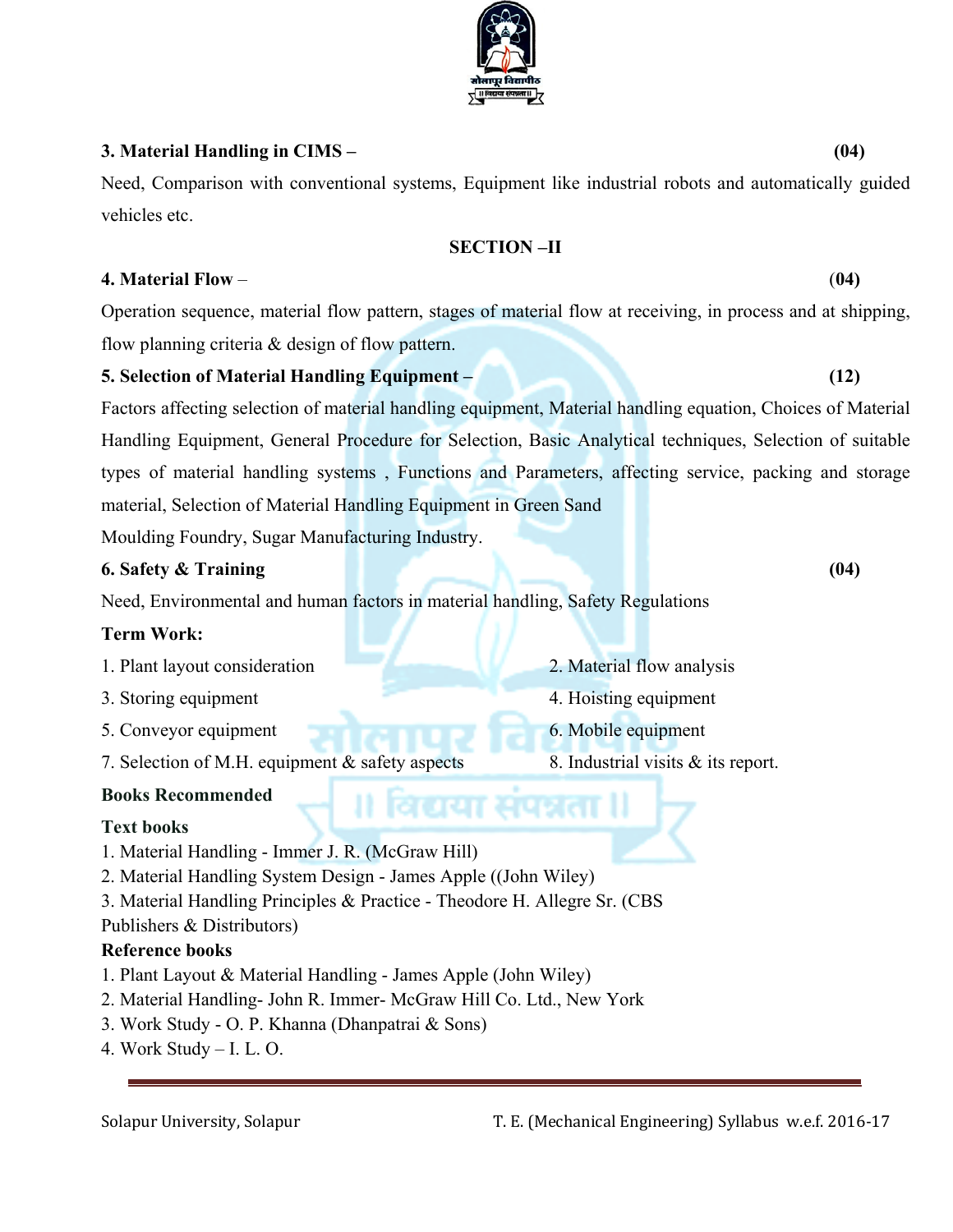

#### **T.E. –Mechanical - Part-I 6.0 Advanced Computer Programming – I (JAVA Programming)**

| <b>Teaching Scheme</b>           | <b>Examination Scheme</b>   |
|----------------------------------|-----------------------------|
| Theory: 1 hour a week            | <b>University Exam: Nil</b> |
| <b>Practical: 2 hours a week</b> | <b>Term Work: 25 Marks</b>  |
|                                  |                             |

#### **Course Objectives:**

- 1. To learn the basic syntax and semantics of JAVA
- 2. To make students familiar with the general programming concepts of JAVA such as variables branching, loops and functions.
- 3. To make the students learn and program JAVA scripts.
- **4.** Learn to make JAVA applets develop GUI based applications in JAVA.

#### **Course Outcomes:**

A student who has successfully completed this course must be able to accomplish the following tasks;

- 1. Install JAVA IDE & develop simple applications using JAVA.
- 2. Read from and write to text and excel files and debug errors.
- 3. Write JAVA applet for windows based applications such as Word & Excel and JAVA scripts for CAD software such as CATIA & AutoCAD.
- 4. Develop a small JRE based application or Applet for a mechanical engineering subject.

#### **1.Overview of Java: (01)**

Java history, Java features, Java vs. C and C++, Installing Java, Exploring the IDE, Simple Java program, JVM, command line arguments.

#### **2.General Programming: (03)**

Constants, Variable, data types, operators and expressions, branching, looping, calling object methods, creating a function. Program plan, assigning static properties & dynamic properties, adding runtimes, testing and deploying the program.

#### **3.OOP: (03)**

Define class, methods declaration, creating objects, constructors, methods overloading, static members, nesting of methods, overriding methods, final variables and methods, interfaces, packages.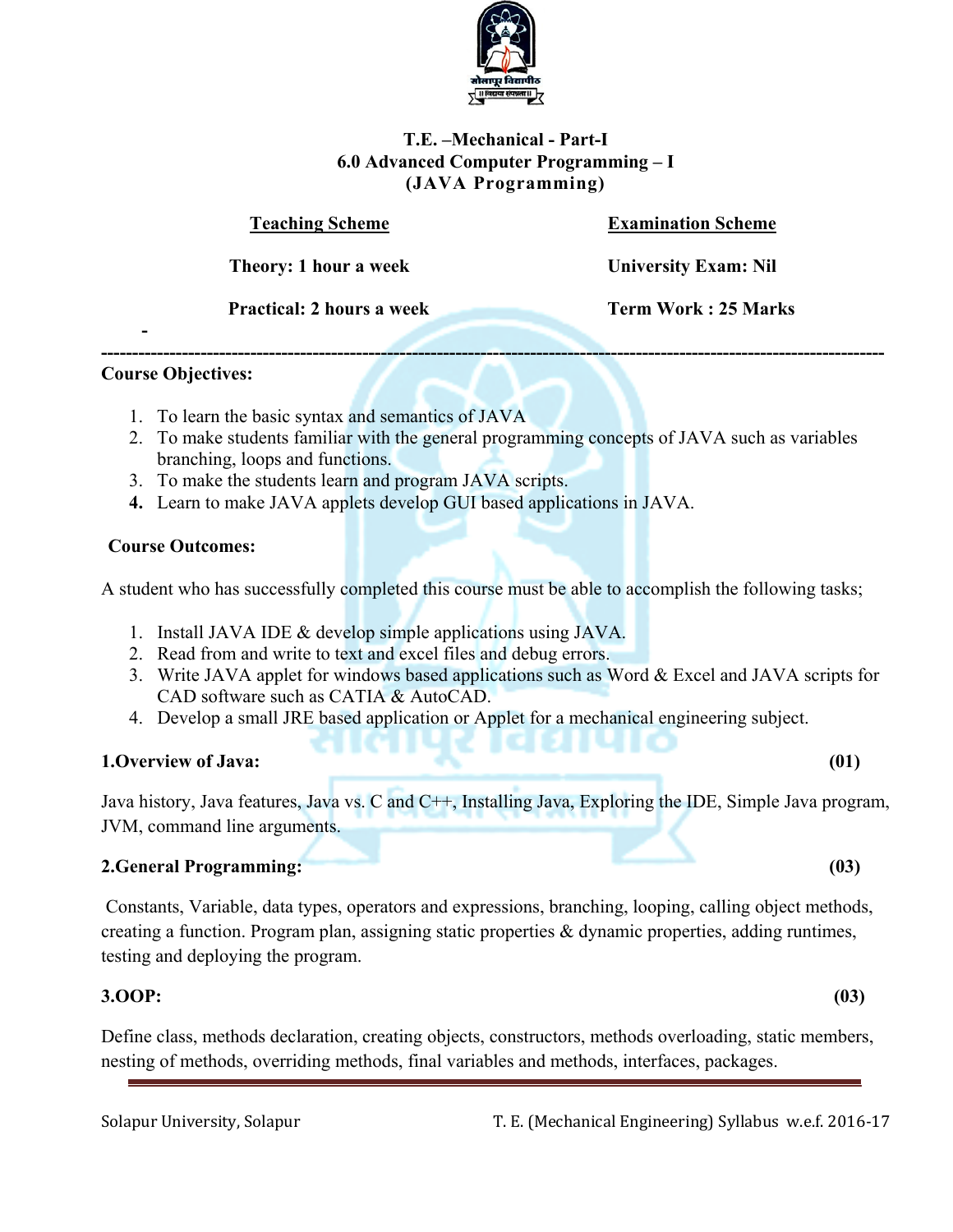

| 4. Interface and packages:                                                                                   | (01) |
|--------------------------------------------------------------------------------------------------------------|------|
| Using packages and interfaces, I/O classes creating files, reading/writing characters.                       |      |
|                                                                                                              |      |
| <b>5. Arrays, Strings and Vectors:</b>                                                                       | (01) |
| 1D and 2D arrays, strings, vectors                                                                           |      |
| 6.Debugging:                                                                                                 | (01) |
| Types of Errors exceptions, exception handling, using catch statements, using finally statement.             |      |
| 7. Applets:                                                                                                  | (02) |
| Applets, Applets vs. Applications, writing the applet code, creating executable applets, designing web page, |      |
| running applets.                                                                                             |      |
| Graphics class, draw lines and rectangles, drawing circles and arcs, drawing polygons,<br>8.Graphics:        |      |

drawing graphs and bar charts. **(02)**

#### *Termwork:*

*The termwork is based on the following list of Computing Assignments.* 

- 1) Assignment on Fundamentals of Java programming.
- 2) Programming exercises on Variables and parameters.
- 3) Programming exercises on branching and looping
- 4) Programming exercises on Console I/O.
- 5) Assignment on object objects, classes and methods.
- 6) Programming exercises on Arrays, strings and vectors.
- 7) Programs on packages and interfaces.
- 8) Programs on Exception handling.
- 9) Assignment on Java Applet.
- 10) Assignment on graphics.

#### **Text Books:**

# *1. Programming with JAVA: A Primer (4th Edition) - E. Balaguruswamy TMH*

- 2. JAVA: The Complete Reference( $5^{\text{th}}$  Edition) Herbert Scheldt (TMH)
- 
- 3. Essential JAVA for Scientists and Engineers Malan and Hahn (BH)

#### **Reference Books:**

- 1. Object Oriented Programming through JAVA P. Radhakrishna (University Press)
- 2. Java Programming for Beginners -Motwani (Shroff Publication)
- 
- 
- 
- 
- 3. Let us JAVA  $-$ Yeshwant Kanetkar (BPB)
- 4. JAVA in Easy Steps -Mike McGrath (TMH)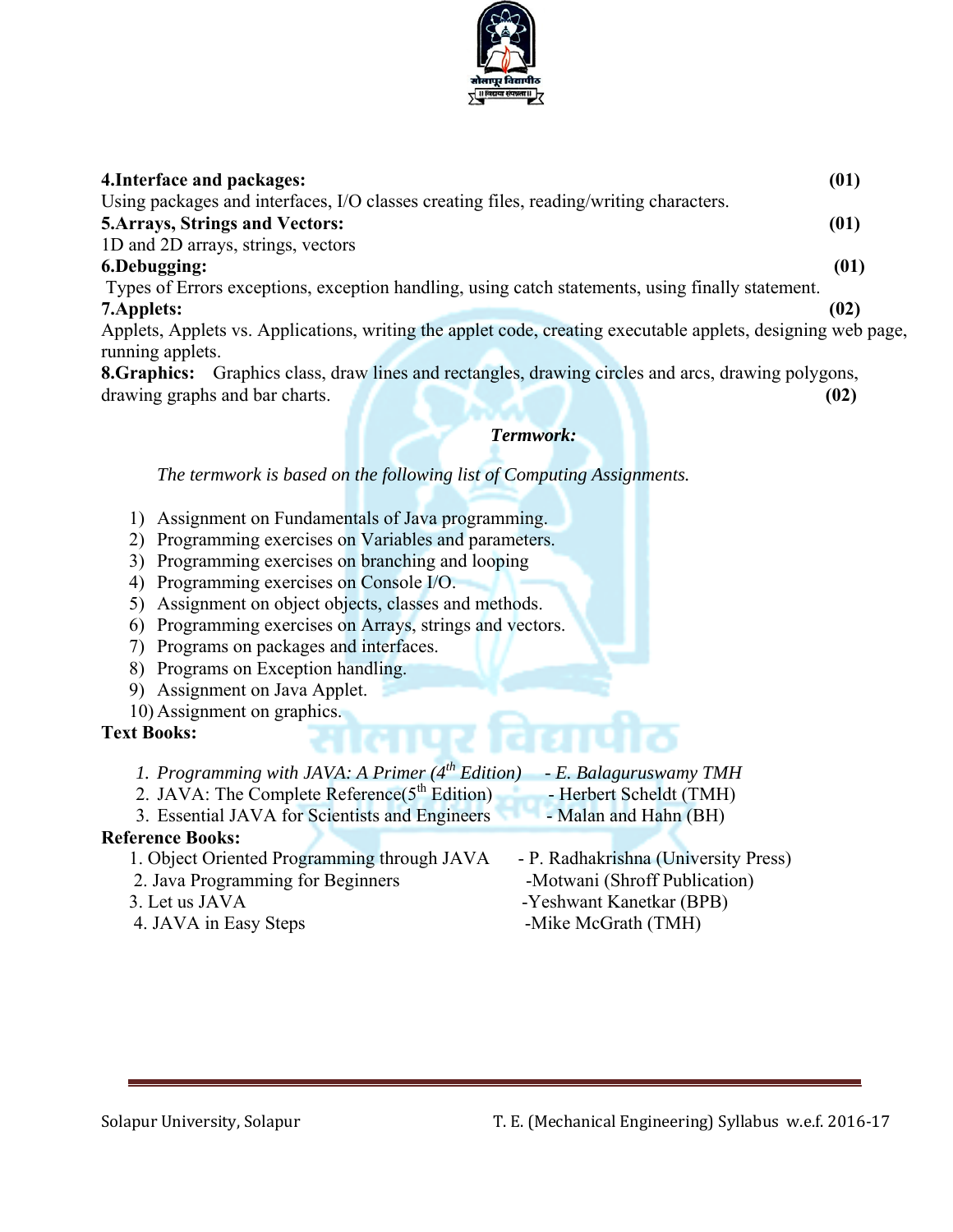

#### **T.E. –Mechanical - Part-I 6.0 Advanced Computer Programming – I (Visual Basic Programming)**

**Theory:** 1 hour a week **University Exam**: Nil

**Practical :** 2 hours a week **Term Work** : 25 Marks

#### **Teaching Scheme Examination Scheme**

### **Course Objectives:**

- 1. To learn the basic syntax and semantics of Visual Basic
- 2. To make students familiar with the general programming concepts of Visual Basic such as variables branching, loops and functions.

------------------------------------------------------------------------------------------------------------------------------

- 3. To make the students learn and use VBA scripts.
- 4. To develop GUI based applications in Visual Basic.

#### **Course Outcomes:**

A student who has successfully completed this course must be able to accomplish the following tasks;

- 1. Install Visual Basic IDE & develop simple applications using Visual Basic.
- 2. Write VB macros for windows based applications such as Word and Excel &a VBA scripts for CAD software such as CATIA & AutoCAD etc.
- 3. Read from and write to text and excel files and debug errors.
- 4. Develop and manage simple databases.

#### **1.Overview of VB: (01)**

The .Net framework, the .Net languages, Installing VB, Exploring the IDE, Starting a new VB projects, adding visual control and codes, saving projects, form properties, editing form properties, coding property values, dialog box, using buttons and controls. : 226 II

#### **2.General Programming: (02)**

Variable and parameters, scope of variables, branching, looping, calling object methods, creating a function. Program plan, assigning static properties & dynamic properties, adding runtimes, testing and deploying the program.

#### **3.OOP: (02)**

Objects and Classes, Arrays of Objects, Inheritance

#### **4.Debugging: (01)**

Error detection, compile errors, debugging, detecting runtime errors, fixing runtime errors.

#### **5.Using Multimedia: (02)**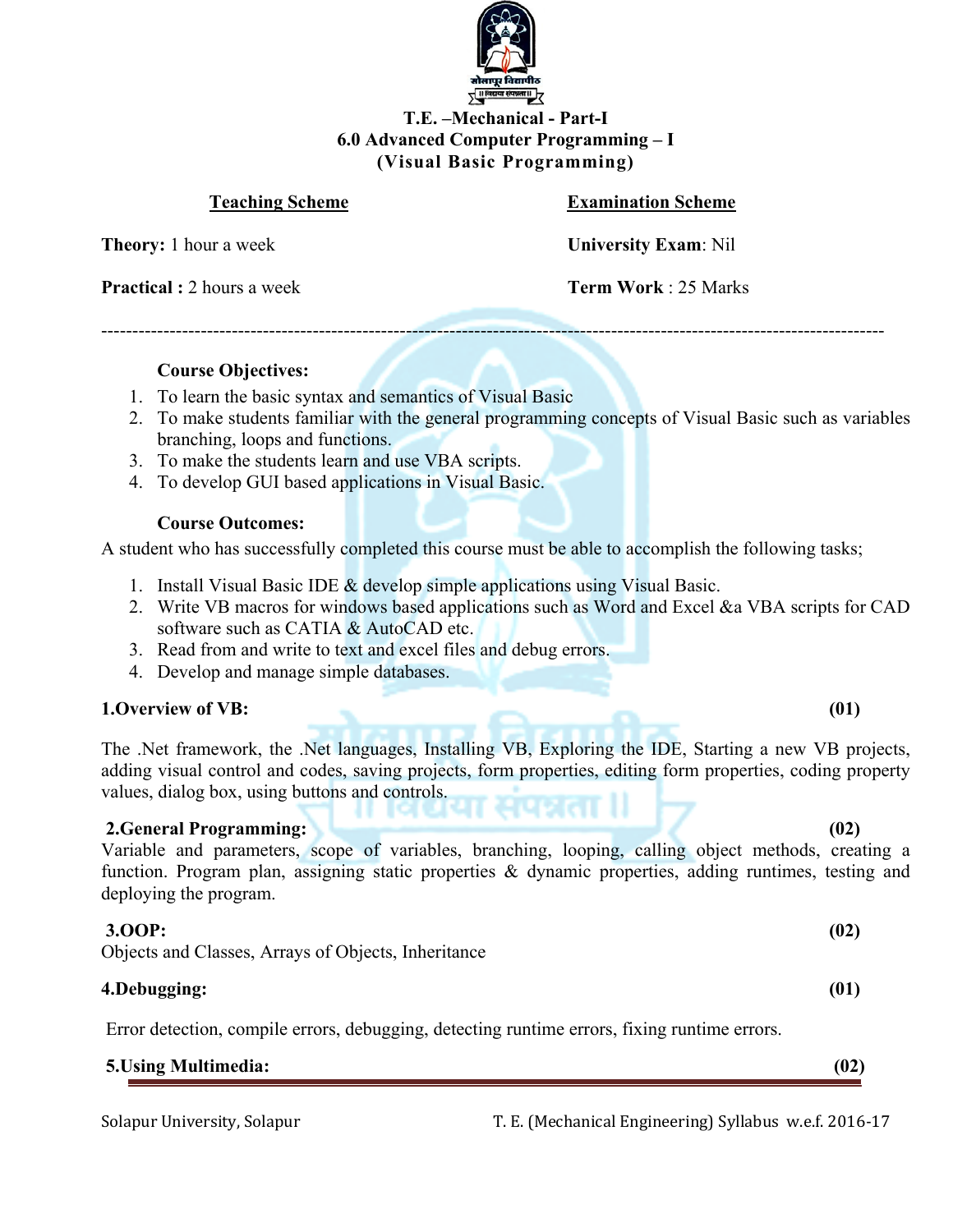

Color, font, image, open, save dialogs, creating an application menu, adding and controlling forms, playing multimedia.

#### **6.Scripting: (02)**

 VBA macros create word and excel macros, advanced macros, VB script, writing script for internet explorer, scripting activeX objects, dynamic scripts.

#### **7.String Processing:**

#### **(02)**

Reading text files, Streaming lines of text, reading spreadsheets, reading XML files, creating XML dataset, RSS feed, XML attributes.

#### **8.Database Programming: (02)**

Database in excel, designing a database, creating a database, defining tables, table relationships, creating a dataset, data controls, build SQL queries.

#### **Termwork:**

#### **The term work is based on the following list of Computing Assignments.**

Assignment on VB controls and events.

- 1) Programming exercises on Variables and parameters.
- 2) Programming exercises on branching and looping
- 3) Assignment on object methods and function procedures. .
- 4) Programming exercises on Arrays.
- 5) Assignment on multimedia.
- 6) Programming exercises on VBA macros and scripting.
- 7) Programming exercises on string processing
- 8) Assignment on database.
- 9) Assignment on object oriented programming.

#### **Text Books:**

1. Introduction to Programming using Visual Basic

-David Schneider (Pearson Education System)

2. Microsoft Visual Basic 2010 Step by Step

-Michael Halvorson (Microsoft Press)

3. Visual Basic 6: The Complete Reference

-Noel Jerke (MGH)

#### **Reference Books:**

- 1. Visual Basic -Mike McGrath (TMH)
- 2. Visual Basic 2010 in Simple Steps -Kogent Learning Solutions ( Dreamtech Press)

#### **T.E. –Mechanical - Part-I 7. 0 Workshop Practice – IV (T.E. Part - I)**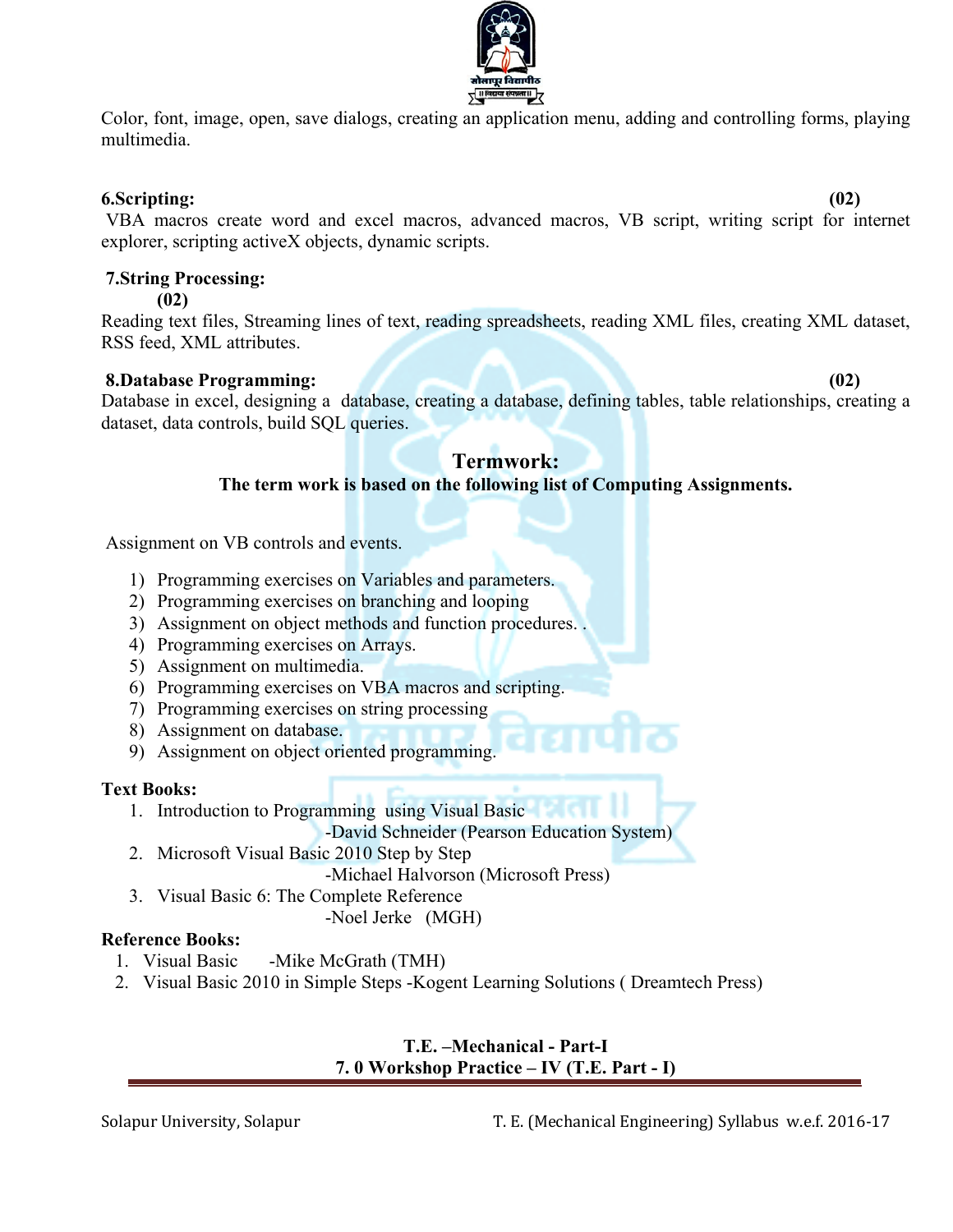

# **====================================================================**

**Teaching Scheme Examination Scheme Practical:** 2hrs/week **Term- Work –** 25 Marks

#### **Course Objective:**

- i)To make the students aware with various skills involved in manufacturing &Assembly.
- ii) To develop skills to operate different machine tools.
- iii) To make the students aware of limits, fits & tolerance while manufacturing assembly.
- iv) To make students aware of operation sequence, speed feed selection for different materials & operations

#### **Course Outcomes:**

- i) To create confidence amongst the students in Production / manufacturing activities.
- ii) Students should get experience about manual skills required to perform machining operations.
- iii) To create confidence in students while designing limits, fits  $\&$  tolerances during manufacturing.
- iv) To create awareness in students regarding time management, work study, method study & tool engineering
- ---------------------------------------------------------------------------------------------------------------------

1. A composite job consisting of three components machined from **Φ32 mm MS bar**.

(Excluding commercial components)requiring minimum five operations listed below:

- 1.Turning
- 2.Drilling
- 3.Boring
- 4.Hand tapping
- 5.Milling
- 6.Internal & External V-threading
- 7.Grinding

2. The components of the composite job shall carry at least two specified close tolerance operations.In addition to the above, following operations are to be demonstrated during the term. (These are not to be included in the job operations for term work & exams.)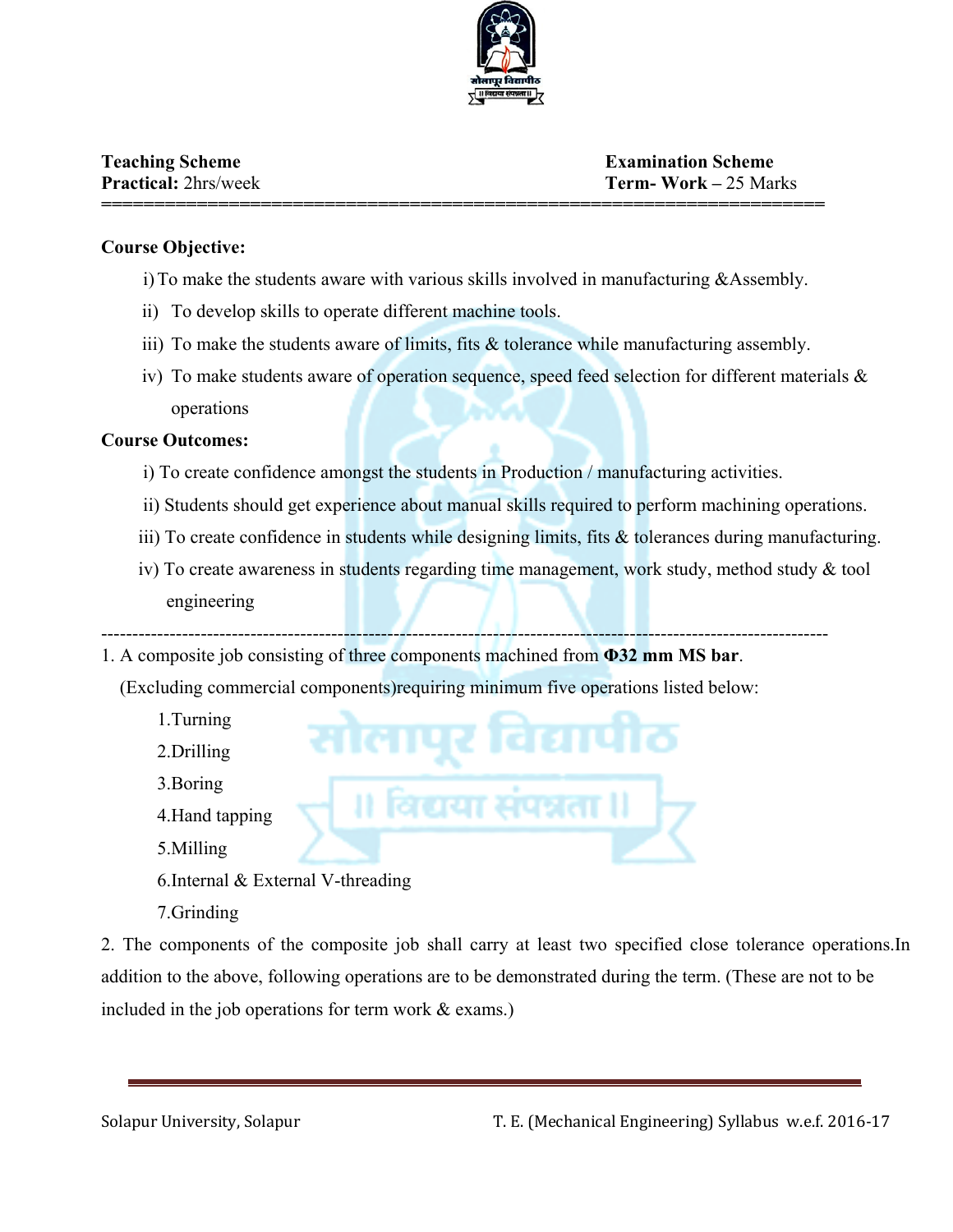

- 1.Shaping
- 2.Slotting
- 3.Grinding
- 4.Form Turning
- 5.Knurling
- 6. Grooving
- 4. Journal should contain detailed process sheet of above job.
- 5. Assessment of Workshop Practice-IV-Term work shall be done for 50 % Work or one majorComponent
- & Workshop Practice-V-Term work shall be done for remaining work at the end of T.E. (Mech.) Part II.
- 6.Practical examination of 6 Hrs. duration having component of 2 to 3 parts.

**Note:** Material specification for practical work & examination is raw material **Φ32mm MS bar**.

---------------------------------------------------------------------------------------------------------------------

#### **Books:**

- 1. Workshop Technology (Volume II) by Raghuvanshi.
- 2. Workshop Technology (Volume II) by HajraChowdhary.
- 3. Workshop Technology (Volume II) by W.A.J.Chapman.

#### **Reference Books:**

- 1. Production Technology by P.C.Sharma.
- 2. Production Technology HMT Handbook.
- 3. Production Technology (Volume II) by Gupte-Patel.
- 4.HGerling, All About Machine Tools, New Age International, 1995.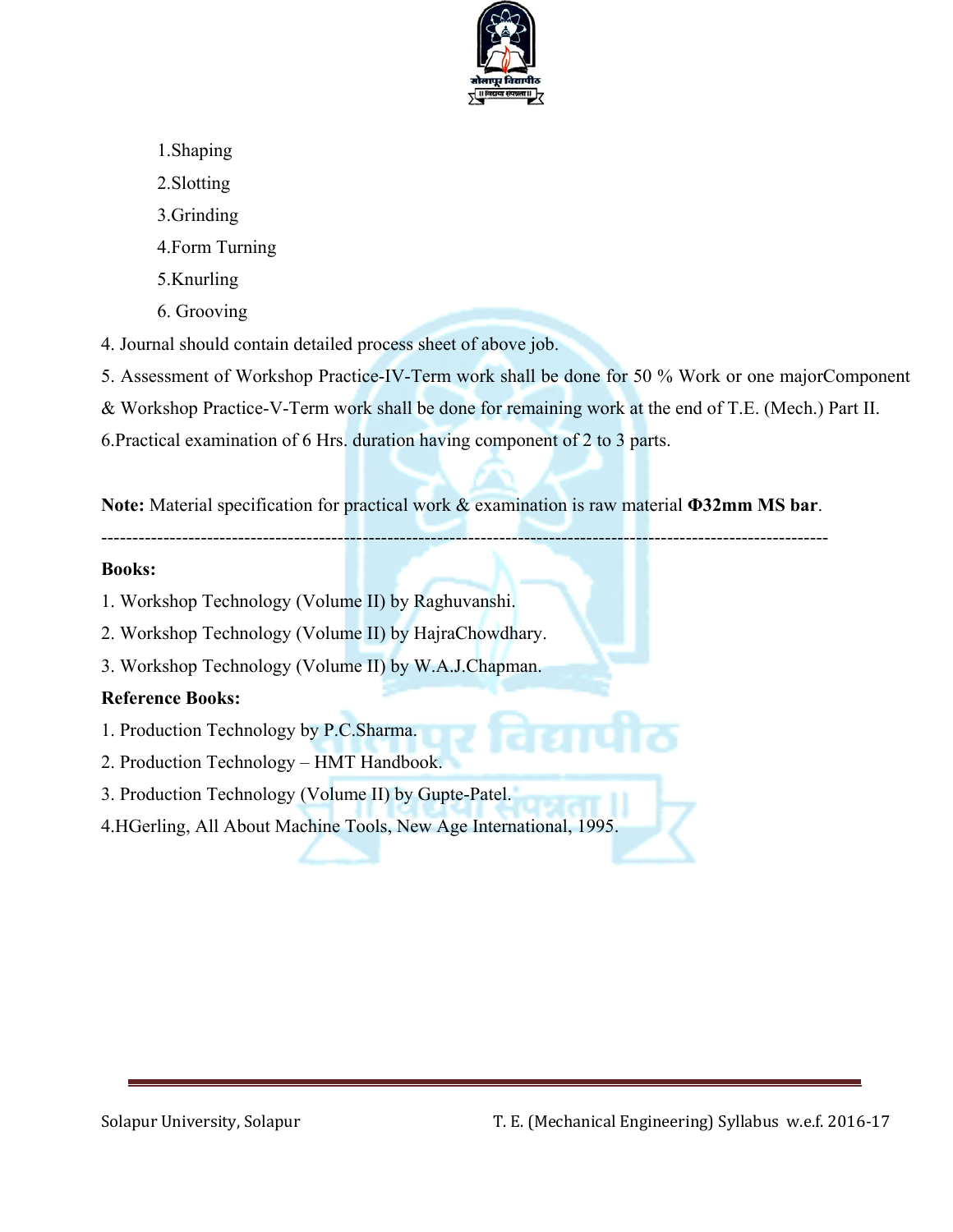

**T.E. –Mechanical - Part-I 8.0 Self Learning (HSS)** 

> **Examination Scheme Theory Paper : 50 Marks**

**Note: Syllabus is common for all branches of Engineering Faculty.**



# **T.E.(Mech.)PartII Metrology & Mechanical Measurements**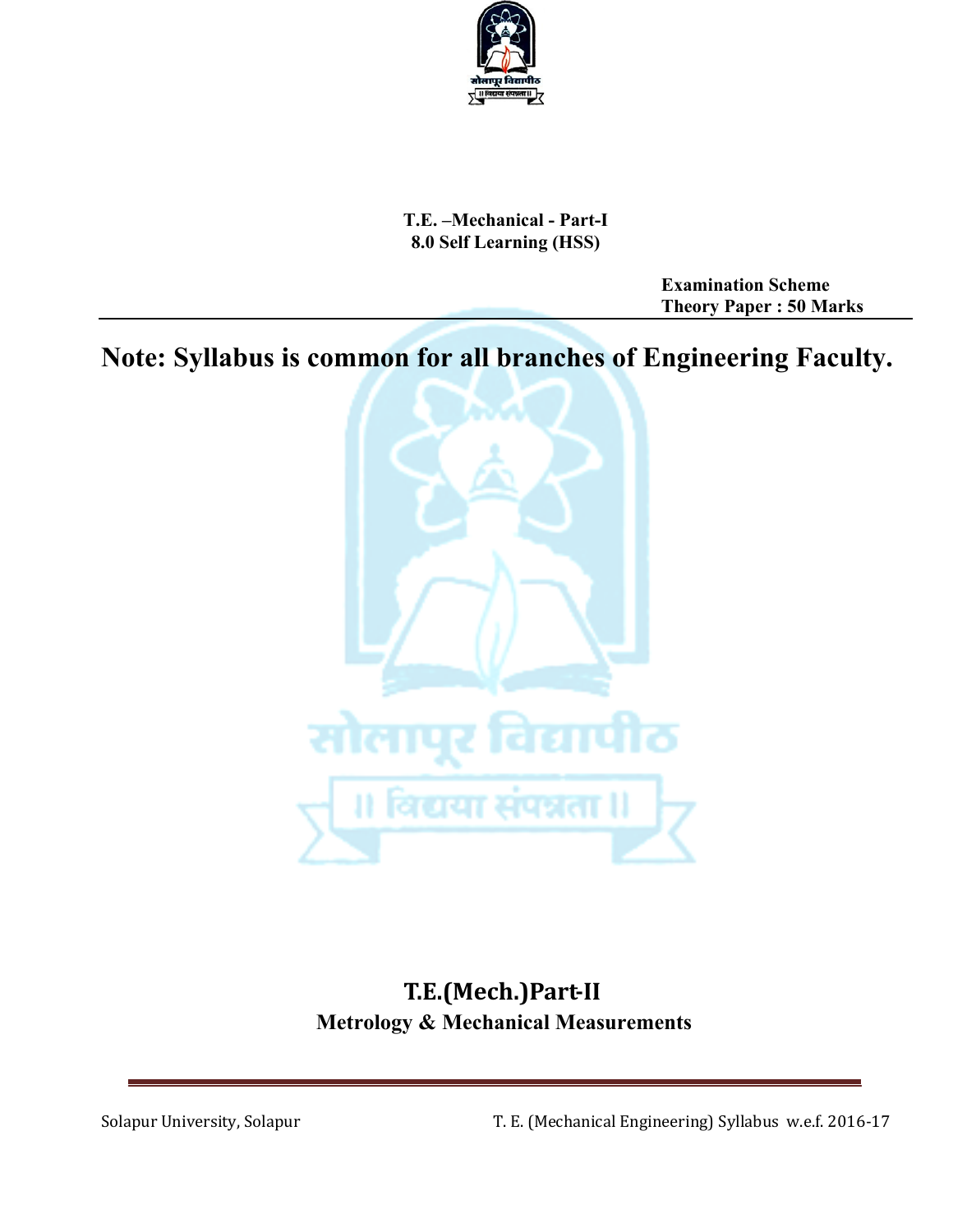

#### **Teaching Scheme : Examination Scheme : Lectures-3hours per week TheoryPaper:100 Marks**

#### **Practical- 2 hours per week Term Work: 25 Marks Term Work: 25 Marks**

#### **Course Objectives**:

- 1. To study the principles of measurement of various mechanicalproperties such as geometrical, dimensional, pressure, temperature etc.
- 2. To learn the use of various measuring instruments with different setups for accurate measurements.
- 3. To get acquainted with various standards of measurements & the calibration process of Instruments.

#### **Course Outcomes :**

- 1. Students will understand the design & construction of measuring instruments.
- 2. Students will setup the Instruments & accessories for measurement of properties by avoiding errors.
- 3. Students will calibrate the simple instruments using more accurate standards.
- 4. Students will use the instruments for various industrial applications such as quality control, process control etc.

#### **Section I**

#### **1. Introduction : Standards of Measurement & Principles of measurement: (05)**

Need & Concept of measurement, Precision and accuracy. Classification of standards, International standards of length, Line, End & Wave length standards, Slip gauges: Slip-gauge set (M-45,M-87) specification, Selection of slip Gauges including numerical problems. Measuring principles of vernier caliper & micrometer

#### **2. Systems of Limits, Fits & Tolerances and Limit Gauging: (05)**

Terminology, Types of tolerances, Accumulation of tolerances, Types of fits, Hole & shaft base systems of limits, fits and tolerances, Use of tolerance charts, Numerical problems based on fundamental deviations & fundamental tolerance grades. Taylor's Principal of gauge design, types of gauges, Design of limit gauges, Disposition of gauge tolerances & wear allowances, numerical problem on gauge design.

# **3**. **Comparators & angular measurements: (05)**

Introduction to comparators, Characteristics, Classification of comparators, mechanical comparators-Johnson Mikrokator, Sigma Comparators dial indicators, Optical Comparators **–**Principles ,Pneumatic Comparators, Angular Measurements - Bevel Protractor, Spirit level, Clinometers, Principle & use of Sine Bars, Sine Centre, Use of angle gauges (Numerical on Building of angles) Autocollimator.

**4. Screw-Threads & Gear Metrology & Recent trends in measurement: (05)**

Basic elements of screw-thread measurement, Methods of measurement of effective diameter, floating carriage micrometer. Basic elements of spur-gear measurement, Methods of measurement of gear tooth thickness. Introduction to modern measurement techniques- Co-ordinate Measuring Machine, Profile projector, Introduction tolaser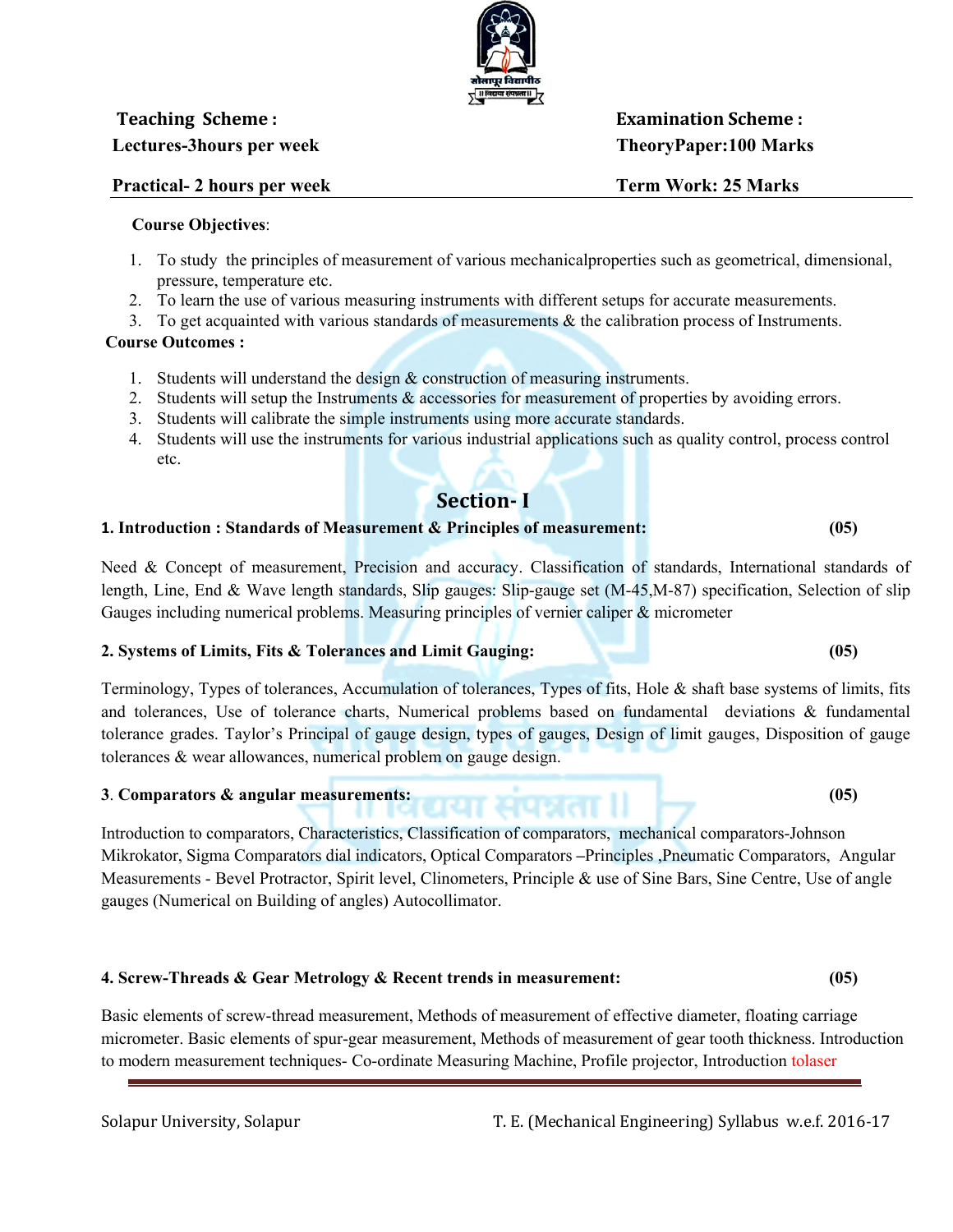### **5. Introduction to Mechanical Measurement: (05)**

Need of Mechanical Measurement, Instruments, Measurement methods, Generalized measurement system & its functional elements, Instrument characteristics-Static & Dynamic characteristics, Calibration, Classification of transducers.

**Section- II**

#### **6. Measurement of temperature, Pressure & Vacuum: (05)**

Importance of temperature measurement, Thermometer, Thermocouple-Principle, Types, Calibration, RTD, Thermistor. Importance of pressure & Vacuum measurement, Range of high pressure & vacuum Bourdon tubes, Dead weight pressure-gauge tester, Diaphragm gauge, LVDT, Piezo-electrical pressure gauge, Low vacuum gauges-McLeod gauge, Pirani gauge.

#### **7. Measurement of angular speed & flow: (05)**

Importance of angular speed measurement, Mechanical tachometers, Electrical tachometers-Drag cup, Inductive, Photoelectric pickup, Stroboscope. Importance of Flow measurement, Turbine meter, Rotameter, Gas flow meter, Hot wire anemometer.

#### **8. Measurement of Force, Torque & Strain: (05)**

Force measurement- Balance, Proving Ring, Hydraulic, Pneumatic Load Cell, Torque measurement-Hydraulic, Eddy Current.Classification of strain gauges, Principle of electrical strain gauge, Gauge factor (Analytical treatment), Wheatstone's network using strain gauges. Simple Numerical problems.

#### **TERMWORK**

#### *A )Metrology Laboratory :*

Any five of the following experiments (Experiment No. 1 is compulsory).

- 1. Uses of various measuring instruments .Vernier instruments, Micrometer instruments, Dial instruments and Auxiliary instruments for carrying out measurements.
- 2. Calibration of Vernier caliper / Micrometer using slip gauges.

 $(5)$ 

- 3. Use of at least one type of each class of comparator such as mechanical, optical, pneumatic, etc.
- 4. Measurement of angle using Bevel protractor and sine bar / sine centre. Use of Clinometer and Angle gauges.
- 5. Measurement of Gear tooth thickness using gear tooth vernier caliper/ plate type micrometer
- 6. Measurement of diameters of screw threads.
- 7. Use of advanced measuring equipment such as Co-ordinate Measuring Machine / Metro scope/ Profile projector.

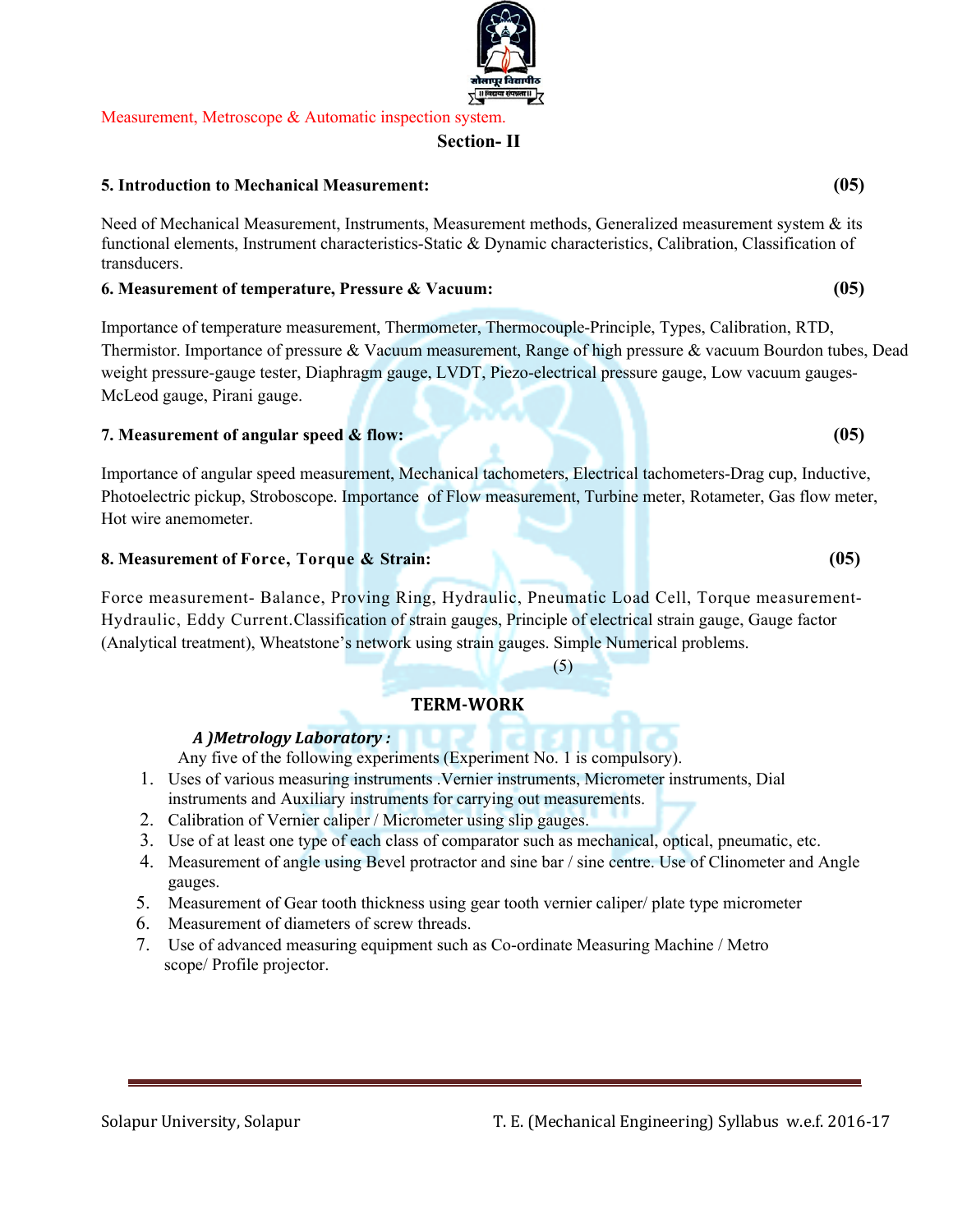

**B) Mechanical Measurements Laboratory**

Any five out of the following experiments:

- 1. Temperature Measurement using thermo couples, RTD, Thermistor.
- 2. Testing of mechanical pressure gauge using Dead Weight pressure tester.
- 3. Vacuum measurement using U tube manometer & Mechanical Vacuum Gauge.
- 4. Angular speed measurement using mechanical tachometer ,stroboscope, photo electric pick up, inductive pick-up.
- 5. Flow measurement using Rotameter.
- 6. Measurement of bending strain or load using strain gauges.
- 7. Use of proving ring,load cells.
- 8. Measurement of torque.
- \* Industrial Visit (Recommended for modern measuring instruments/ Calibration Lab)

#### **Text Books:**

- 1. Engineering Metrology: I.C. Gupta
- 2. Mechanical Measurement & Control: Dr.D.S. Kumar
- 3. A Text Book Metrology : M. Mahajan

#### *Reference Books :*

- 1. Practical Engineering Metrology: Sharp KWB, Pitman, London.
- 2. Engineering Metrology: R.K.Jain, Khanna Publishers.
- 3. Mechanical Measurement: Sohni & Dr. Radhakrikshan.
- 4. Mechanical Measurement: Beckwith, Buck, Roy

*(NOTE: SEPARATE ANSWER BOOKS FOR SECTION –I & SECTIONII)*

seeartl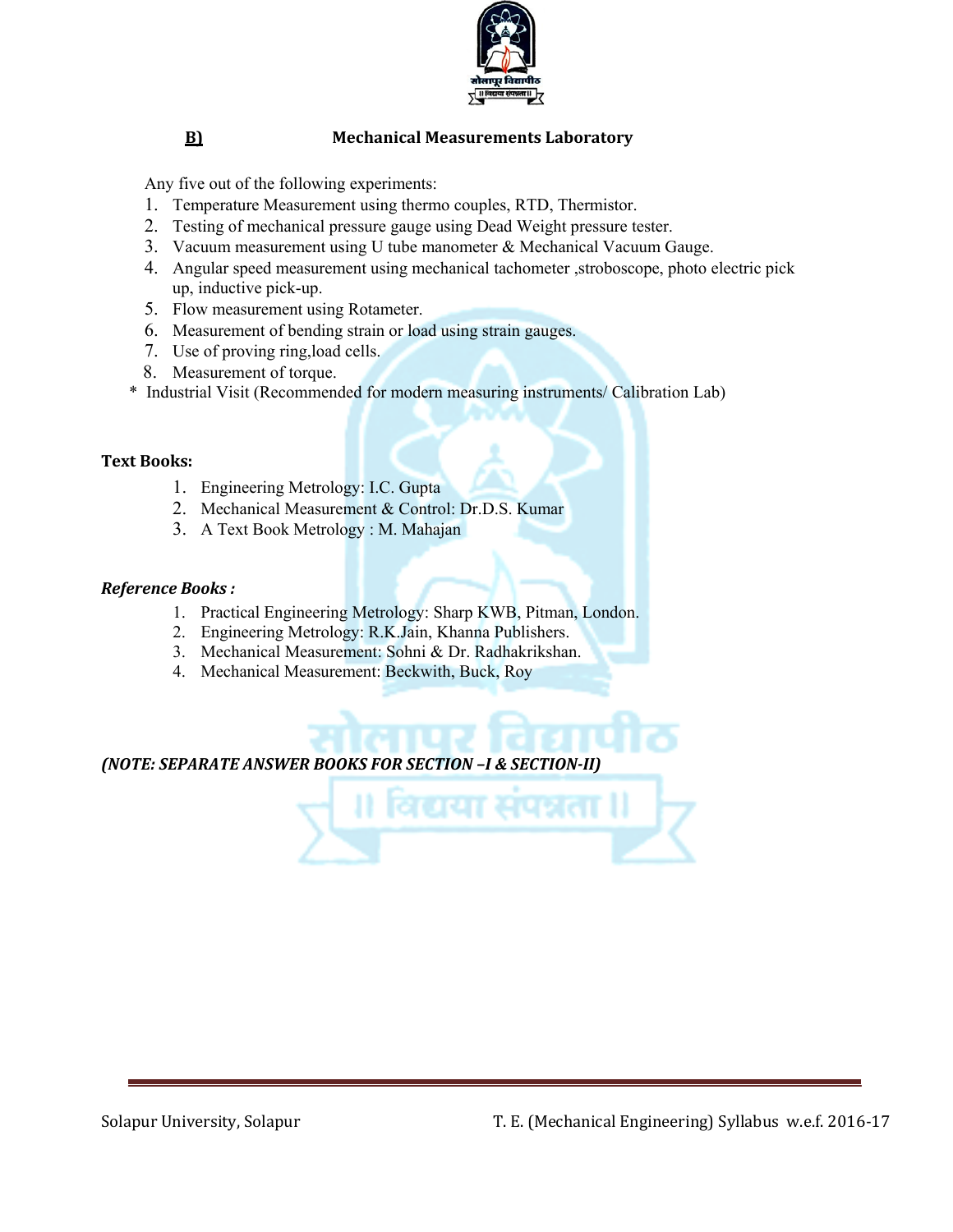

#### **T.E. (Mechanical) Part – II 2.0 Internal Combustion Engine**

**Teaching Scheme Examination Scheme** Lecturers: 3 Hrs/ Week Theory: 100 Marks **Practical: 2 Hrs/ Week Term work: 25 Marks** 

#### **Course Objective:**

1. Learn to classify different types of internal combustion engines and their applications.

**----------------------------------------------------------------------------------------------------------------** 

- 2. To make students familiar with the design and operating characteristics of internal combustion engines.
- 3. To study the thermodynamics, combustion, heat transfer, friction and other factors affecting engine power, efficiency and emissions.
- 4. To introduce students to future internal combustion engine technology and market trends.

#### **Course Outcomes :**

- 1. To recognize and understand the reasons for differences in the construction of different types of internal combustion engines.
- 2. To understand the reasons for differences among operating characteristics of different engine types and designs
- 3. To elect the appropriate engine for a given application.
- 4. To conduct performance tests on engines and Compare experimental results with theoretical predictions.
- 5. To compare experimental results with theoretical predictions and make proper justifications for

#### **Section I**

#### **1. Introduction to I.C. Engines & Engine Cycles: (06)**

Introduction, Basic engine components and nomenclature, Classification of I. C. Engines. Engine cycles, Deviation of actual cycles from air standard cycles. Valve timing diagram for high & low speed engine, Port timing diagram. Engine selection.

(*Theoretical treatment only*)

#### **2. Fuel systems for S.I. Engines: (05)**

Engine fuel requirements, Elementary and complete carburetor (Float, Idling and Acceleration system, Choke, Compensating system, economizer), Derivation for calculation of A/F ratio (exact and approximate method), Design of carburetor - Calculation of main dimensions of air and fuel supply, Effect of altitude on Air fuel ratio. Electronic Petrol injection system (MPFI)

*(Numerical on calculations of main dimension of carburetor)*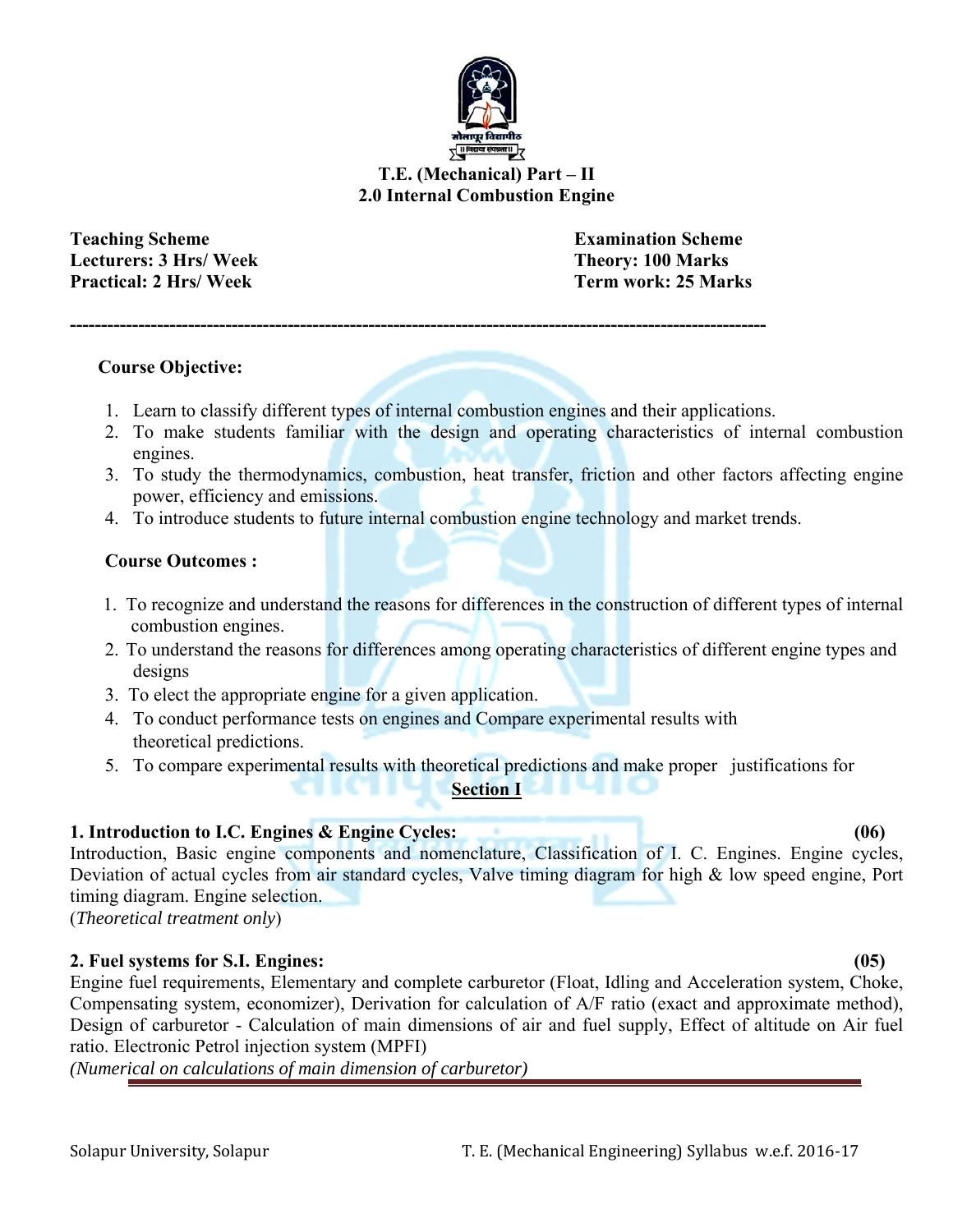### **3. Fuel Systems for C.I. Engines: (05)**

Requirements of injection system, Fuel metering, pressurizing and injecting system, Types of. injection system- Individual pump, Common rail and Distributor systems, Unit injector, Types of fuel nozzles- single hole, multi hole, pintle, and pintaux, Formation of Spray, Atomization and penetration. Governing of C.I. engines. Electronic control for diesel engine management,

*(Numerical on calculations of main dimension of fuel injection system).* 

#### **4. Engine systems. (04)**

- a. Ignition system: (Magneto, CDI, Electronic)
- b. Lubrication system (types of lubrication systems and lubricants)
- c. Engine starting system. (Starter motor, Bendix drive,)
- d. Engine cooling system ( Cooling system types, coolants)
- e. Intake and exhaust systems (Intake manifold, intake runners, exhaust manifold, muffler)

(*Theoretical treatment only*)

#### **Section II**

#### **5. Combustion in Engines: (06)**

**Combustion In SI Engine**: Stages of combustion, Ignition lag, Flame propagation, Factors affecting flame speed, Abnormal combustion, Influence of engine design and operating variables on detonation, Requirements of combustion chambers of S. I. Engines. (*Theoretical treatment only*)

**Combustion in C.I. Engines:** Stages of combustion, Delay period, Factors affecting delay period, Abnormal combustion - Diesel knock, Influence of engine design and operating variables on diesel knock, Comparison of abnormal combustion in S I and C I engines,. Requirements of combustion chambers for C. I. engines. (*Theoretical treatment only*)

# **6. Engines testing and performance enhancement: (06)**

**Engines testing:-** Performance parameters, Performance curves, Measurement of performance parameters like torque, power, Volumetric Efficiency, Mechanical Efficiency, BSFC, Brake and Indicated Thermal efficiencies. Heat Balance Sheet. *(Numerical on engine performance)* 

**Performance enhancement**: Introduction to method of improving engine performance.

*Supercharging***:-** Purpose of supercharging, Thermodynamic cycle of supercharged engine, Types of superchargers, Turbo charging, Advantages and disadvantages, Limitations of supercharging for S.I. and C.I. Engines. (*Theoretical treatment only*)

#### **7. Fuels (04)**

*SI Engine fuel*: Fuel rating, Octane number, Fuel additives, HUCR



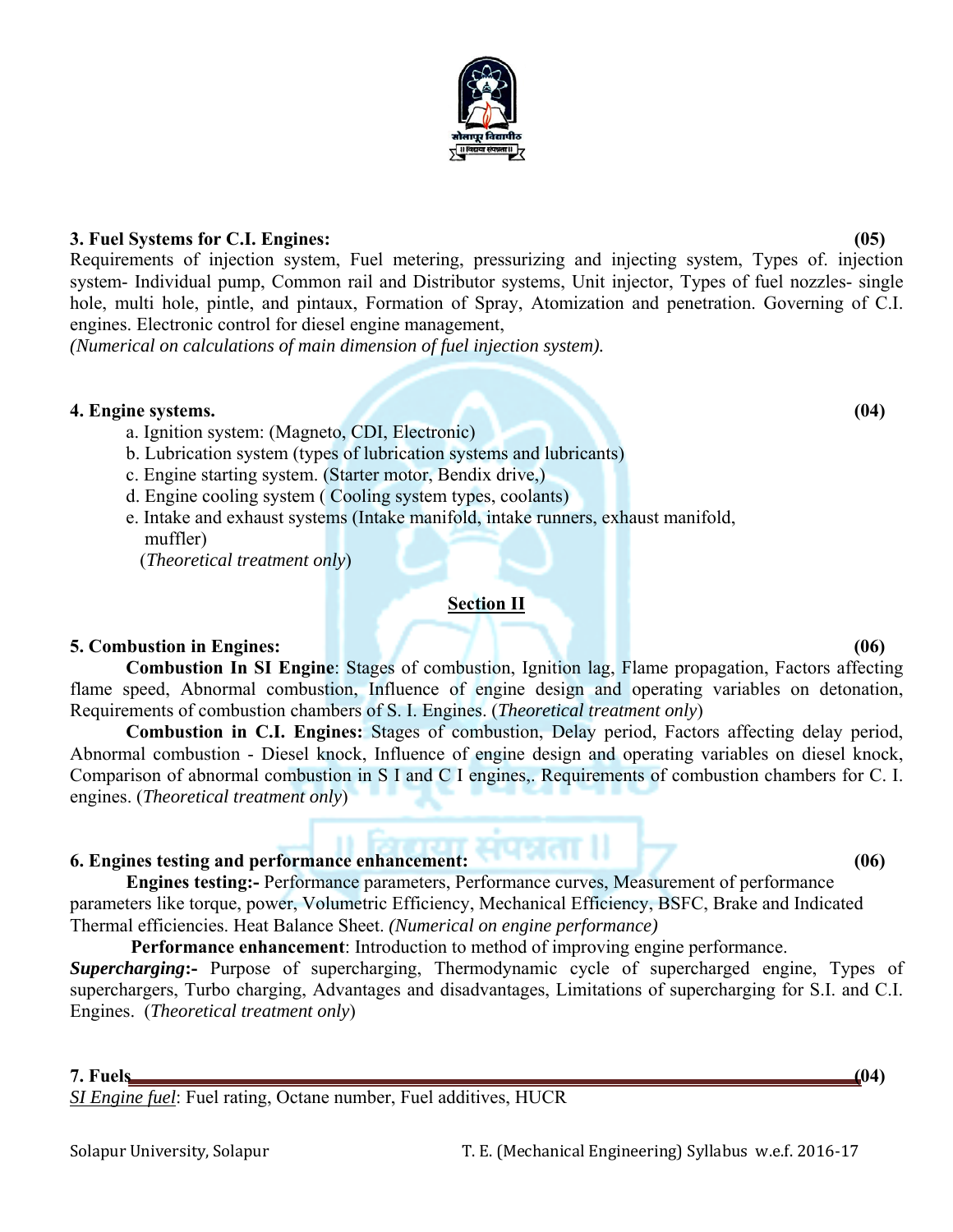### *CI Engine fuel*: Cetane number, Additives

*Alternative fuels*: Alternative fuel for S. I. Engines & C. I. engines, Blending, Use of CNG, Bio-gas, Nonedible oils, Ethanol, Methanol, Hydrogen, Electronic engine management system for variable valve timing, fuel supply and pollution control. Introduction to hybrid vehicles. (*Theoretical treatment only*)

#### **8.Engine Emission and Engine electronics: (04)**

S.I. engine emission (HC, CO, NOx) Control methods- Evaporative (ELCD), Thermal, Catalytic converters, C.I. Engines Emission (CO, NOx, Smog, Particulate), Control methods- Chemical, EGR, Standard pollution Norms – Bharat-I,II,III. Introduction to carbon credit. Engine electronics. (*Theoretical treatment only*)

#### **Term Work**

Minimum **four** experiments from Study Group and Test Group Each.

#### **Study Group:**

- 1 Constructional details of I.C. engines
- 2 Study of Engine systems: Air, exhaust, Cooling, Lubrication
- 3 Study of ignition systems, Starting systems.
- 4 Dismantling and assembly of Carburetor or injection system.
- 5 Dismantling and assembly of engine
- 6 Study of fuel injection system of diesel engine
- 7 Assignment on latest trends in IC Engine.

#### **Text Group:**

- 1.Test on four stroke Diesel Engine.
- 2 Test on four stroke Petrol Engine.
- 3 Morse Test.
- 4 Test on computer controlled I.C. Engine
- 5 Measurement of exhaust emissions of SI / CI engines.
- 6 Test on variable compression ratio engine, to predict the effect of variable compression ratio on I.C.Engine performance.
- 7 Visit to an engine manufacturing company / repairing unit

#### **Text book**

- 1 Internal Combustion Engines Mathur and Sharma Dhanpat Rai
- 2 Engineering Fundamentals of the Internal Combustion Engine Willard Pulkrabeck, Prentice Hall
- 3 Internal Combustion Engines Rajput, Dhanpat Rai Publications
- 4 Internal Combustion Engines Ganesan, Tata McGraw Hill

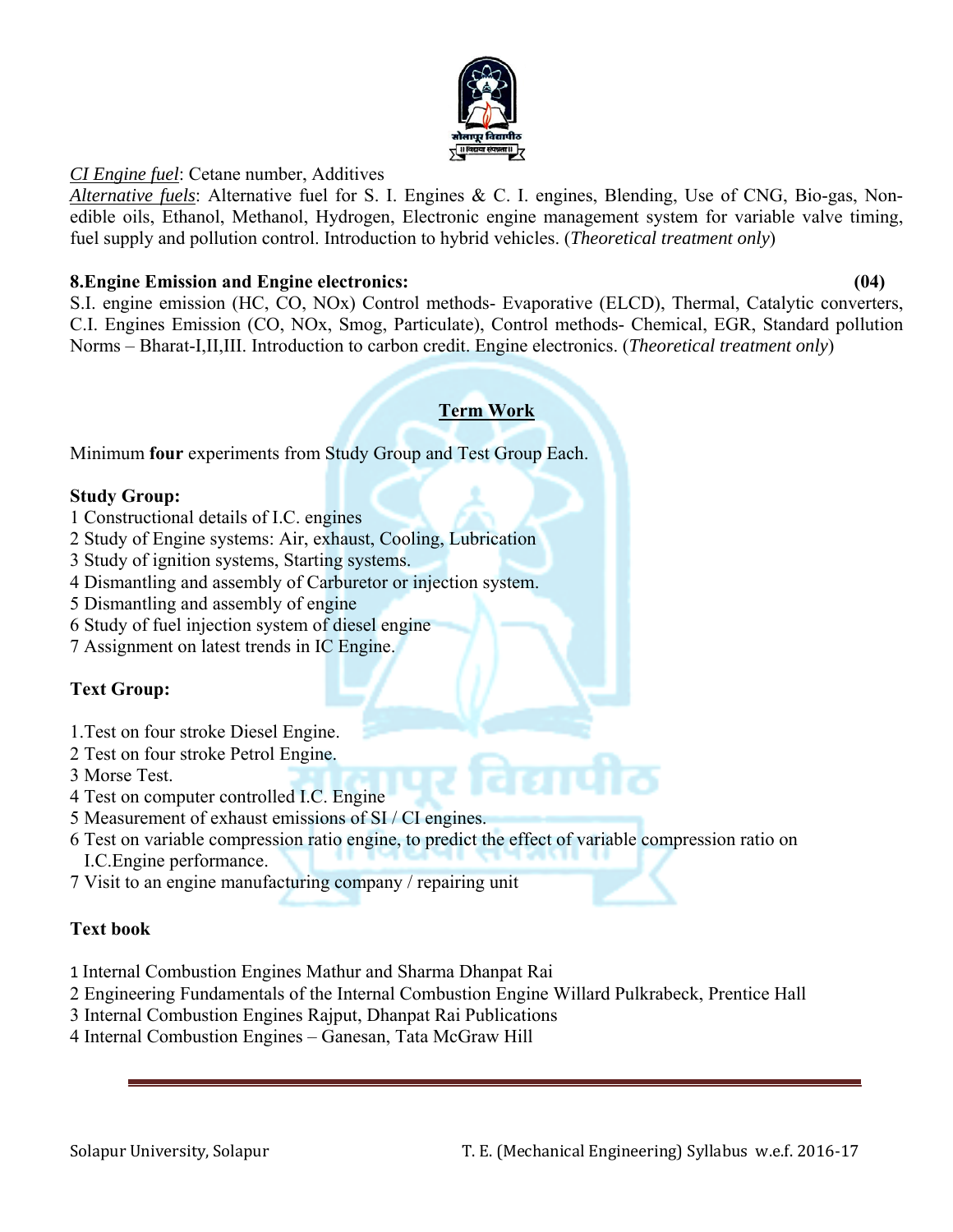

#### **Reference Books**

| Sr. No         | <b>Title</b>                       | <b>Author / Authors</b> | <b>Publisher</b> |
|----------------|------------------------------------|-------------------------|------------------|
|                | <b>Internal Combustion Engines</b> | John Heywood            | McGraw Hill      |
|                | Fundamentals                       |                         |                  |
| $\overline{2}$ | <b>Internal Combustion Engines</b> | Eran Sher               | <b>SAE</b>       |
|                | <b>Emission and Control</b>        |                         |                  |
| 3              | <b>Engine Emissions</b>            | Purandir                | Narosa           |
| $\overline{4}$ | <b>Alternative Fuels</b>           | S.S Thipse              | Jaico            |
| 5              | <b>Internal Combustion Engines</b> | Maleev                  | McGraw Hill      |
|                | Fundamentals                       |                         |                  |
| 6              | Internal Combustion Engines Vol. 1 | C.F Taylor              | <b>MIT Press</b> |
|                | and Vol. 2                         |                         |                  |
| $\overline{7}$ | <b>Internal Combustion Engines</b> | Obert                   | McGraw Hill      |
| 8              | Internal Combustion Engines:       | Fergusson $&$           | Wiley            |
|                | Applied Thermo sciences            | Kirkpatrick             |                  |
| 9              | <b>SAE Handbook</b>                | <b>SAE</b>              | <b>SAE</b>       |
| 10             | Performance Testing of Internal    | <b>SAE</b>              | <b>SAE</b>       |
|                | <b>Combustion Engines</b>          |                         |                  |
|                |                                    |                         |                  |
|                |                                    |                         |                  |
|                |                                    |                         |                  |
|                |                                    |                         |                  |

सोलापूर विद्यापीठ<br>प्रालियण संपन्नता ||<br>प्रालियण संपन्नता ||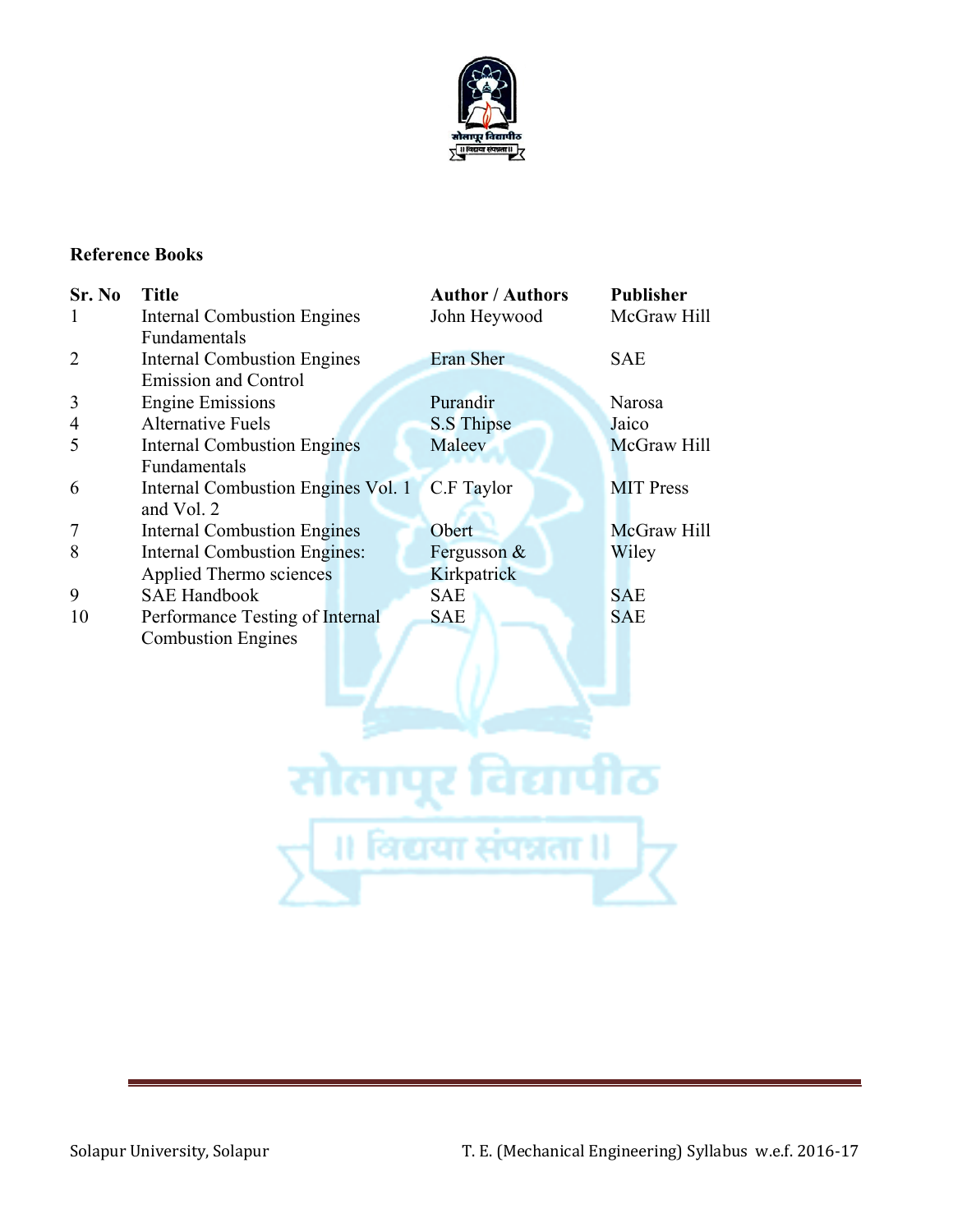

#### **T.E. (Mech) Part –II 3.0 Computer Aided Design & Computer Aided Manufacturing (CAD/CAM)**

------------------------------------------------------------------------------------------------------------------------------------

**Teaching Scheme: Examination Scheme Lectures: 3Hrs/Week Paper: 100 Marks** 

**Practical: 2Hrs/Week Term Work: 25 Marks**

#### **Course objectives:**

- 1. To create an awareness regarding Geometric Modeling activities in Industries.
- 2. To create an awareness regarding CAM activities in Manufacturing Industries.
- 3. To develop part programming capabilities for CNC machines.
- 4. To empower students to learn advanced tools in Automation.

#### **Course Outcomes:**

- 1. To handle CAD related problems from industries.
- 2. To handle CAM related problems of manufacturing industries.
- 3. To learn CAD/CAM softwares to be updated with time.
- 4. To design NC Part Programs to suit Industrial requirements.

#### **Section-I**

#### 1. **Introduction to CAD / CAM**: **(04)**

Product Design Concept, Product Cycle and CAD / CAM, Advantages of CAD / CAM, Hardware for standalone CAD system, Graphics Workstation, Types of Input Devices, CPU and Output Devices, Softwares for CAD / CAM, Functions of a Graphics Software, Selection of CAD / CAM Software

#### **2. Computer Graphics**: **(05)**

Geometric Transformations, Homogeneous Coordinates, Windowing and Viewing Transformations, Coordinate Transformations, Standardization in Graphics Software, CAD / CAM Data Exchange.

#### **3. Geometric Modeling**: **(05)**

Introduction, Types of Geometric Modeling, Parametric representation of basic entities like line and circle, Introduction to basic curves - Hermite, Bezier, B-Spline, NURBS, concept of CSG and Boolean operations, Feature based modeling.

#### **4. Automation: (06)**

Concept & Definition of Automation, Types, Advantages and Limitations of Automation, Group Technology, part family, Classification and Codification System, Merits and Demerits of Group Technology, Concept of a Machine Cell, CAPP, Retrieval and Generative type of CAPP, Computer Integrated Manufacturing (CIM) concept and elements, MRP, concept of ERP, concept of Rapid Prototyping.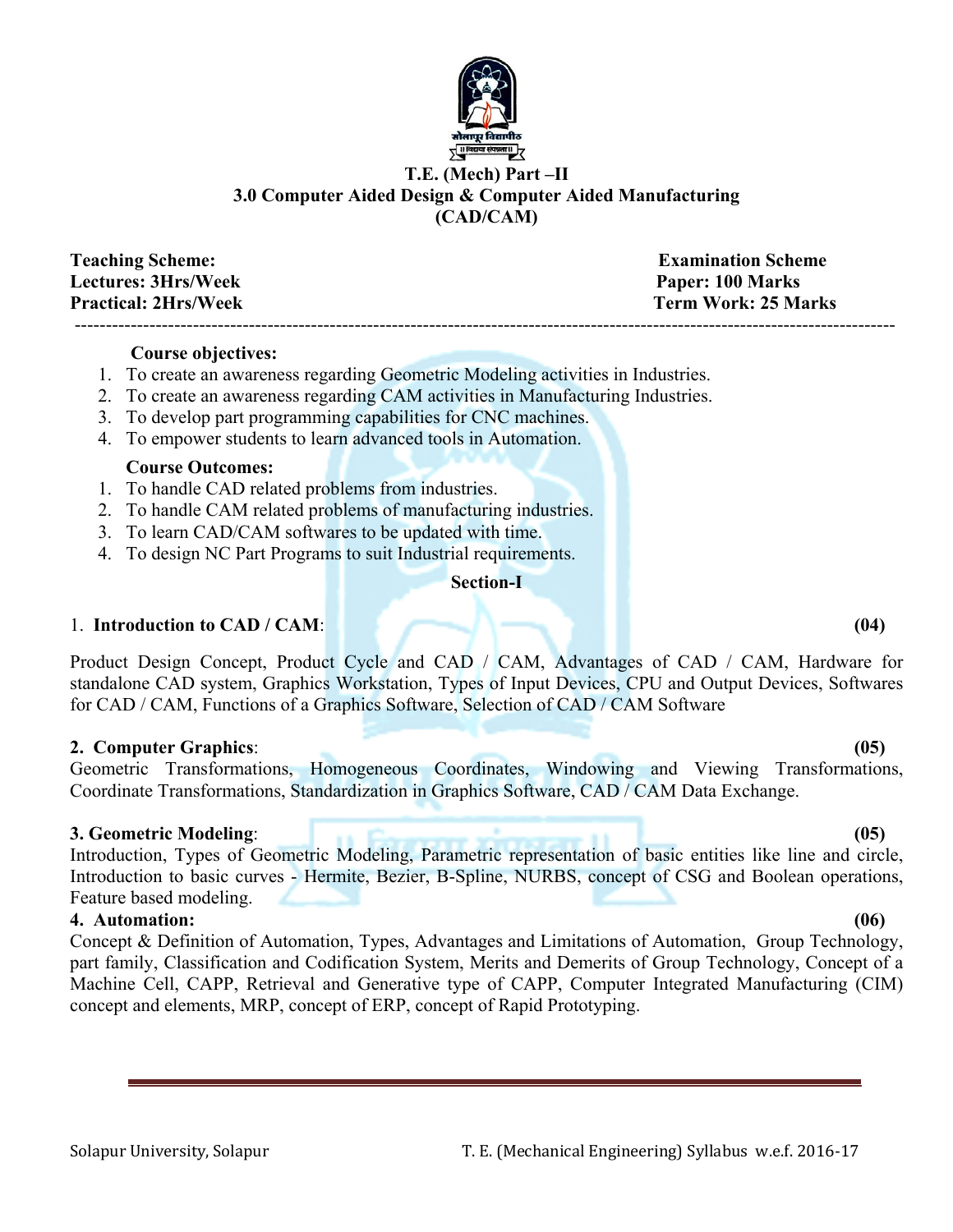### **5. Fundamentals of NC system: (06)**

 Evolution of NC and Retrofitting, Elements of NC Manufacturing System, concept of work zero and machine zero, Types of NC systems, Structure, Drives and other devices, Steps in NC Manufacturing, Advantages and Disadvantages of NC Technology, Flexible Manufacturing System (FMS), Elements of FMS, Applications of FMS, Merits and Demerits in FMS.

### **6. CNC- DNC Technology**: **(03)**

Classification of CNC machine tools, CNC controllers, Features and Advantages of CNC, Adaptive Control, Advantages of Adaptive Control, Direct Numerical Control (DNC), Types of DNC, Advantages and Disadvantages of DNC.

#### **7. Tooling for CNC Machines**: **(03)**

Tool holders, Adapters, Tool magazines, Automatic tool changers, Pallets, Tool setting, Modular tooling.

### **8**.**Manual Part Programming**: **(08)**

Principles of an NC Program, Word Address Format (WAF), Machining Formulas, Tool Length and Cutter Diameter Compensation, Canned Cycles for Lathe, Milling and Drilling, Subprogram or Subroutines, DO Loop, Macros, Diameter versus Radius Programming, CAD / CAM Systems for Part Programming.

### **List of Experiments**

- 1. One assignment on CAD/CAM fundamentals/basics.
- 2. Assignment on Modeling & Drafting of any two mechanical components.
- 3. Assignment on Modeling of simple Assembly of around 3-5 machine components.

4. Assignment based on group technology and /or Computer Aided Process Planning (preferably based on small part family).

5. Part programming of one job using CAM software or Programming and manufacturing of one job on CNC lathe or CNC Milling machine.

6. Assignment based on Industrial visit and its report based on CNC/FMS/Automation.

### **Text books:**

- 1. Introduction to CAD/CAM, Rao P.N., -Tata McGraw Hill Publishing Co.
- 2. Automation, Production Systems and Computer Integrated Manufacturing, Grover M.P.- Prentice Hall of India
- 3. Numerical Control -Computer Aided Manufacturing, Kundra, Rao, Tiwari- Tata McGraw Hill Pub.Co.
- 4. CAD/CAM/CAE, Chougule N.K.- SCITECH Publications (I) Pvt. Ltd.
- 5. CAD/CAM/CIM, P. Radhakrishanan.

### **Reference Books:**

- 1. Theory and Practice , Ibrahim Zeid CAD/CAM Tata McGraw Hill Publishing Co.
- 2. CAD/CAM Mastering , Ibrahim Zeid –-Tata McGraw Hill Publishing Co.
- 3. Computer Integrated Design and Manufacturing , D.D. Bedworth, M.R Henderson & P.M. Wolfe- -Tata McGraw Hill Pub. Co.
- 4. CAD/CAM Theory and Concepts, Kuldeep Sareen, C.Grewal, -S.Chand & Co.Ltd.
- 5. Computer Graphics by Hearn and Baker.

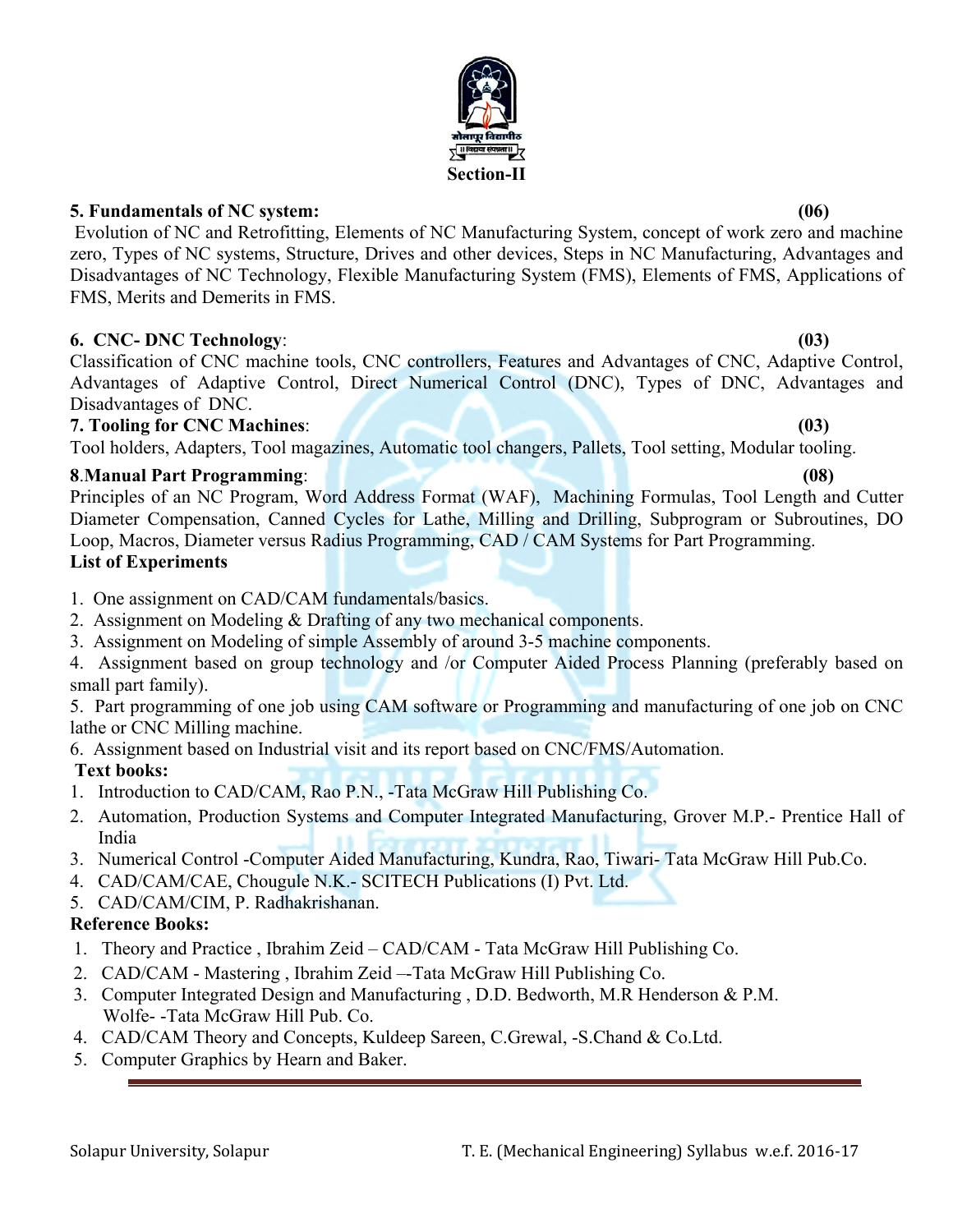

#### **4.0 Machine Design-II**

**Teaching Scheme : Examination Scheme Practical: 2 Hrs. / Week Term Work: 25 Marks.**

**Lectures: 3 Hrs. / Week Theory Paper: 100 Marks. Theory Paper: 100 Marks. Oral :25 Marks**

-------------------------------------------------------------------------------------------------------------------------------------

#### **Course Objectives :**

- 1. To design transmission system elements such as gears, bearings.
- 2. To design pressure vessels using various IS codes.
- 3. To learn the procedure of optimum design for simple machine elements such as shaft.

#### **Course Outcomes:**

At the end of this course, the student will be

- 1. To design various transmission system elements.
- 2. To apply various IS codes for design of Pressure vessels.
- 3. To provide optimum design of simple machine elements such as shaft.

#### **SECTION-II**

#### **1.Spur Gear: (06)**

Design considerations of gears, gear materials, types of gear tooth failures, hunting tooth, gear tooth loads, minimum number of teeth, face width, Lewis equation, Spott's equation, Buckinghams' Equation, gear design for maximum power transmission.

#### **2. Helical Gears: (04)**

Virtual number of teeth, force analysis, beam and wear strength, effective load on gear tooth, introduction to herring bone gears.

#### **3.Pressure vessel: (07)**

**a.** Types of pressure vessels- horizontal and vertical, thick and thin cylinders, failure criteria of vessels – Lame's equation, Clavarino's equation, Birnies equation, Autofrettage and compound cylinders, Types of supports.

**b.** Introduction to design of pressure vessels as per codes,, classification of pressure vessels as per IS:2825,1969, shell and end closures. Effect of opening and nozzle in shell and covers.

#### **4. Optimum Design : (03)**

Introduction to optimum design for mechanical elements, adequate and optimum design, Johnson's method of optimum design- simple problems on shafts subjected to torsional and bending moments.

#### **SECTION-II**

#### **5.Bevel Gear: (05)**

Terminology and geometrical relation. Guidelines for selection of dimensions and minimum number of teeth force analysis, mounting of bevel gears, beam strength and wear strength, dynamic tooth load.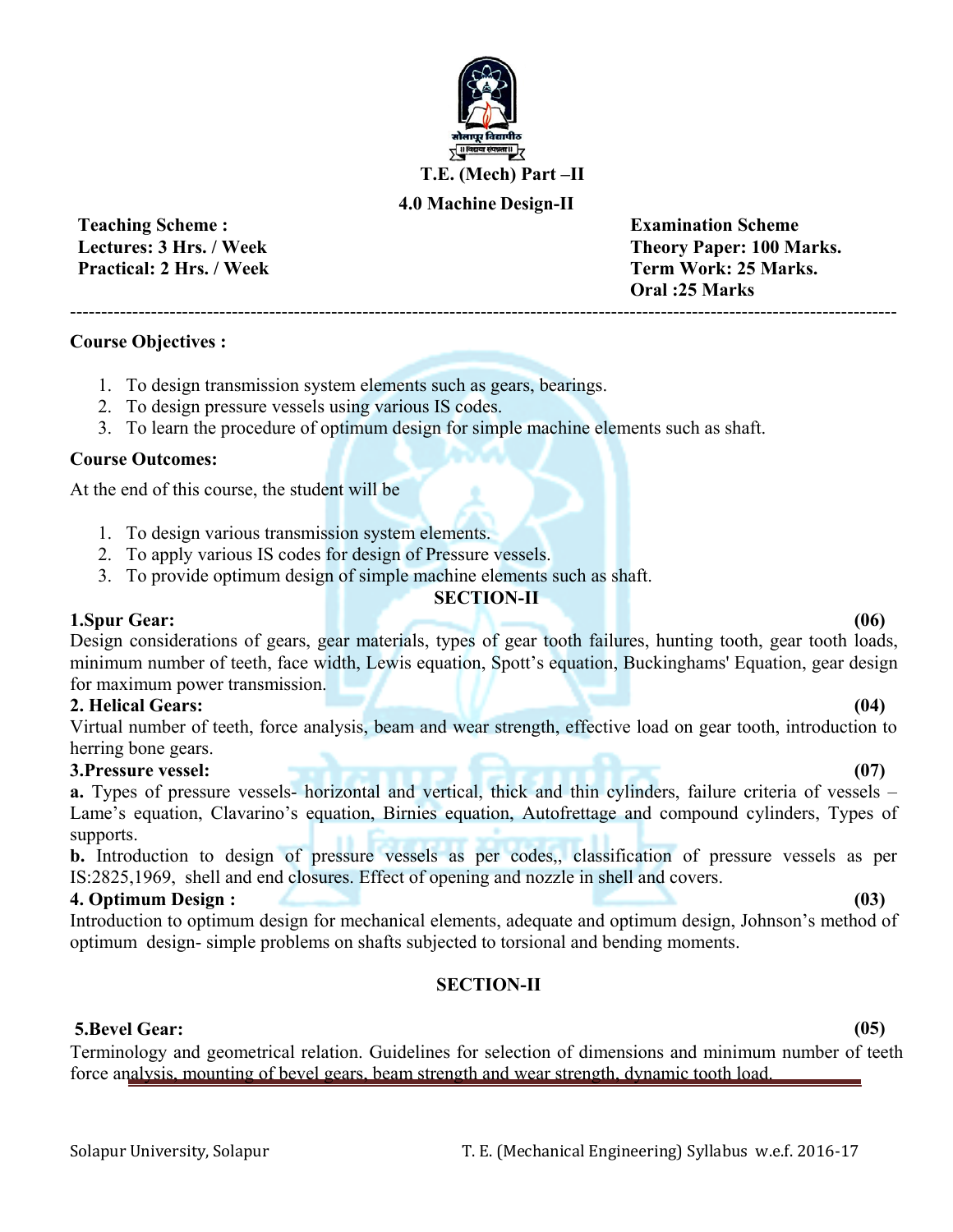#### drive as per IS7443-1974, load rating of worm drive, strength and wear rating of worm gear, thermal considerations in worm drive.

#### **7. Rolling Contact Bearing: (05)**

Types, static and dynamic load capacities, Stribeck's equation. equivalent bearing load, load-life relationship, bearing life, load factor, selection of bearing from manufactures catalogue. Ball and Roller bearing, Design for variable load and speed, Bearings with probability of survival other than 90 %. Lubrication and mountings, dismounting and preloading of bearings.

#### **8**.**Sliding contact bearing: (05)**

Bearing material and their properties, bearing types and their construction details.

Hydro-dynamic lubrication : Reynolds's equation for one dimensional flow, Performance analysis of Hydrodynamic bearing by Raimondi and Boyd method.

हाया थय

Introduction to hydro static bearings.

#### **Term Work**

#### **a) Design and drawing of (any one) using design data book**

- 1) Gear box
- 2) Pressure vessel

#### **b) Assignments on**

- 1. Spur/Helical gears
- 2. Bevel/worm gears
- 3. Bearing/Pressure vessels
- 4. Introduction to tribology

#### **Text book:**

- 1) Design of Machine Elements by V.B.Bhandari.
- 2) Machine Design by Robert L. Norton.
- 3) PSG Design data Book.

#### **Reference Books:**

- 1) Design of Machine Elements by J.E. Shigely
- 2) Engg. Design Material and processing approach by George Dieter.
- 3) Design of Pressure Vessel by Harvey.
- 4) Machine Design by Hall, Holowenko, Schaum's outline series.
- 5) Introduction to Tribology by Mujumdar.
- 6) Machine Tool Design by N.K.Mehta.
- 7) Tribology by R.B.Patil



Terminology and geometrical relations, materials, types of failures, standard dimensions and recommendations

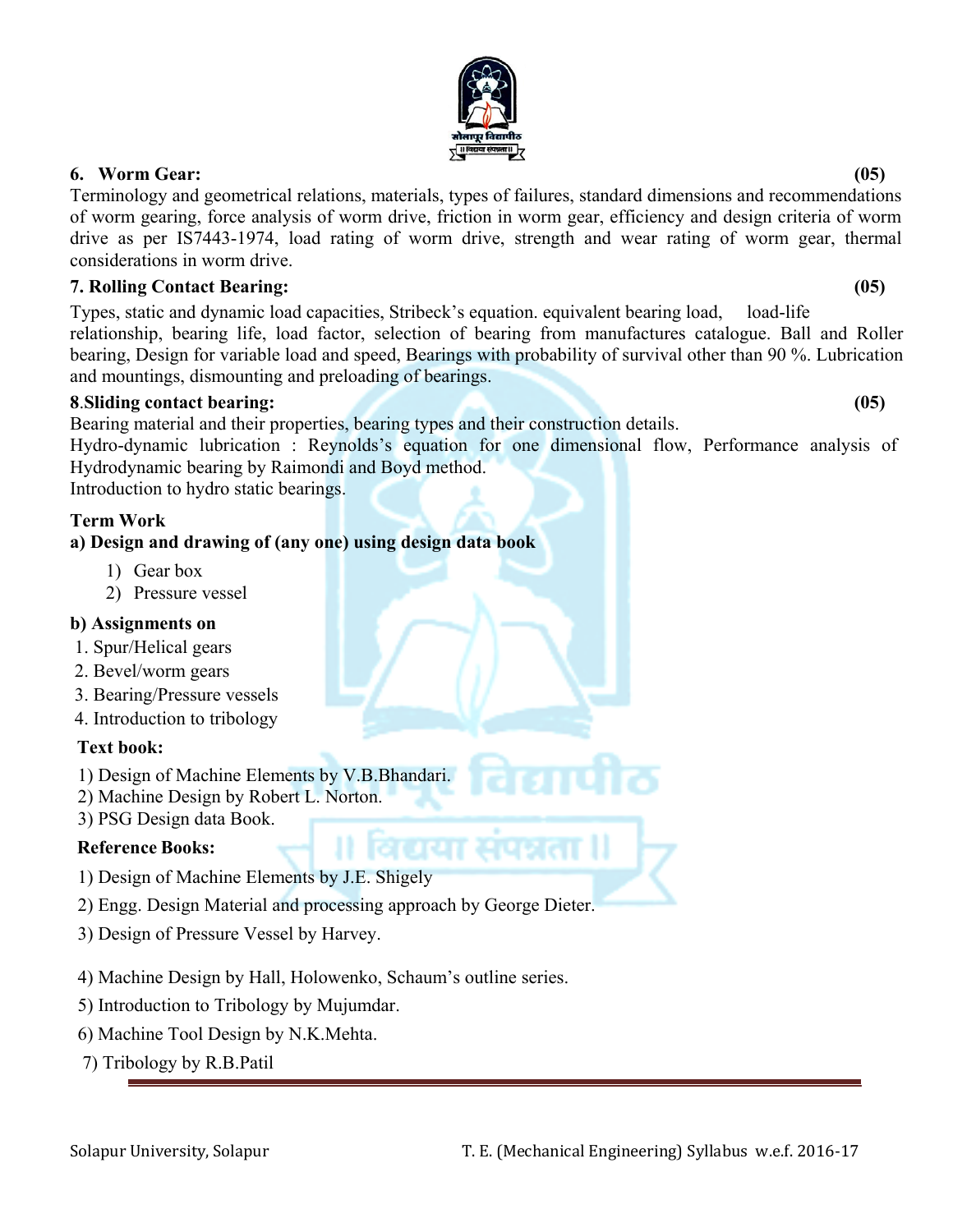

#### **T.E. (Mech) Part –II Professional Elective – II**

#### **5.1 EXPERIMENTAL STRESS ANALYSIS**

**Teaching Scheme : Examination Scheme** Practical: 2 Hrs. / Week Term Work: 25 Marks.

**Lectures: 3 Hrs. / Week Theory Paper: 100 Marks. Theory Paper: 100 Marks. Oral :25 Marks** -------------------------------------------------------------------------------------------------------------------------------------

#### **Course Objectives :**

- 4. To make students familiar with various stress analysis methods such as photo elasticity, strain gauges, moiré fringes, brittle coating methods.
- 5. To design strain gauge systems for measurement of force, torque.
- 6. To enable use of rosette system for stress analysis.

#### **Course Outcomes:**

- 1. To apply various stress analysis methods such as photo elasticity, strain gauges, moiré fringes, brittle coating methods in typical stress analysis problems.
- 2. To implement strain gauge systems for measurement of force, torque.
- 3 To implement rosette system for stress analysis.

#### **Section I**

#### **1.a)Principles of Experimental approach: (05)**

Introduction to ESA, Advantages of ESA techniques, Necessity of various ESA methods, methodology of problem solving by ESA

#### **b) Theory of Photo Elasticity:**

i) Introduction : Optics related to photo elasticity- Ordinary light, Monochromatic light, polarized light, natural and artificial birefringence.

ii) Stress optic law in two dimensions at normal incidence, material fringe value in terms of stress function. . . . . . . .

#### **2.Polariscope** : **(05)**

Plane polariscope, Circular polariscope, Different arrangements.

- (a) Effect of stressed model in plane polariscope Isoclinics, Isochromatics
- (b) Effect of stressed model in circular polariscope Isochromatics
- (c) Use of white light and determination of orders of isochromatic fringes seen in the circular polariscope.
- (d) Fractional fringe measurement :
- (e) Tardy's Method(with derivation) (ii) Babinet Soleil Method.

#### **3. Photoelastic Materials: (05)**

- (a) Criterion for selection of model materials.
- (b) Properties of commonly employed photoelastic materials
- (c) Casting technique and machining of model.
- (d) Conclusions pertaining to material selection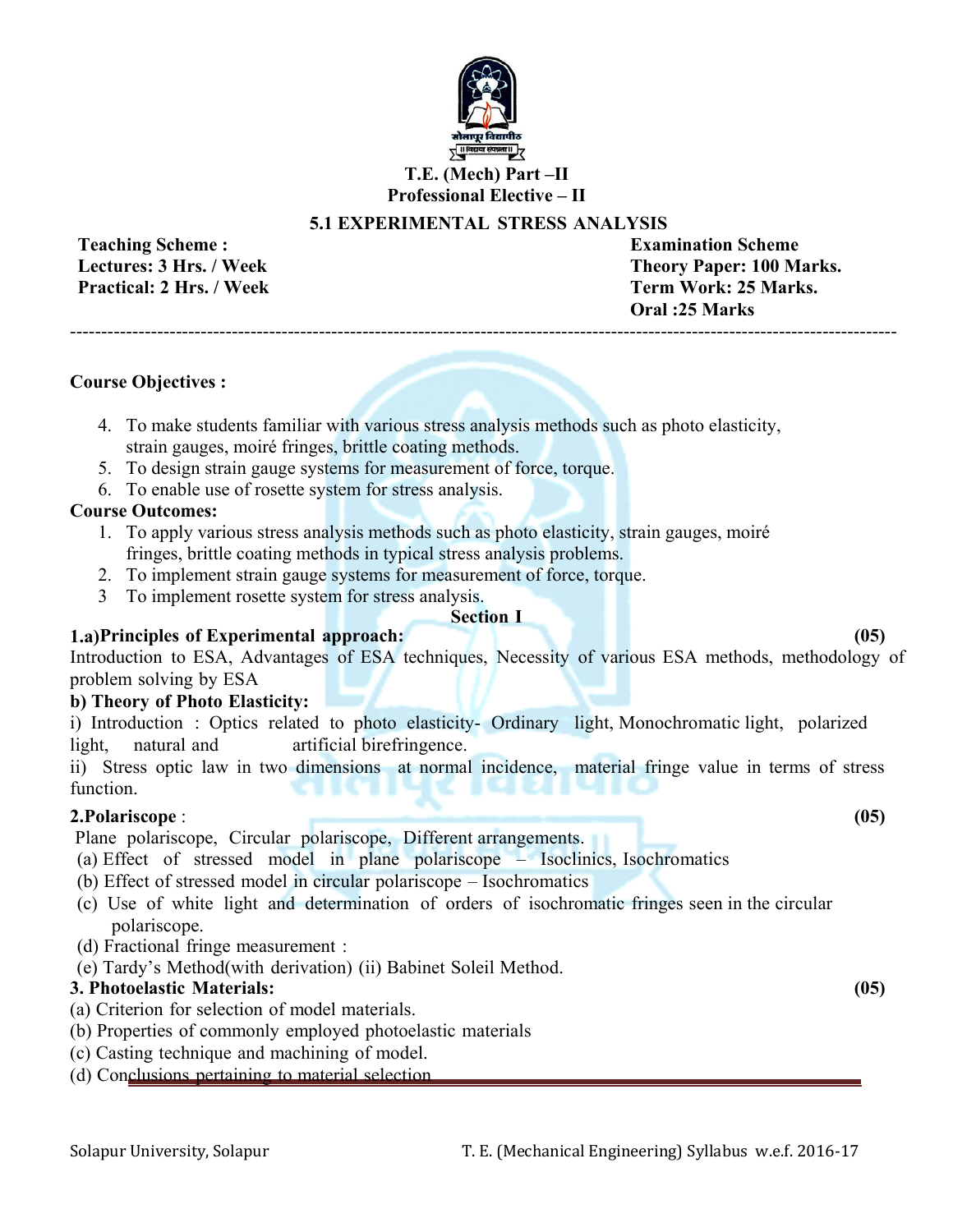

| (e) Calibration methods -circular disc, tensile specimen, beam model,<br>Significance of material fringe value.<br>4. Analysis Techniques:<br>a) Determination of direction of Principal stresses at given point<br>b) Determination of exact fringe order N and the principal stress difference<br>$(\sigma$ 1- $\sigma$ 2) at the given point.<br>c) Separation methods<br>Method based on Hooke's Law<br>Electrical analogy method<br>Oblique incidence method<br>Shear difference method<br>d) Scaling model results to prototype | (05) |
|---------------------------------------------------------------------------------------------------------------------------------------------------------------------------------------------------------------------------------------------------------------------------------------------------------------------------------------------------------------------------------------------------------------------------------------------------------------------------------------------------------------------------------------|------|
| <b>Section II</b>                                                                                                                                                                                                                                                                                                                                                                                                                                                                                                                     |      |
| <b>5. Elementary Treatment on the following:</b><br>(a) Brittle coating method - merits, demerits and applications<br>(b) Moiré fringe method - merits, demerits and applications<br>(c) Birefringent coating-principle and working of reflection polariscope                                                                                                                                                                                                                                                                         | (05) |
| 6. Strain Measurement Methods: Electrical Resistance Strain Gauge:                                                                                                                                                                                                                                                                                                                                                                                                                                                                    | (05) |
| Introduction, types, construction and material, Gauge factor, cross or transverse<br>sensitivity, correction for transverse strain effect, semi-conductor strain gauge.<br>7.<br>a) Selection And Mountings Of Strain Gauges:                                                                                                                                                                                                                                                                                                         | (05) |
| Grid, backing, adhesive, mounting methods, checking gauge installation, Moisture proofing.<br>Strain Gauge Circuitry:<br>b) Measurement of force or load, Measurement of torque., Strain measurement of rotating<br>shaft, Measurement of pressure or vacuum.                                                                                                                                                                                                                                                                         |      |
| ाया सपन्नता ।।<br><b>8. Computation of Stresses:</b><br>(a) Introduction – Analysis of strain gauge data by analytical and graphical<br>methods.<br>(b) Analysis when principal stress directions are known.                                                                                                                                                                                                                                                                                                                          | (05) |
| (c) Analysis when principal stress directions are unknown. i) Delta<br>rosette<br>ii) Tee-rosette<br>iii) Four element rectangular rosette<br>iv) Rectangular rosette – Two and three element.                                                                                                                                                                                                                                                                                                                                        |      |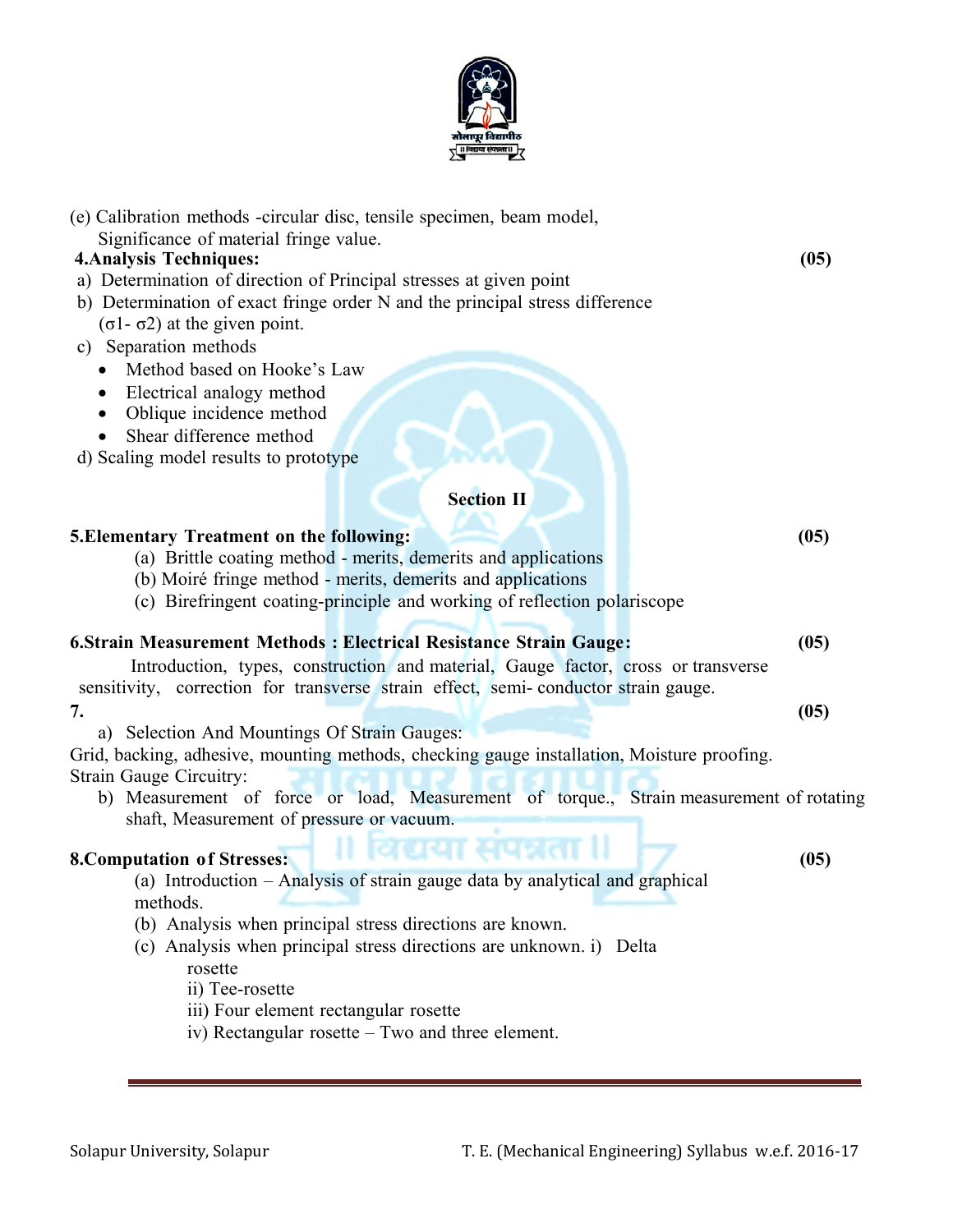

#### **Term Work**

Minimum four experiments from Sr. No 1-5 and minimum four experiments from Sr. No.6-10 to be performed

।। विद्यया संपन्नता ॥

- 1 Sheet casting and preparation of photo elastic model
- 2 Assignment on Calibration of photo elastic model material.
- 3 Assignment on isoclinic, iso-chromatics and tardy method.
- 4 Assignment on Separation of stresses using oblique incidence method.
- 5 Study of moiré fringe technique and brittle coating method.
- 6 Bonding of Strain Gauge and checking its installation
- 7 Comparison of two arm and four arm sensitive bridges.
- 8 Measurement of force using load cell.
- 9 Measurement of torque using strain gauge circuitry.
- 10 Measurement of bidirectional stress using strain gauge/load cell.

#### **Text Books :**

.

- 1 Experimental stress analysis Dally and Riley.-McGraw Hill
- 2 Experimental stress analysis Dr. Sadhu Singh., Khanna Publications.
- 3 Experimental stress analysis L.S.Srinath., Tata McGraw Hill
- 4 Experimental stress analysis Dove and Adams
- 5 The strain gauge primer Perry Listner.
- 6 Moiré fringes Theocoris. Pergamon press limited.
- 7 Experimental stress analysis Doyle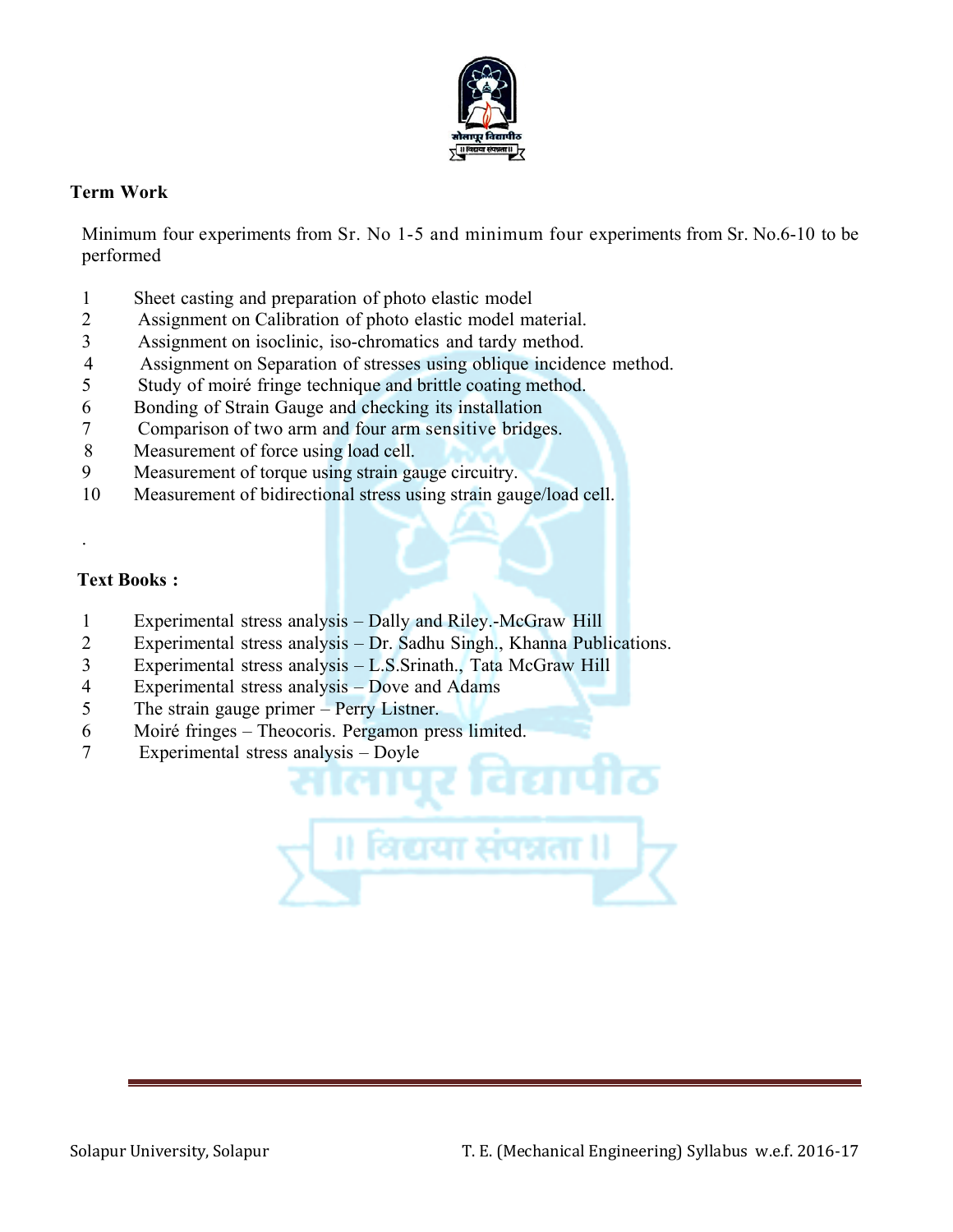#### Solapur University, Solapur T. E. (Mechanical Engineering) Syllabus w.e.f. 2016‐17

#### **T.E. (Mech) Part –II Professional Elective – II 5.2 POWER PLANT AND ENERGY ENGINEERING**

Lectures : 3 Lectures / weeks Theory Exam.: 100 Marks Practical : 2 Hours / week Term work : 25 Marks

#### **Course Objective:**

1. To study of Power Station performance evaluation & economic analysis.

2. To Study of various non-conventional energy sources & principles of energy Conservation & audit.

--------------------------------------------------------------------------------------------------------------------------------

#### **Course Outcomes:**

Students after learning this subject can able to,

1. get basic knowledge for effective use of available energy sources by suitable planning of

power generation in thermal, hydro, gas & atomic power plant.

2. create awareness and knowledge for economical cost analysis of electrical energy.

#### **Section – I**

#### **1. Introduction of Energy Sources : (04)**

Forms & characteristics of renewable energy sources, Organization of Power Sector in India, Impact of energy sources (coal, oil, natural gas, solar, wind, biomass, hydro, geothermal, tidal, wave, ocean thermal and nuclear) on environment, Role of private sector in energy management.

#### **2. Loads on Power Plant : (05)**

Introduction, Different load curves and load factors, Effect of variable load on power plant, design & operation, comparison of the various power plants. (Numerical treatment)

#### **3. Peak Load & Base Load Power Plants : (05)**

Introduction & classification, Requirement of peak load plant, Types, Pumped storage plants, Compressed air storage plants, Load sharing between base load & peak load power stations. (Numerical treatment)

#### **4. Economic Analysis of Power Plants : (06)**

Introduction, Cost of electric energy, Fixed and operating cost, Methods of determining depreciation, Selection of site for Power station(thermal, hydro, nuclear), Selection of generation equipment, Tariff methods. (Numerical treatment) **Section – II** 

#### **5. Solar Energy : (05)**

a) Solar radiation outside the earth's atmosphere & at the earth's surface, Solar radiation measurement – Pyranometer & Pyrheliometer, solar radiation geometry. LAT  $\&$  SCT, Solar concentrators-Method and classification, Types of concentrators.

b) Liquid flat plate collector – General, Performance analysis, Effects of various parameters. (Numerical treatment)

#### **6. Wind Energy : (06)**

Introduction, Power of wind, Basic components of 'WECS', Classification of WEC systems., Horizontal axis machines, Vertical axis machines, Advantages & Disadvantages of WECS, Application of wind energy. (Numerical treatment)

#### **Teaching Scheme : Examination Scheme:**

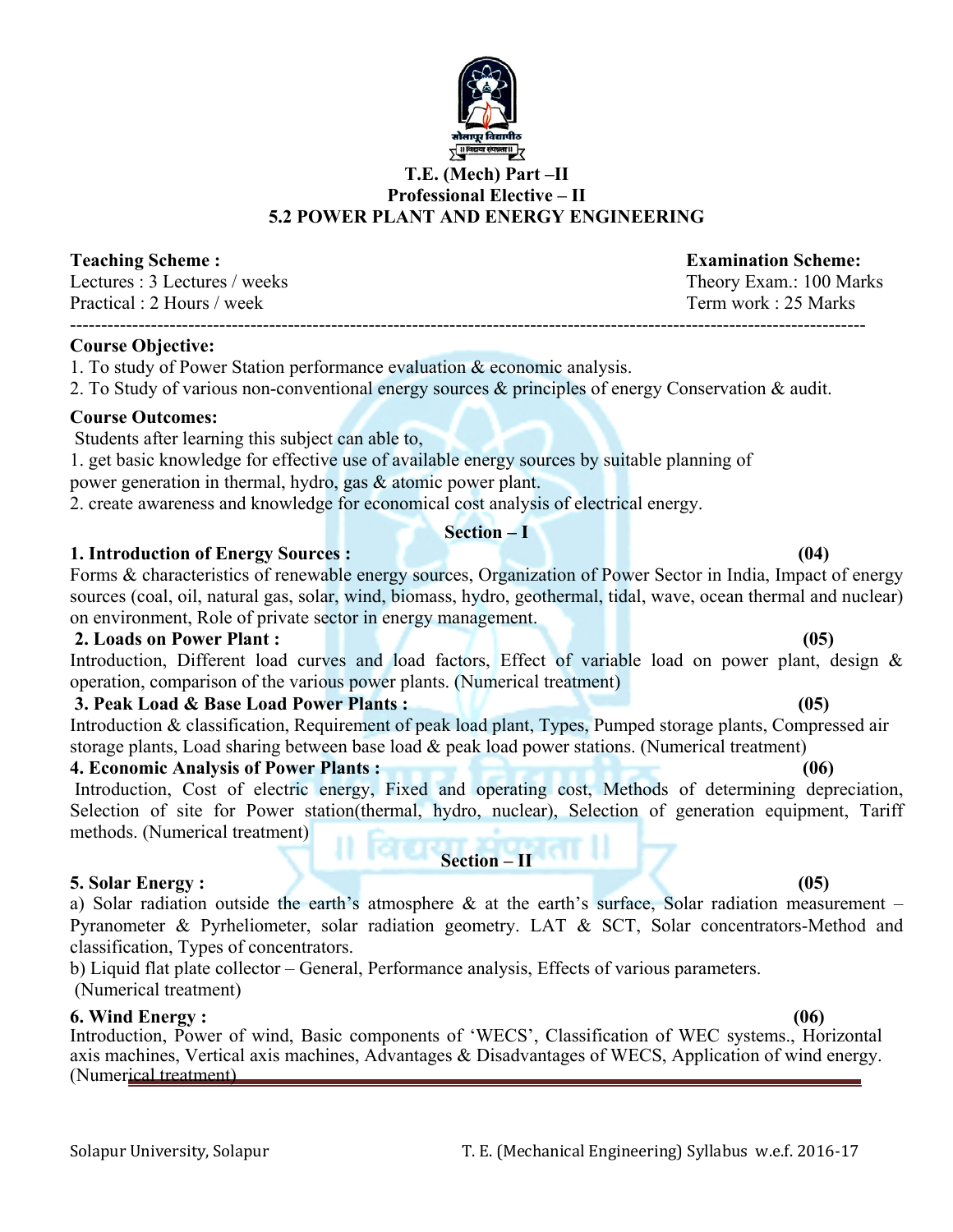### components of tidal power plant, single basin system, Double basin system, Advantages &Disadvantages of

tidal energy. Ocean thermal energy – Introduction, open & closed systems. Wave Energy – wave energy, energy conversion devices- High pressure accumulator wave machines, Dolphin type wave machine, Dam Atoll wave machine.

Geothermal energy – Introduction, Types of geothermal resources, Methods of Harnessing. Tidal energy-

### **8. Energy Audit & Energy Conservation : (05)**

Energy Audit - Definition & objective of Energy audit, Energy flow diagram, Energy Audit Instruments; Duties and responsibilities of energy auditors, Duties and responsibilities of energy managers. Energy Conservation- Introduction, energy conservation act 2001  $\&$  its feature, energy conservation in industries – Chemical industry, Cement industry & Sugar industry. Energy conservation in house hold & commercial sectors.

#### **Term Work**

#### **Group - I: Any two Experiment from Expt. No. 1 to 3**

- 1. Solar radiation & its measurement
- 2. Test on solar water heater
- 3. Efficiency measurement of standalone solar P-V system
- 4. Study of components of windmill

#### 5. Identifying & measuring the parameters of a solar PV module in the field

#### **Group - II: Minimum Six Assignments based on following topics -**

- 1. Study of solar collectors
- 2. Study of solar thermal applications- solar water heating, space heating, power
- 3. Study of solar pond / solar photovoltaic
- 4. Study of Biogas plants
- 5. Study of instruments of a power plant water purity, PH meter, Gas analysis,
- Measurement of smoke & dust.
- 6. Study of various pollution control devices
- 7. Study of various Energy storage devices.

#### **Group - III**

1. The report based on any Industrial Visit to renewable energy appliances or power generation transmission station.

Books Recommended

- 1. Generation of electrical energy B.R.Gupta, S.Chand & co. ltd.
- 2. A course in Power Plant Engineering Arora Domkundwar ,Dhanpat Rai & co.
- 3. Solar Energy S.P.Sukhatme, Tata mcgraw hill co.
- 4. Solar Energy G.D.Rai, Khanna Publisher.
- 5. Energy Technology S.Rao & Dr.B.B.Purulekar, Khanna publishers.
- 6. Power Plant Engineering P.K.Nag, Tata mcgraw hill publishing co.
- 7. Power Plant Technology M. M. El Wakil.
- 8. Power Plant Engineering R. K. Rajput
- 9.Berau of Energy efficiency Manual

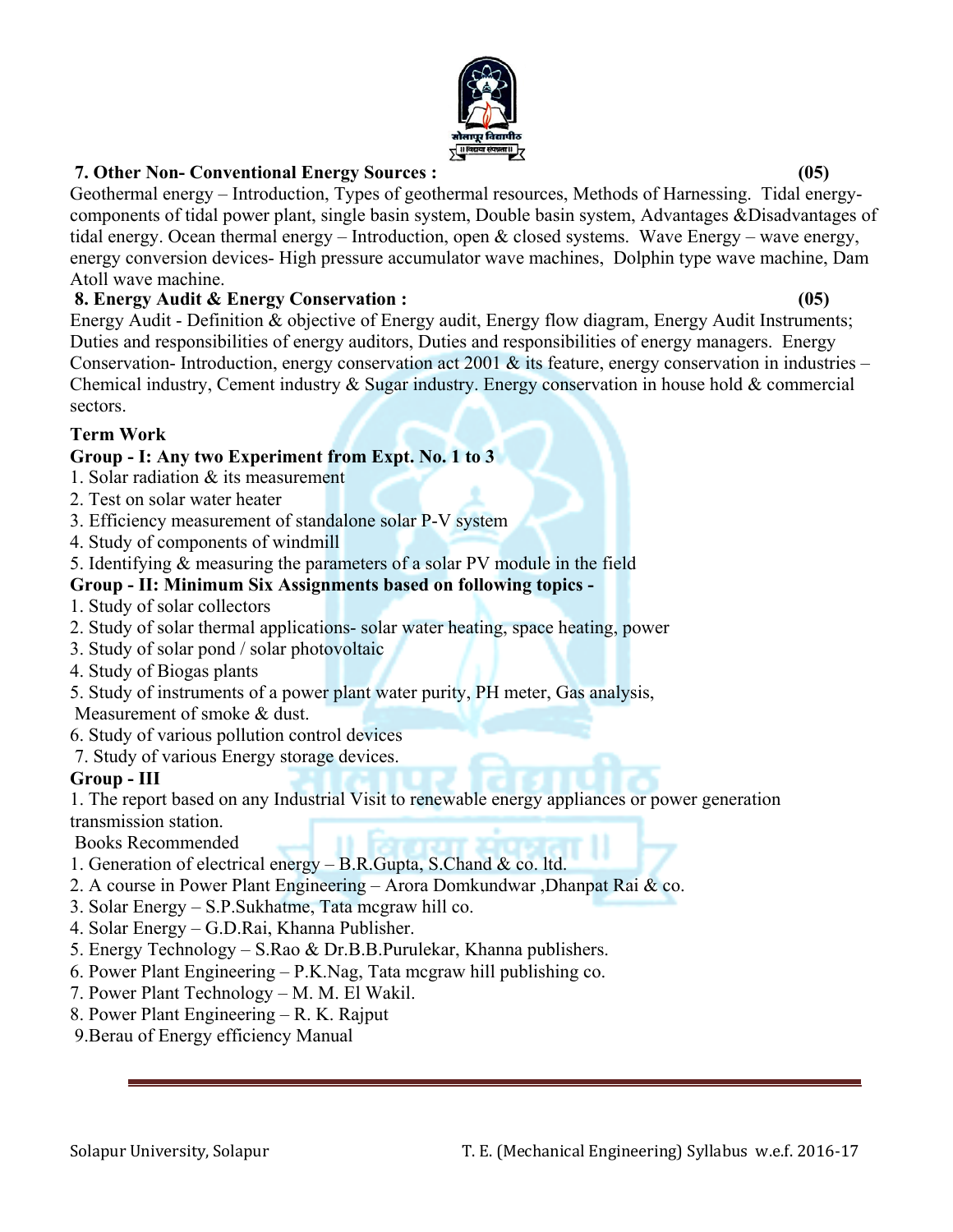

**TE (Mech) Part- II Professional Elective – II 5.3 Tool Engineering** 

**Teaching Scheme : Examination Scheme :**  Lectures :  $3 /$  week Theory :  $4$  hrs. 100 marks **Practicals : 2 hrs./ week/ batch Term work -25 marks** 

#### **Course Objectives**

- 1. To enlighten the students about the basics in mechanics of cutting  $\&$  non cutting operations.
- 2. To explain the concepts, principles & practices in designing various tools .

---------------------------------------------------------------------------------------------------------------------

- 3. To explain the students about the basics in economics of cutting  $\&$  non cutting operations.
- 4. To explain the concepts, principles & practices in designing various toolings.

#### **Course Outcomes**

- 1. Students are able to do the calculations involved in the mechanics & economics of operations.
- 2. Students are able to design  $\&$  draw the tools  $\&$  toolings for the given situation  $\&$  operation.
- 3. Students are able to conceive  $\&$  develop solutions, devices, contrivances to overcome present problems of the real world.

#### **SECTION - I**

#### **1. Theory of Metal cutting**

| a) Orthogonal cutting & Oblique cutting, Force analysis for orthogonal cutting        | (1)              |
|---------------------------------------------------------------------------------------|------------------|
| b) Chip formation, types of chips, wedge action, shear plane angle, cutting ratio,    |                  |
| shear stress & strain, velocity relationship, Merchant's theory, Merchant's circle    |                  |
| & force relationship                                                                  | (3)              |
| c) Tool dynamometers-types, applications.                                             | (1)              |
| d) Machinability Index, factors affecting machinability                               | $\left(1\right)$ |
| e) Tool life-Flank & crater wear, effect of variables on tool life, Taylor's equation |                  |
| of tool life                                                                          | (2)              |
| f) Coolants-Heat generation, types of coolants.                                       | (1)              |
| g) Tool Materials                                                                     | $\left(1\right)$ |
| 2. Press Tools                                                                        |                  |
| a) Elements of press tools, types of dies, types of operations.                       | (2)              |
| b) Design of die for cutting operation, mechanics of shearing, cutting force          |                  |
| estimation, punch $\&$ die clearance, stock strip lay out, design of punches $\&$ die |                  |
| block functioning $\&$ place of other elements. Centre of pressure, selection of die  |                  |
| set $\&$ press                                                                        | (5)              |
| c) Design of drawing dies, determination of blank size, no. of draws, stage wise      |                  |
| component drawing, drawing radii, clearance, estimation of drawing force, time        |                  |
| & power                                                                               | (2)              |
| d) Types of Bending dies, related estimates.                                          |                  |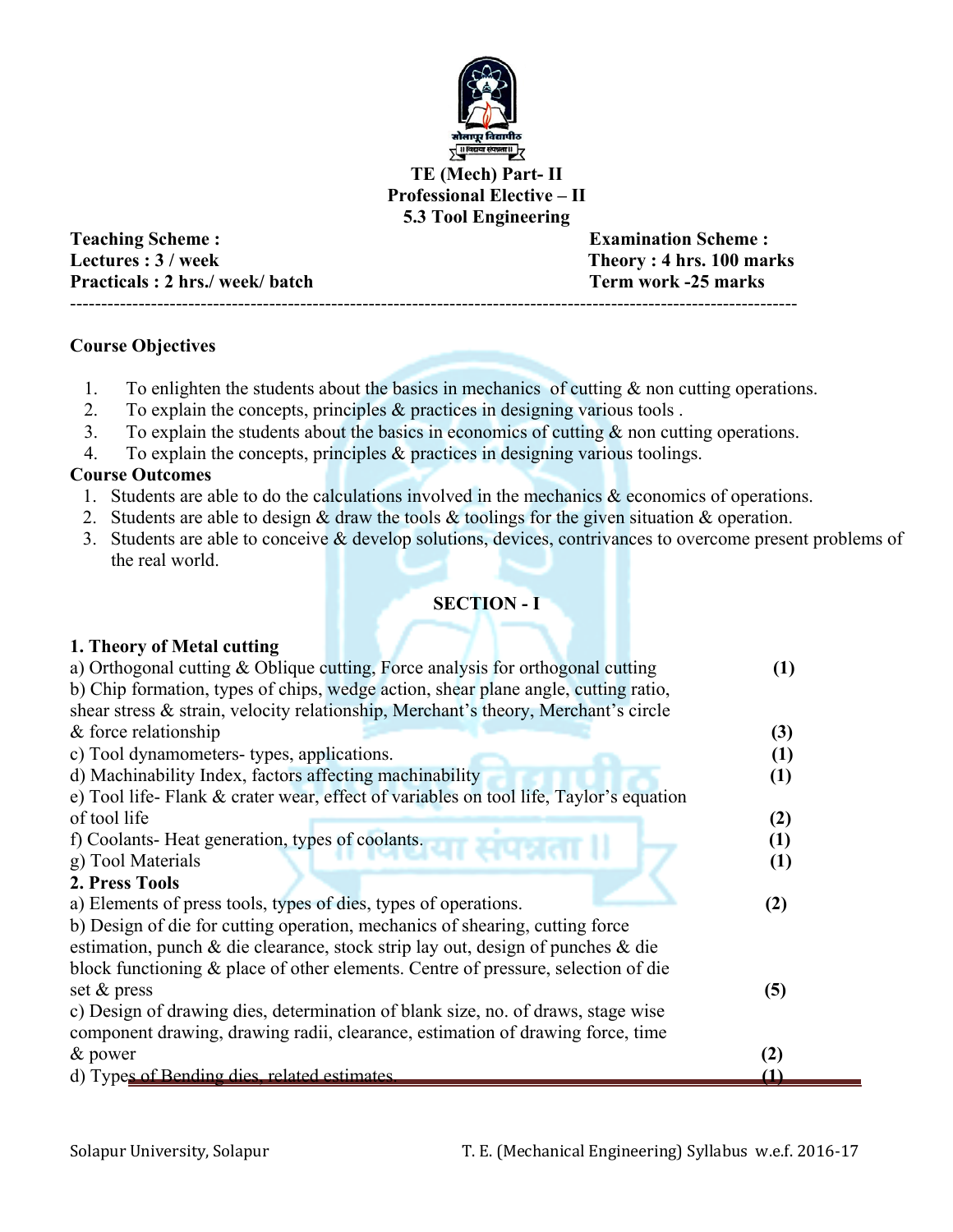

| (2)              |
|------------------|
| (2)              |
|                  |
| (1)              |
| (2)              |
|                  |
| (4)              |
|                  |
| (4)              |
|                  |
| (1)              |
| (1)              |
| (1)              |
| $\left(1\right)$ |
| $\left(1\right)$ |
|                  |
|                  |
|                  |

- 1. Study of cutting tools : Classification, Nomenclature, Geometry
- 2. Exercise on Theory of metal cutting.
- 3. Demonstration of Lathe tool & Drill tool dynamometer & calculation of cutting forces.
- 4. Exercises on Mechanics & Economics of Machining & Tooling
- 5. Sheet on Press tool design- Cutting & drawing operation, necessary calculation
- 6. Sheet on Jig design- Exercise  $&$  drawing
- 7. Sheet on Fixture design- Exercise & drawing
- 8. Industrial visit

**RECOMMENDED BOOKS:** 

#### **TEXT BOOKS**

- 1. Text Book of Production Engineering P.C.Sharma (S.Chand Publication)
- 2. Machine Tool Engineering G.R. Nagpal (khanna Publication)
- 3. Press Tools P.H.Joshi (S.Chand Publication)
- 4. Jigs & Fixtures P.H.Joshi (S.Chand Publication)

#### **REFERENCE BOOKS**

- 1. Metal cutting Theory & tool design- Mr. Arshinnov (MIR Publication)
- 2. Fundamentals of Tool design- ASTME Publication
- 3. Tool design Donaldson (TMH Publication)
- 4. Jig & Fixture Design Kempster (ELBS Publication)
- 5. Die Design Fundamentals-J.R.Paquin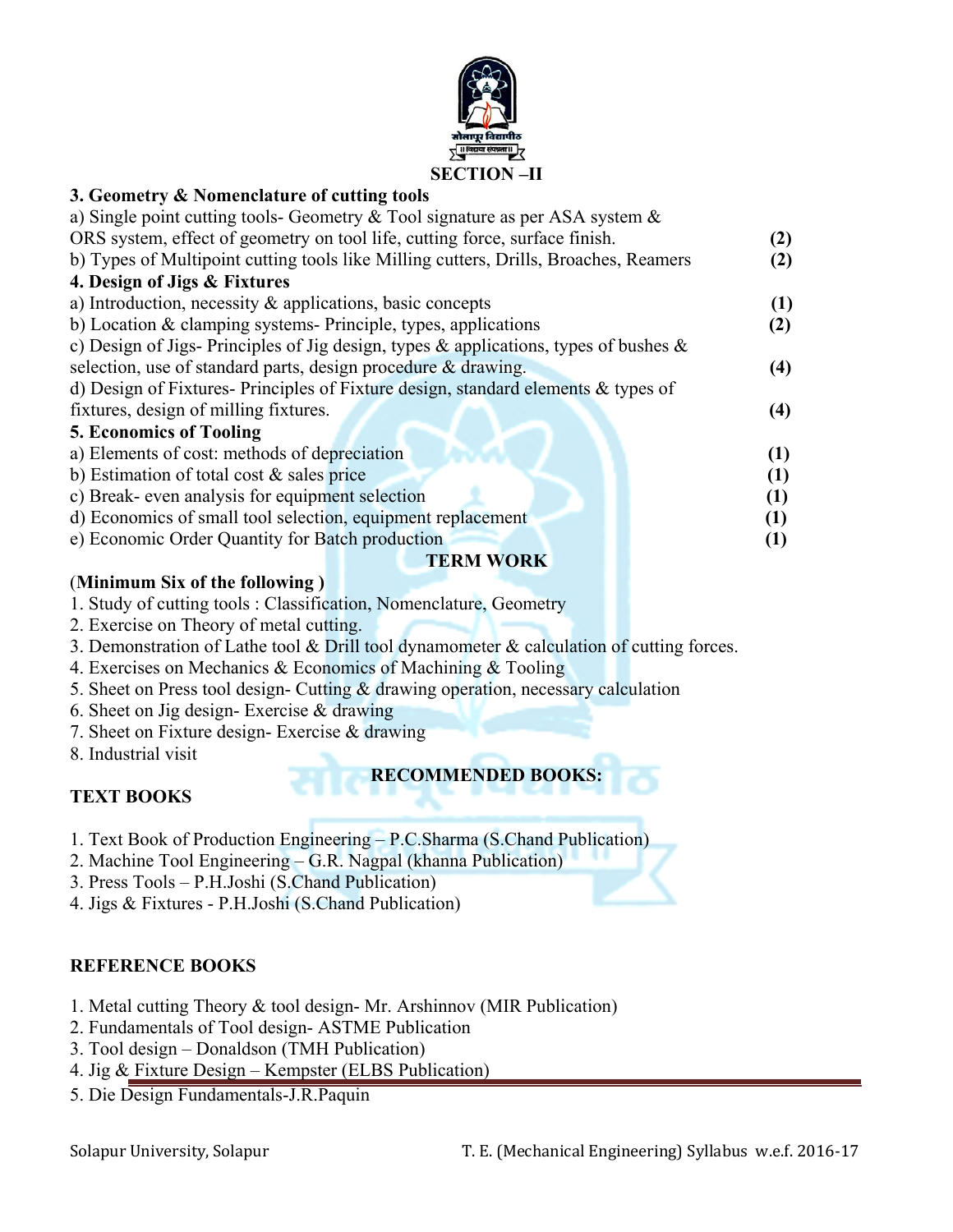

#### **TE (Mech) Part- II Professional Elective – II 5.4 Mechanical Vibration**

| <b>Teaching Scheme:</b>      | <b>Examination Scheme:</b> |
|------------------------------|----------------------------|
| Lectures: - 3Hrs/week        | Theory $-100$ Marks        |
| <b>Practical: - 2hr/week</b> | Oral – 25 Marks            |
|                              |                            |

#### **Course Objective:**

1. To familiarize the student with the underlying concepts of linear mechanical vibrations.

2. To introduce the concept of the free and forced responses of various single and multiple degree-of-freedom (DOF) systems.

**SECTION – I** 

3. To introduce the method of analysis for free and forced response of DOF systems.

#### **Course outcome:**

- 1. Students will understand the various aspects related to mechanical vibrations.
- 2. Students will develop the ability to analyze the problem related to mechanical vibration.

| <b>1. Basic Concepts of Vibration:</b>                              | (05) |
|---------------------------------------------------------------------|------|
| -Vibration and oscillation, causes and effects of vibrations,       |      |
| -Vibration parameters - spring, mass, damper,                       |      |
| -Types of damping and damping systems,                              |      |
| -Motion – periodic, non periodic, harmonic, non-harmonic,           |      |
| -Degree of freedom,                                                 |      |
| -Static equilibrium position,                                       |      |
| -Natural Frequency and mode shape,                                  |      |
| -Vibration classification,                                          |      |
| -Steps involved in vibration analysis. (3)                          |      |
| 2 Single Degree of Freedom System                                   | (06) |
| -Introduction                                                       |      |
| -Equation of motion for free and forced vibration,                  |      |
| -Free Vibration Response of un-damped and damped system,            |      |
| -Free vibration with viscous and coulomb damping                    |      |
| -Response of single DOF system to Harmonic and periodic excitation, |      |
| -Forced Vibration Response of un-damped and damped system,          |      |
|                                                                     |      |
| <b>3 Two Degree of Freedom System</b>                               | (06) |
| -Introduction,                                                      |      |
| -Equation of motion for free and forced vibration,                  |      |
| -Free Vibration analysis of an un-damped and damped system,         |      |
| -Forced Vibration Response of un-damped and damped system,          |      |
| <b>4 Multi Degree of Freedom System</b>                             | (05) |
| -Introduction,                                                      |      |
| -Equation of motion for free and forced vibration,                  |      |

-Free Vibration analysis of an un-damped and damped system,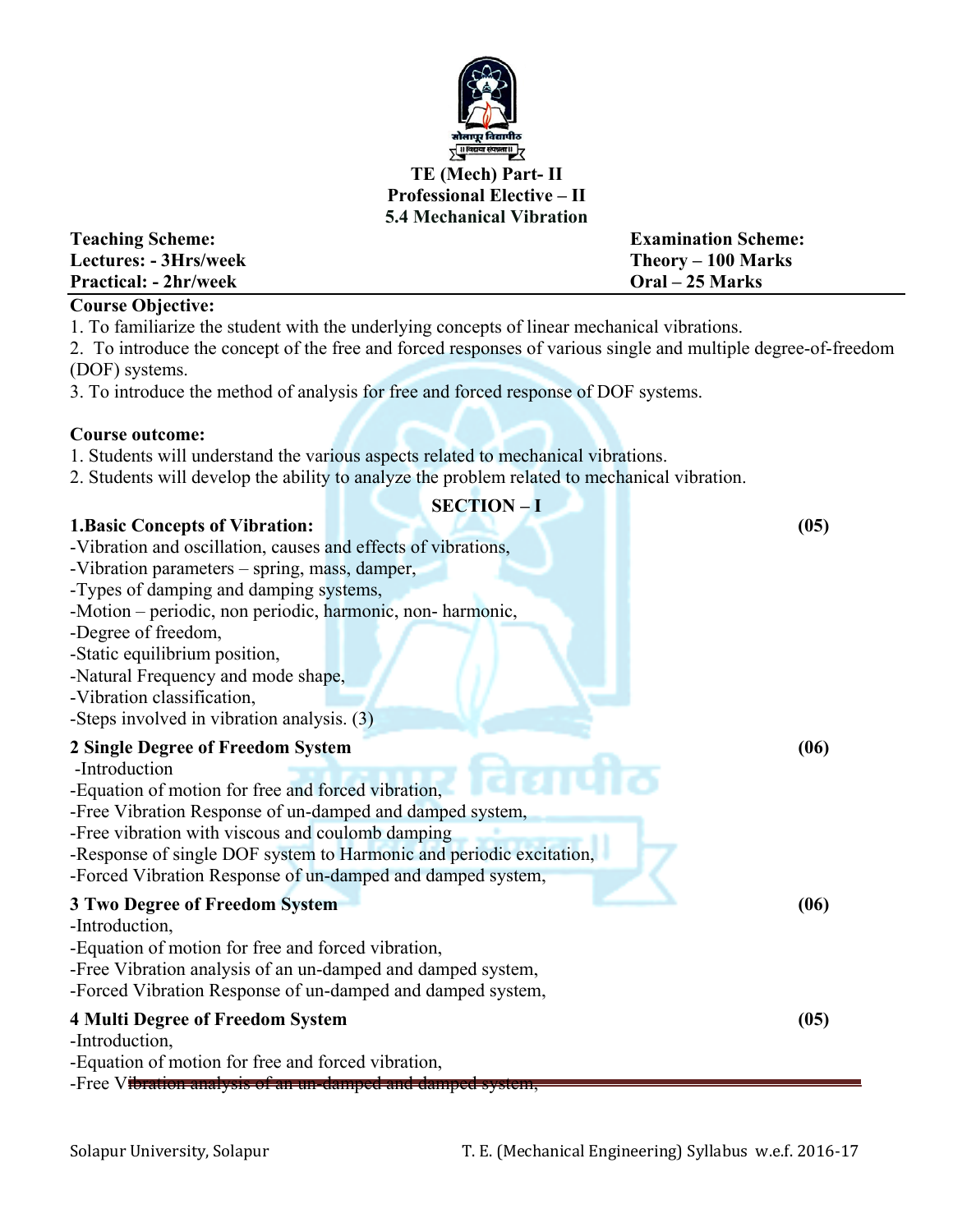

-Forced Vibration Response of un-damped and damped system,

#### **SECTION – II**

| <b>6 Random Vibration</b><br>(05)<br>-Introduction<br>-Introduction to Random variable and random processes,<br>-Probability distribution, Mean Square values and standard deviation,<br>-probability density function,<br>-Wide band and Narrow ban processes Power spectral Density<br><b>7. Vibration Control</b><br>(05)<br>-Introduction<br>-Vibration isolation<br>-Vibration absorbers (Tuned and Un-Tuned)<br>-Control of natural frequency,<br>-Vibration dampers<br><b>8. Vibration Measurement</b><br>(05)<br>-Introduction<br>-Vibration measuring parameters- Displacement, Velocity and acceleration<br>-Vibration measuring devices: Accelerometers, Vibration exciters, FFT analyzer,<br>-Introduction to signal analysis : Time domain $&$ Frequency domain analysis of signals.<br><b>Term Work:-</b><br>At least eight assignments/experiments based on above topics.<br><b>Text Books:-</b><br>1 Mechanical Vibrations: G K Grover. C U U U U U U U U U<br>2. Mechanical Vibrations : J P Den Hartog, McGraw Hill.<br>3. Theory of Vibrations with Applications: W T Thomson CBS Publishers Delhi<br><b>Reference Books:-</b><br>1 .Mechanical Vibrations : S S. Rao Addison-Wesley Publishing Co.<br>2. Fundamentals of Vibration: Leonard Meirovitch, McGraw Hill International Edison. | <b>5 Nonlinear Vibrations</b><br>-Introduction<br>-Linear and non-linear vibrations<br>-Systems with non-linear elastic properties,<br>-Free vibrations of system with non-linear elasticity and damping, | (05) |
|---------------------------------------------------------------------------------------------------------------------------------------------------------------------------------------------------------------------------------------------------------------------------------------------------------------------------------------------------------------------------------------------------------------------------------------------------------------------------------------------------------------------------------------------------------------------------------------------------------------------------------------------------------------------------------------------------------------------------------------------------------------------------------------------------------------------------------------------------------------------------------------------------------------------------------------------------------------------------------------------------------------------------------------------------------------------------------------------------------------------------------------------------------------------------------------------------------------------------------------------------------------------------------------------------------------|-----------------------------------------------------------------------------------------------------------------------------------------------------------------------------------------------------------|------|
|                                                                                                                                                                                                                                                                                                                                                                                                                                                                                                                                                                                                                                                                                                                                                                                                                                                                                                                                                                                                                                                                                                                                                                                                                                                                                                               |                                                                                                                                                                                                           |      |
|                                                                                                                                                                                                                                                                                                                                                                                                                                                                                                                                                                                                                                                                                                                                                                                                                                                                                                                                                                                                                                                                                                                                                                                                                                                                                                               |                                                                                                                                                                                                           |      |
|                                                                                                                                                                                                                                                                                                                                                                                                                                                                                                                                                                                                                                                                                                                                                                                                                                                                                                                                                                                                                                                                                                                                                                                                                                                                                                               |                                                                                                                                                                                                           |      |
|                                                                                                                                                                                                                                                                                                                                                                                                                                                                                                                                                                                                                                                                                                                                                                                                                                                                                                                                                                                                                                                                                                                                                                                                                                                                                                               |                                                                                                                                                                                                           |      |
|                                                                                                                                                                                                                                                                                                                                                                                                                                                                                                                                                                                                                                                                                                                                                                                                                                                                                                                                                                                                                                                                                                                                                                                                                                                                                                               |                                                                                                                                                                                                           |      |
| 3 .Principles of Vibration Control: Ashok Kumar Mallik, Affiliated East-West Press.<br>4. Mechanical Vibrations: A H Church, John Wiley $\&$ Sons Inc<br>5 .Mechanical Vibration Analysis: Srinivasan ,McGraw Hill.<br>6. Mechanical Vibrations: V.P. Singh.                                                                                                                                                                                                                                                                                                                                                                                                                                                                                                                                                                                                                                                                                                                                                                                                                                                                                                                                                                                                                                                  |                                                                                                                                                                                                           |      |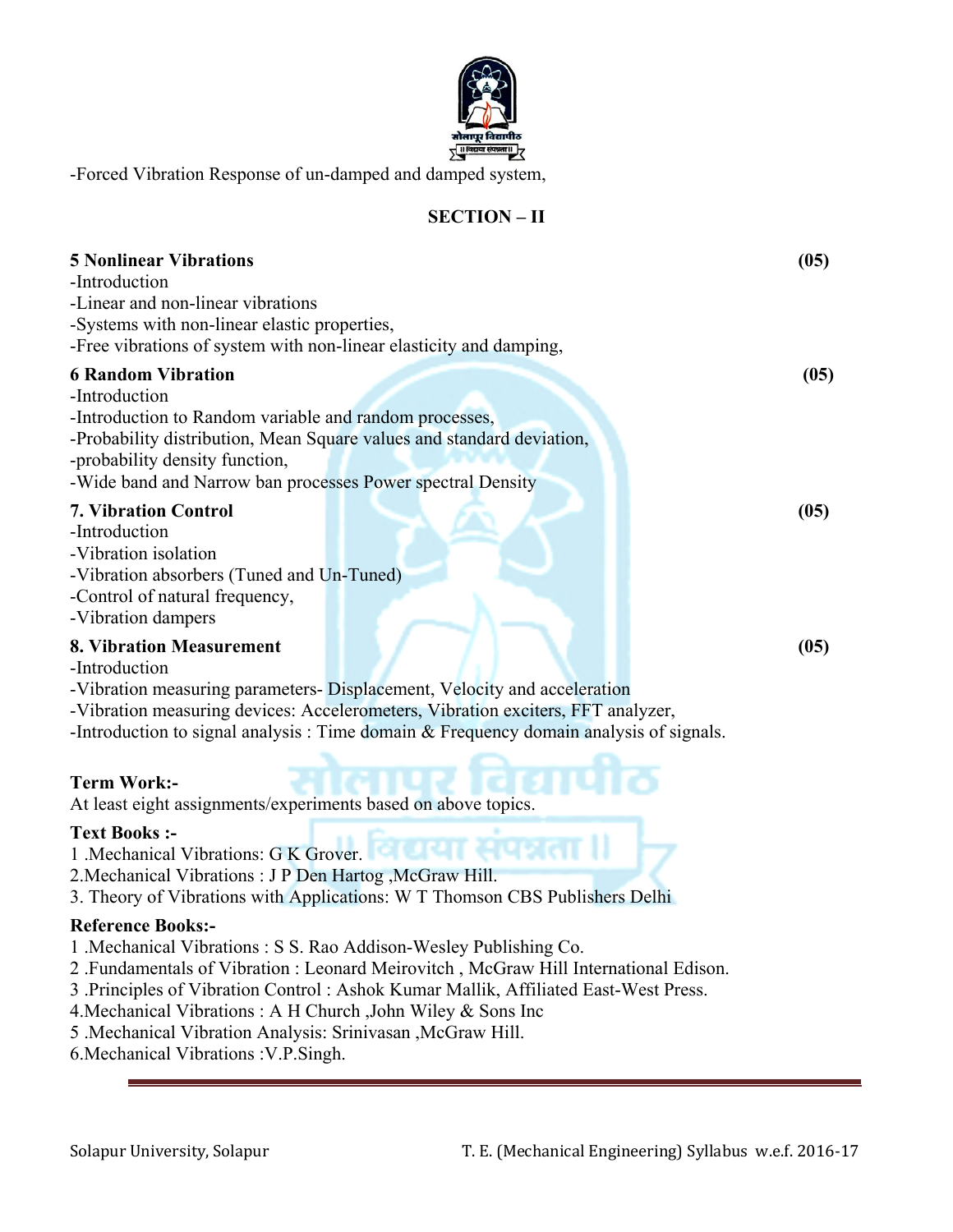

### **TE (Mech) Part- II 6.0 Advanced Computing Techniques – II (MATLAB)**

**Teaching Scheme Examination Scheme Theory: 1 hour a week**  University Exam: Nil **Practical: 2 hours a week Term Work : 25 Marks** ---------------------------------------------------------------------------------------------------------------------------------

### **Course Objectives:**

- 1. To learn the basic syntax MATLAB and use mathematical functions in MATLAB.
- 2. To make students familiar with the general programming concepts of MATLAB such as variables branching, loops and functions.
- 3. To make the students familiar with the scope and applications 2D and 3D graphs in MATLAB.
- 4. To make the students solve simple Image Processing tasks and transfer functions using MATLAB.

#### **Course Outcomes:**

A student who has successfully completed this course must be able to accomplish the following tasks;

- 1. Solve mathematical problems using Matlab and Plot 2D and 3D curves for mathematical functions.
- 2. Solve differential and algebraic equations using symbolic math toolbox.
- 3. Write simple Matlab Code for simple Image processing problems.
- 4. Use Simulink to solve elementary control problems

# 1.Introduction : 11 **au 11 au 11 au 11 au 11 au 11 au 11 a**

 Installing Matlab in Windows and Linux, command window, command history window, workspace window, array window, current directory.

#### **2. Scalars and Vectors and Matrices: (02)**

Scalar functions and vector functions, relational operations on vectors, logical operations on vectors, arithmetic operations on matrices, basic matrix operations such as inverse, triangular form, transpose and Eigen values.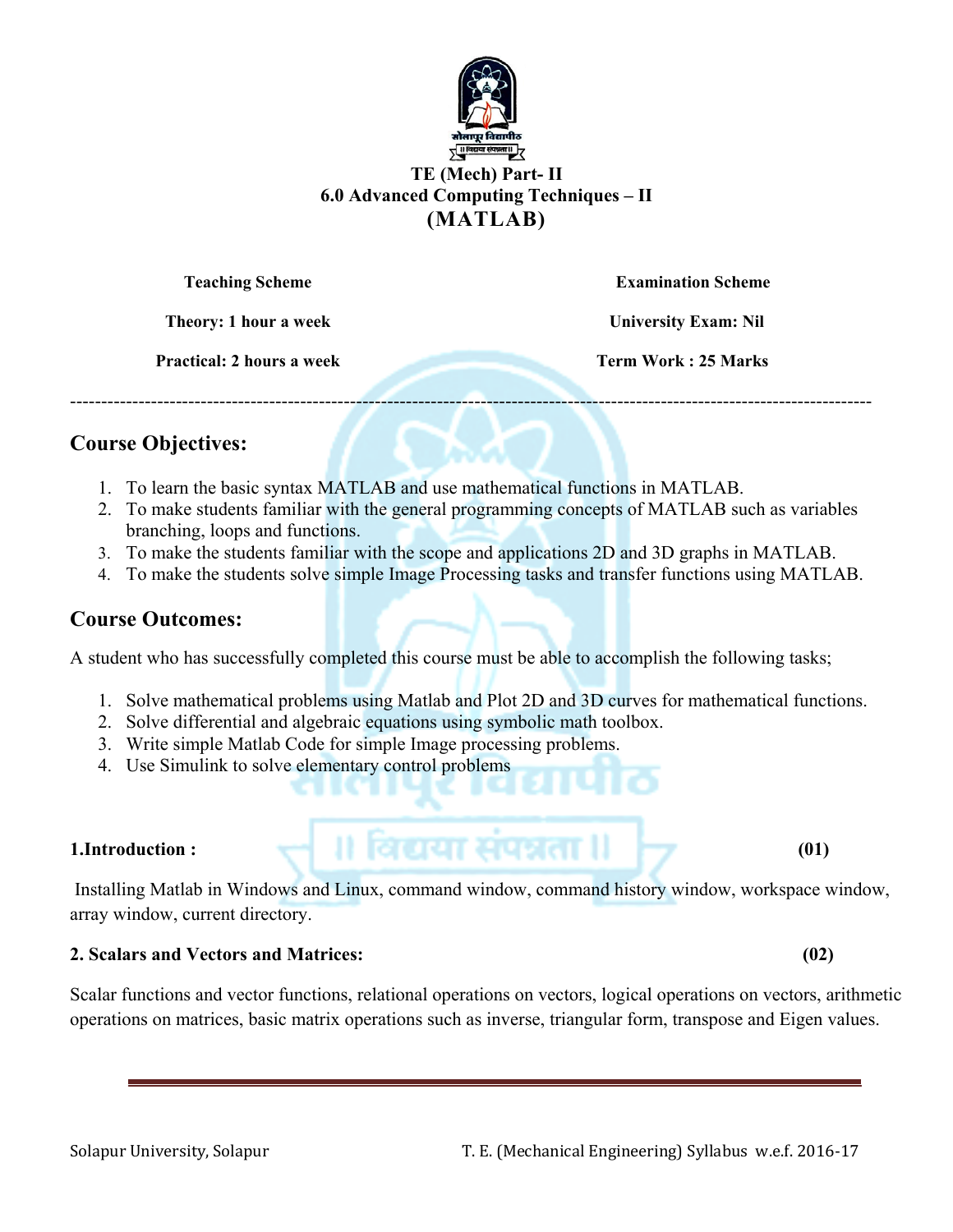#### Solapur University, Solapur T. E. (Mechanical Engineering) Syllabus w.e.f. 2016‐17

#### **3.Mathematical Functions and operations: (03)**

Elementary mathematical functions, logical functions, trigonometric functions, hyperbolic functions, complex umbers, creating polynomials finding root of polynomials, numerical integration.

### **4.General Programming: (02)**

Variables, arithmetic, relational and logical operators, input – output, branching & conditional statements, arrays, m files script files, function files, arguments.

2D plots, 3D plots, line and polygon plotting animations, customization and manipulation of graphics.

#### **6.Symbolic Math Toolbox: (02)**

Calculus, simplification and substitutions, variable precision arithmetic, solving linear algebraic equations, solving differential equations

### **7.Image Processing Toolbox: (01)**

 Fundamentals of Image Processing, basic image processing functions such arithmetic, filters, edge detection, noise removal

 **Termwork** 

 **Computing Assignments** 

### **8.Simulink: (01)**

Basic control theory, defining and simulating transfer functions in Simulink.

- 1) Exercises on Vector Operations.
- 2) Exercises on Matrix Operations
- 3) Exercises on branching and conditional statements.
- 4) Assignment on User Defined Functions using m files.
- 5) Exercises involving 2D plots.
- 6) Exercises involving 3D plot.

**5.Graphical Plotting: (02)** 

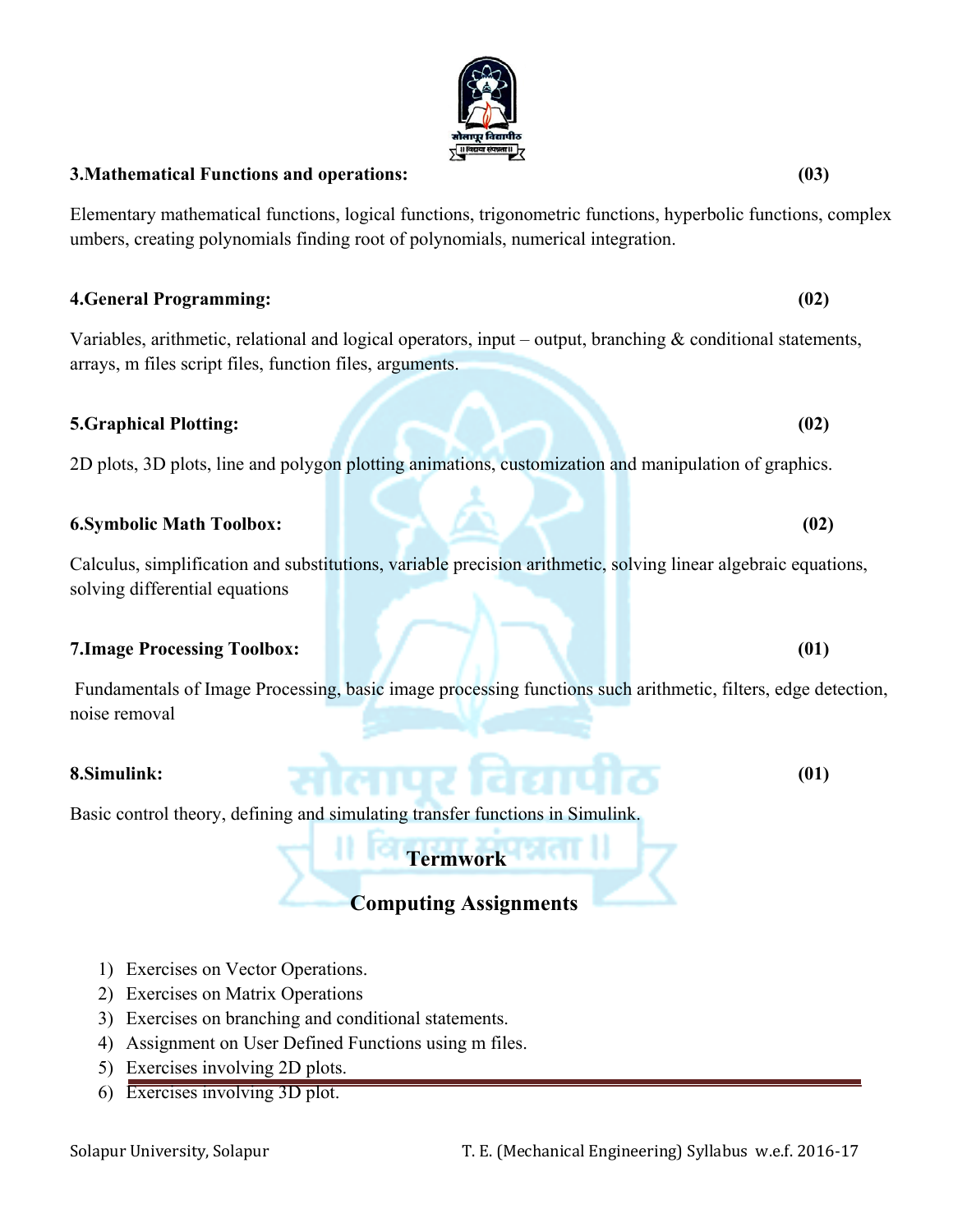

- 7) Exercises on algebraic and differential equations using the symbolic math toolbox.
- 8) Exercises on filtering and image arithmetic using the image processing toolbox.
- 9) Exercises on transfer functions using Simulink.
- 10) A complex problem involving several functions and operations.

### **Text Books:**

| Sr.                             | <b>Title</b>                                                                                                      | <b>Author / Authors</b>                          | <b>Publisher</b>                              |  |  |  |  |  |
|---------------------------------|-------------------------------------------------------------------------------------------------------------------|--------------------------------------------------|-----------------------------------------------|--|--|--|--|--|
| N <sub>0</sub><br>1             | Getting Started with Matlab                                                                                       | RudraPratap                                      | Oxford<br><b>University Press</b>             |  |  |  |  |  |
| 2<br>3                          | Matlab: An Introduction with Applications<br>A guide to Matlab: For Beginners and<br><b>Experience Users</b>      | <b>Amos Gilat</b><br>Hunt and Others             | Wiley<br>Cambridge<br><b>University Press</b> |  |  |  |  |  |
| <b>List of Reference Books:</b> |                                                                                                                   |                                                  |                                               |  |  |  |  |  |
| Sr.<br>N <sub>0</sub>           | <b>Title</b>                                                                                                      | <b>Author / Authors</b>                          | <b>Publisher</b>                              |  |  |  |  |  |
| 1<br>2                          | Matlab and its Applications in Engineering<br>Matlab and Simulink for Engineer's                                  | Bansal<br>Agam Kumar Tyagi                       | Pearson<br>Oxford<br>University               |  |  |  |  |  |
| 3<br>4<br>5                     | Mastering Matlab 7<br>Matrix and Liner Algebra Aided with Matlab<br>Modeling and Simulation using Matlab Simulink | Duane Hanselman<br>DattaKanti<br>Shailendra Jain | Press<br>Pearson<br>PHI<br>Wiley              |  |  |  |  |  |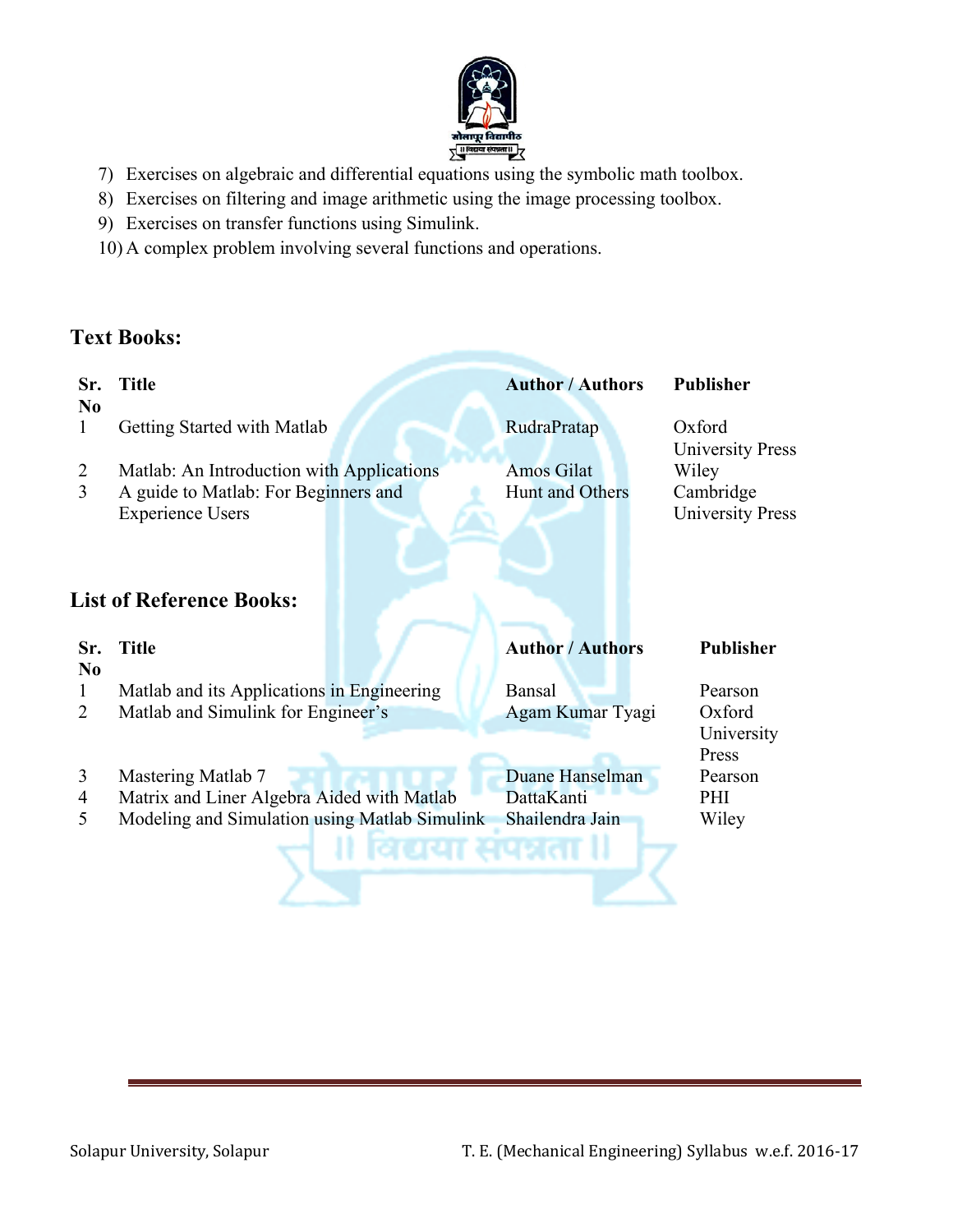# **TE (Mech) Part- II 6.0 Advanced Computing Techniques – II (SCILAB)**

### **Course Objectives:**

- 1. To learn the basic syntax Scilab and use the mathematical functions in Scilab.
- 2. To make students familiar with the general programming concepts of Scilab such as variables branching, loops and functions.
- 3. To make the students familiar the scope and applications 2D and 3D graphs in SCILAB.
- **4.** To develop simple codes for Statistics and Image Processing.

#### **Course Outcomes:**

A student who has successfully completed this course must be able to accomplish the following tasks;

- 1. Solve mathematical problems using Scilab and Plot 2D and 3D curves for mathematical problems.
- 2. Write Scilab code for various statistical applications.
- 3. Write Scilab Code for simple Image processing problems.
- 4. Use Scicos to solve simple transfer function control problems.

#### **1.Introduction:** (01)

Installing Scilab in Windows and Linux, history of Scilab, Scilab vs. Matlab, working directory, Scilab commands, menu bar, and toolboxes.

#### **2. Scalars and Vectors and Matrices: (02)**

Mathematical operations on vectors, relational operations on vectors, logical operations on vectors, arithmetic operations on matrices, basic matrix operations such as inverse, triangular form, transpose and Eigen values

#### **3.Mathematical Functions and operations: (03)**

Elementary mathematical functions, logical functions, functions on scalars, trigonometric functions, hyperbolic functions, complex umbers, creating polynomials finding root of polynomials

#### **4.General Programming: (02)**

Variables, arithmetic, relational and logical operators, input – output, branching  $\&$  conditional statements, scripts, functions, and user defined functions.

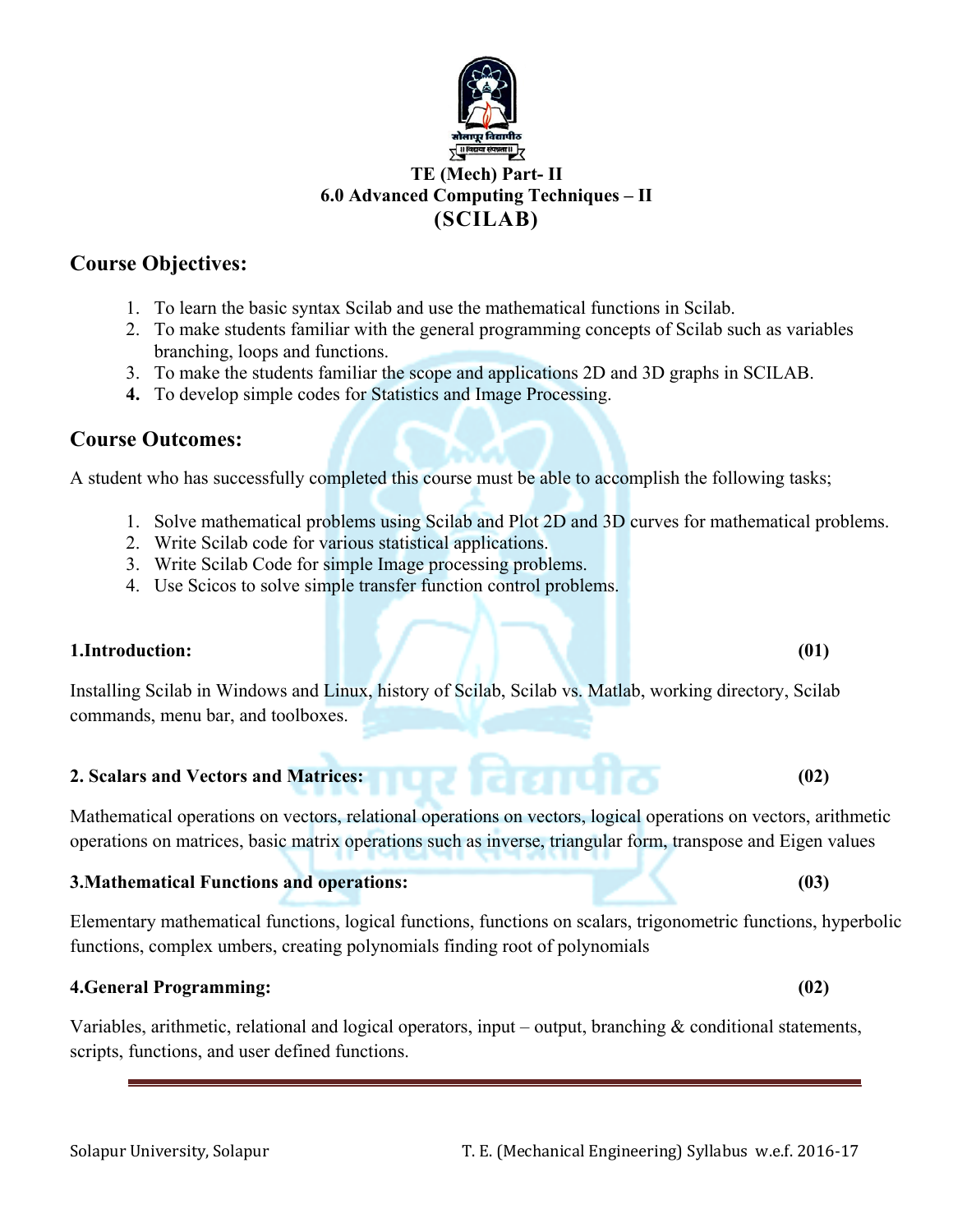### **5.Graphical Plotting: (02)**

Menus, executing menus from command line, code linking, dialog boxes. 2D plots, 3D plots, line and polygon plotting, rectangle plotting and arc plotting.

### **6.Statistical Operations: (02)**

Basic statistical functions, distributions, correlation, central moment, covariance, frequencies and percentiles, Fischer test, sampling, Labostat toolbox.

### **7.Image Processing**: **(01)**

 Fundamentals of Image Processing, basic image processing functions such arithmetic, filters, edge detection, noise removal

### **8.Scicos Toolbox:** (01)

Basic control theory, defining and simulating transfer functions.

### **Termwork**

### **Computing Assignments**

- 1. Exercises on Vector Operations.
- 2. Exercises on Matrix Operations
- 3. Exercises on branching and conditional statements.
- 4. Assignment on User Defined Functions and scripts.
- 5. Exercises involving 2D plots.
- 6. Exercises involving 3D plot.
- 7. Exercises on statistics.
- 8. Exercises on filtering and image arithmetic using the image processing toolbox.
- 9. Exercises on transfer functions using Scicos
- 10. A complex problem involving several functions and operations.



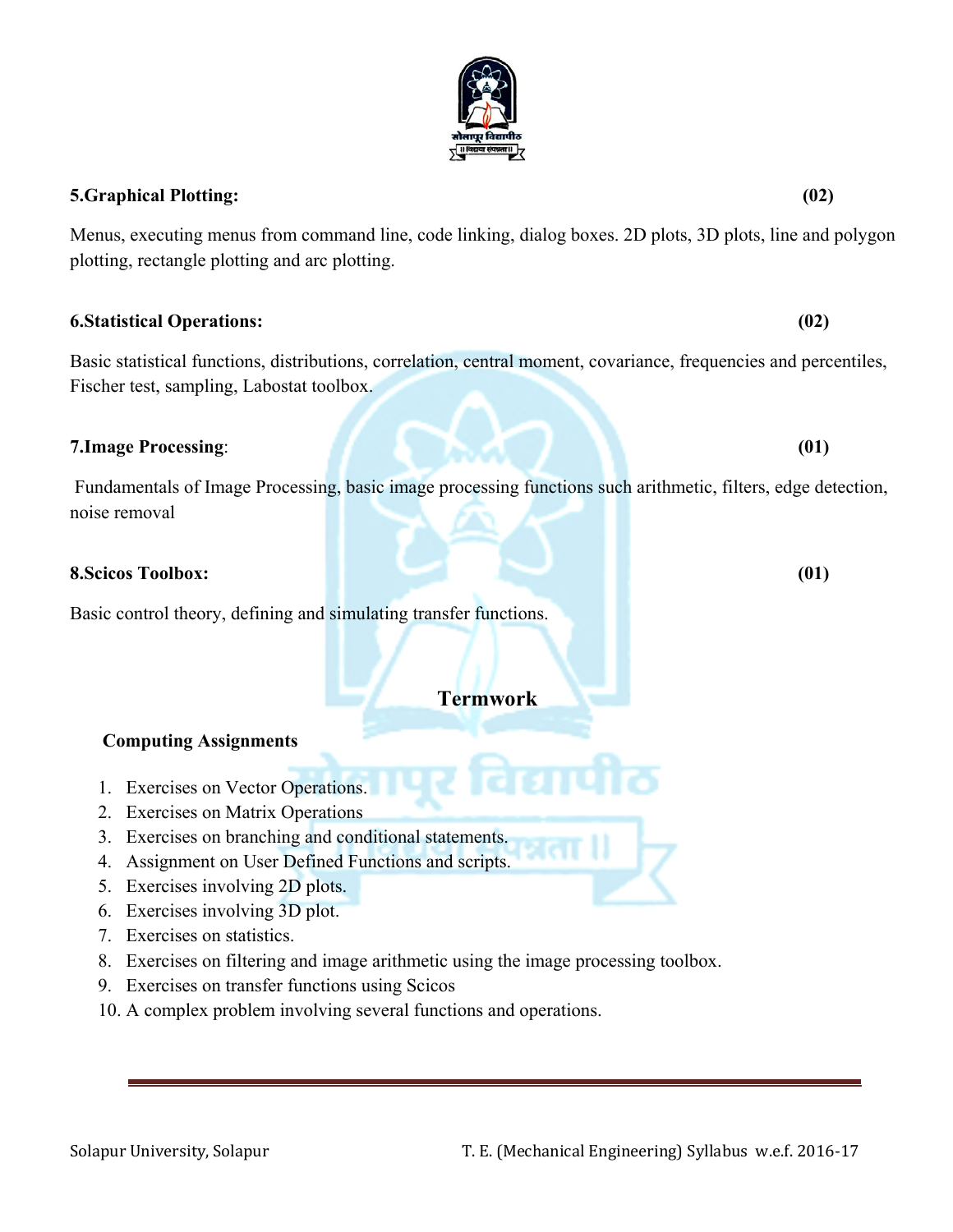

### **Text Books:**

| Sr.<br>N <sub>0</sub>                            | <b>Title</b>                                                                                                        |  |                                          | <b>Author / Authors</b>                                                              | Publisher                                               |  |  |
|--------------------------------------------------|---------------------------------------------------------------------------------------------------------------------|--|------------------------------------------|--------------------------------------------------------------------------------------|---------------------------------------------------------|--|--|
| $\mathbf{1}$<br>$\overline{2}$<br>$\overline{3}$ | <b>SCILAB</b><br><b>SCILAB</b> by Example<br>Programming with SCILAB                                                |  | HemaRamchandran<br>M. Affouf<br>Vinu Das |                                                                                      | S. Chand<br>Paperback<br>New Age<br>International       |  |  |
|                                                  | <b>List of Reference Books:</b>                                                                                     |  |                                          |                                                                                      |                                                         |  |  |
| Sr.                                              | <b>Title</b>                                                                                                        |  |                                          | Author/                                                                              | <b>Publisher</b>                                        |  |  |
| N <sub>0</sub><br>$\mathbf{1}$                   | Modelling and Simulation in SCILAB/SCICOS                                                                           |  |                                          | <b>Authors</b><br>Stephen<br>Cambell                                                 | Springer                                                |  |  |
| $\overline{2}$<br>$\overline{3}$<br>4<br>5       | Engineering and Scientific Computing with SCILAB<br>SCILAB: Introduction, applications and more<br>Scilab<br>Scilab |  |                                          | <b>Claude Gomez</b><br><b>Gaby Alez</b><br><b>Jesse Russel</b><br>Lambert<br>Surhone | <b>Birkhauser</b><br>Websters<br>Bookvika<br>BetaScript |  |  |
| ए विद्यापीठ                                      |                                                                                                                     |  |                                          |                                                                                      |                                                         |  |  |
| ।। विद्यया संपन्नता ॥                            |                                                                                                                     |  |                                          |                                                                                      |                                                         |  |  |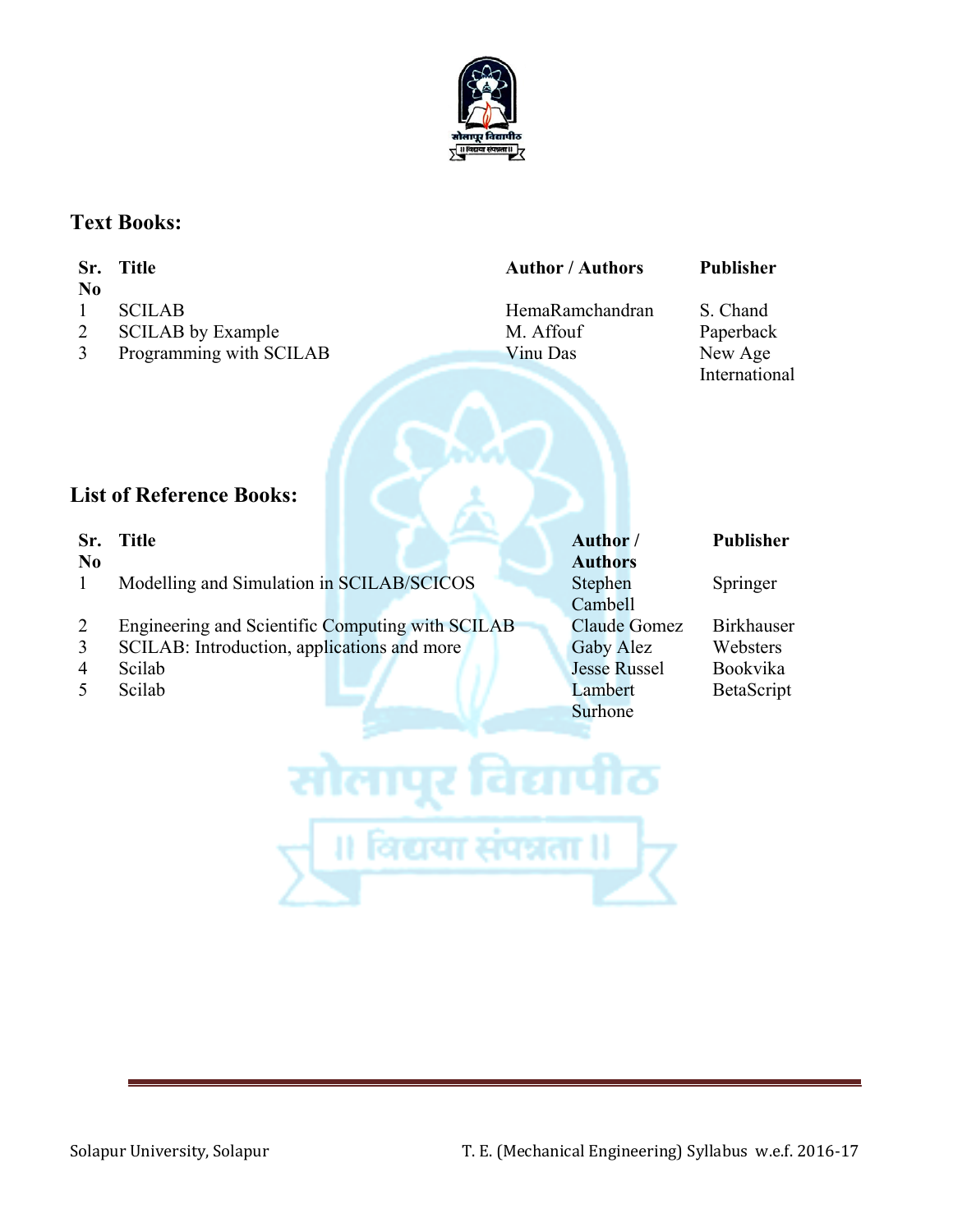

**Teaching Scheme Examination Scheme Practical:** 2hrs/week **Term- Work –** 25 Marks  **Practical Examination**-50Marks

Practical Exam duration- 6 Hrs.

#### **Course Objective:**

v) To make the students aware with various skills involved in manufacturing &Assembly.

**==========================================================================** 

- vi) To develop skills to operate different machine tools.
- vii) To make the students aware of limits, fits & tolerance while manufacturing assembly.
- viii) To make students aware of operation sequence, speed feed selection for different materials & operations

#### **Course Outcomes:**

- i) To create confidence amongst the students in Production / manufacturing activities.
- ii) Students should get experience about manual skills required to perform machining operations.
- iii) To create confidence in students while designing limits, fits & tolerances during manufacturing.
- iv) To create awareness in students regarding time management, work study, method study & tool engineering

।। विद्यया संपन्नता ।।

--------------------------------------------------------------------------------------------------------------------- 1. A composite job consisting of three components machined from **Φ32 mm MS bar**.

(Excluding commercial components) requiring minimum five operations listed below:

- 1.Turning
- 2.Drilling
- 3.Boring
- 4.Hand tapping
- 5.Milling
- 6.Internal & External V-threading
- 7.Grinding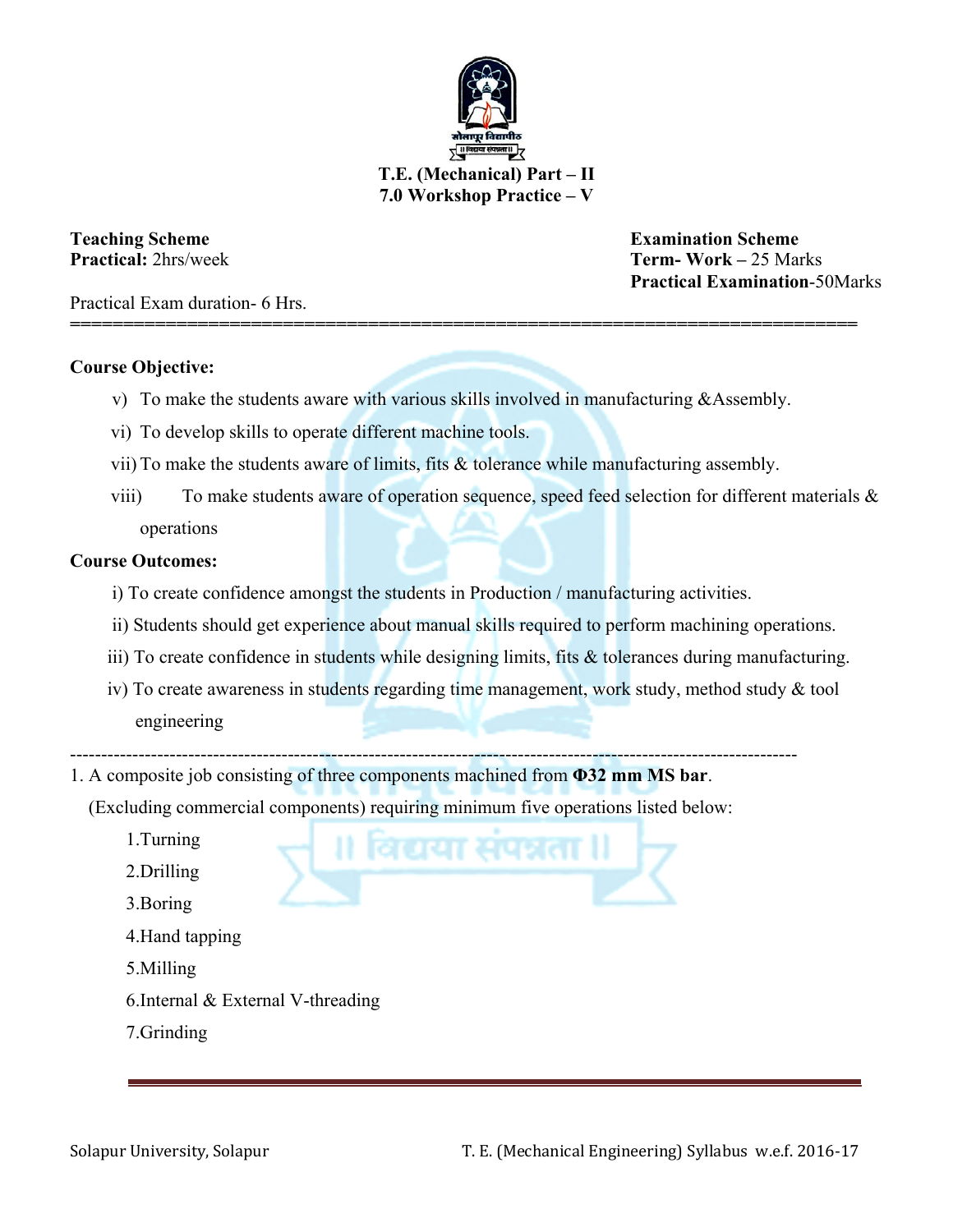

2. The components of the composite job shall carry at least two specified close tolerance operations. In addition to the above, following operations are to be demonstrated during the term. (These are not to be included in the job operations for term work & exams.)

- 1.Shaping
- 2.Slotting
- 3.Grinding
- 4.Form Turning
- 5.Knurling
- 6. Grooving

4. Journal should contain detailed process sheet of above job.

5. Assessment of Workshop Practice-IV-Term work shall be done for 50 % Work or one majorComponent &

Workshop Practice-V-Term work shall be done for remaining work at the end of T.E. (Mech.) Part II.

6.Practical examination of 6 Hrs. duration having component of 2 to 3 parts.

**Note:** Material specification for practical work & examination is raw material **Φ32mm MS bar**.

---------------------------------------------------------------------------------------------------------------------

#### **Books:**

- 1. Workshop Technology (Volume II) by Raghuvanshi.
- 2. Workshop Technology (Volume II) by HajraChowdhary.
- 3. Workshop Technology (Volume II) by W.A.J.Chapman.

#### **Reference Books:**

- 1. Production Technology by P.C.Sharma.
- 2. Production Technology HMT Handbook.
- 3. Production Technology (Volume II) by Gupte-Patel.
- 4.HGerling, All About Machine Tools, New Age International, 1995.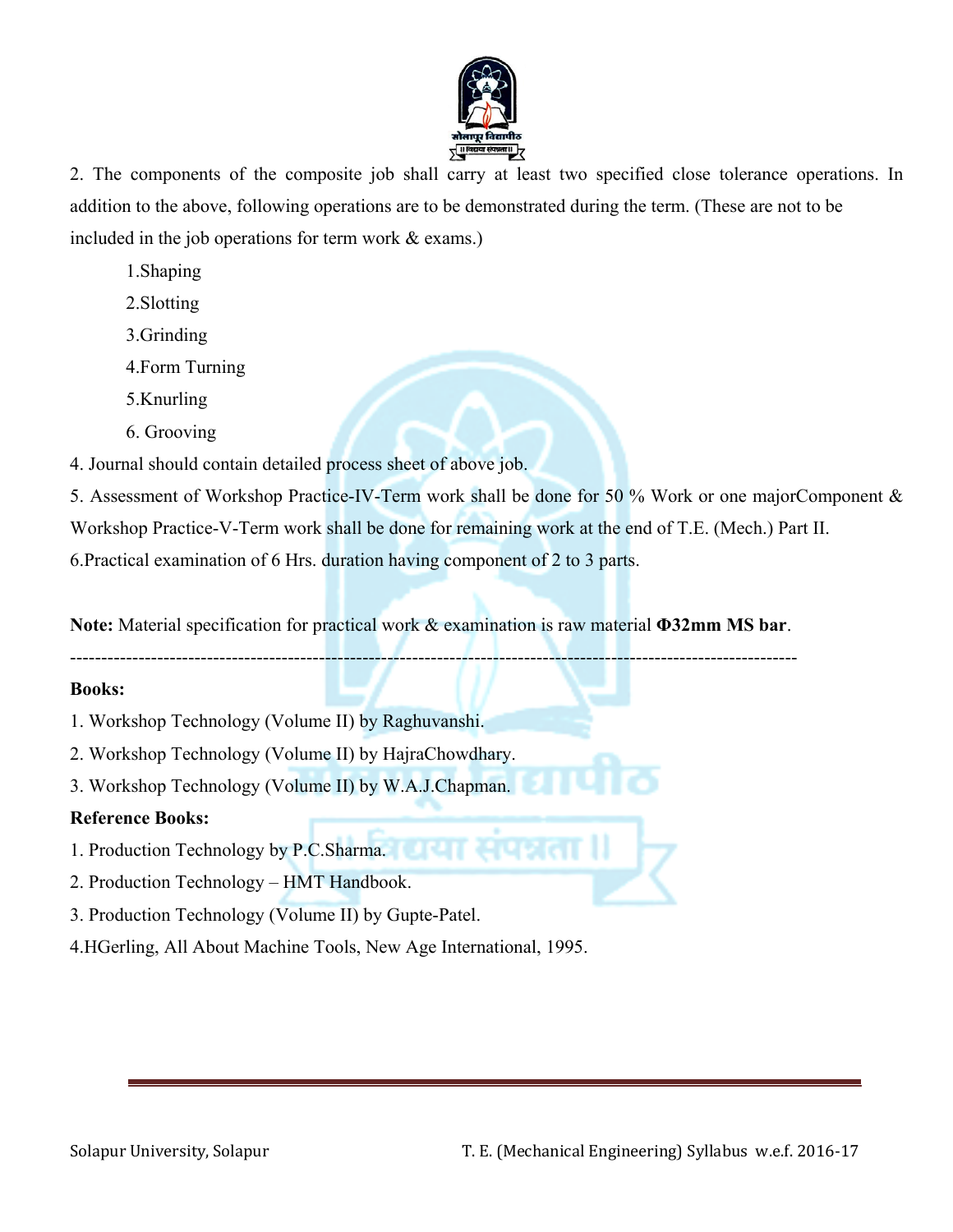

**T.E. (Mechanical), Semester - II** 

#### **Self Learning (Technical)**

**==============================================================================** 

 **Teaching Scheme:-- Nil** 

**Examination Scheme: Nil Term Work – 50 Marks Term Work – 50 Marks** 

#### **Course Objective:**

i) To develop the ability for self study

i) To make the students acquainted with various skills involved in presenting a data.

ii) Student is expected to understand  $\&$  analyze the basic problems in engineering.

#### **Course Outcomes:**

i) Outcome is to create confidence amongst the students in the field of engineering.

ii) Students should get experience about case study.

#### **1. Mini Project/Case study: 30 Marks**

A mini project /case study is expected to be on a state of the art technical topic, related to Mechanical Engineering discipline. Every individual or a group of maximum two students shall work on a area/topic, selected or assigned from any engineering/allied/applied fields, for the academic or industrial interest. The task may be like:

-A work/task can be completed using software tools like CAD tools, MALAB SCILAB, AUTOLISP, or any Programming Languages.

-Animation, simulation oriented task.

-Making a prototype, working model, attachment/extension to machine tool/equipment.

-Design of element, mechanism, product, subassembly etc.

-Experimentation with critical task like using IC engine, Hydraulic trainer circuit, Vibration analysis or using any working experimental set-up.

Such similar kind of task/case in the field of Mech. Engg., can be taken for mini project.

 # For this mini project the report should be prepared and student has to present it and demonstration to the expert panel appointed by HOD.

The Term work marks will be allotted as per the following :

i) Report 10 Marks

ii) Theme/content, Presentation and question-answer : 20 Marks

#### **2. A) Paper Presentation 20 Marks**  OR

#### **B) Seminar 20 Marks**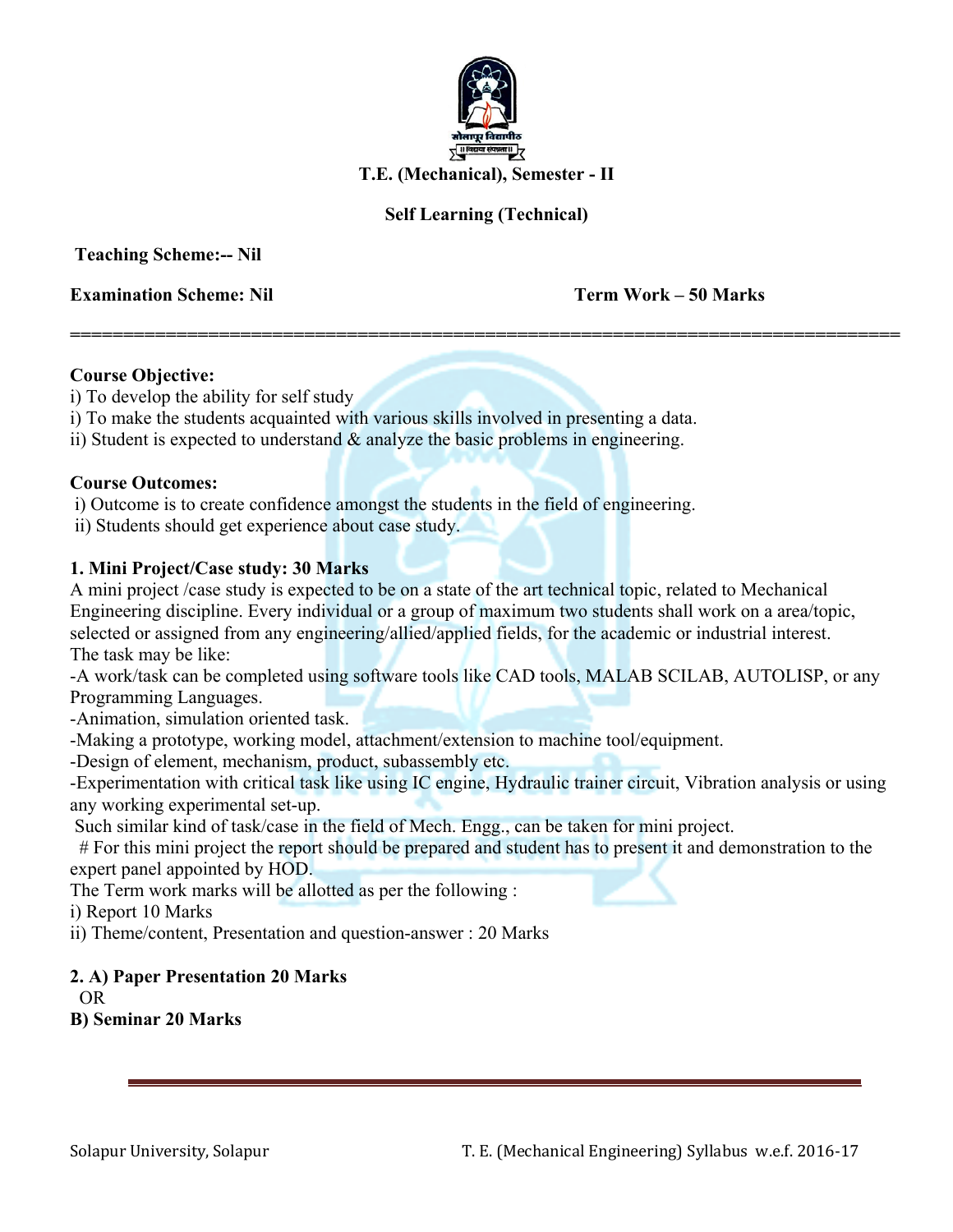

#### **A) Paper Presentation :**

A research paper is expected to be on a state of the art technical topic, related to Mechanical Engineering discipline. Every individual or a group of maximum two students shall work on a area/topic, selected or assigned from any engineering/allied/applied fields, for the academic or industrial interest. Student shall work on a recent/advanced topic, recent development/research work, may be selected by them or assigned from any engineering/allied/applied fields, for the academic or industrial interest. The student shall prepare the research paper and participate/submit for any competition/conference may be of university level/state level/national level/international level. The student has to produce the proof for the same in the form of certificate of selection/attendance/paper presentation, at the competition/conference, a copy of souvenir/proceeding etc.

For this the report including research paper should be prepared and student has to present it to the expert panel appointed by HOD.

The Term work marks will be allotted as per the following:

- i) Research paper: 10 Marks
- ii) Presentation and question-answer: 10 Marks

#### **B) Seminar:**

A seminar is expected to be on a state of the art technical topic, related to Mechanical Engineering discipline. Every individual student shall work on a recent topic selected or assigned from any engineering/allied/applied fields for the seminar of academic or industrial interest. It is expected that the student may collect information on a topic which is not covered in curriculum of the under graduate course. Student has to refer hand book, latest research papers, research journals, reference books, proceeding of conference through library or internet and record of references considered for seminar is too preserved in hard copy or soft copy, which shall be produced at the time of seminar. The seminar report & its presentation are to be based on content material, mainly collected & analyzed from above.The report of seminar should be submitted in printed volume (about10-20 pages) duly certified by guide. The student should deliver a seminar talk at least for 20 minutes based on the work done by him/her. The performance will be judged by expert panel appointed by HOD. Presentation shall be made with help of Power point (Guidelines)-

a. Preferably each slide shall have plain white or faint yellow or navy blue or maroon colored back ground with contrast matching font.

b. Each slide shall be numbered and header - footer shall be added similar to report.

c. Figure / Graph / Table shall be labeled with Figure No. / Graph No. / Table No. and with reference nos. Shown in seminar report

- d. Only brief points are to be highlighted on slides
- e. Points are not to be read directly from slide at the time of presentation.
- f. Presentation shall be based on Figure, Graph, Table, Charts and points etc.
- g. First slide shall be identical to cover page of report.
- h. Second slide should contain introduction / abstract of seminar and content of presentation with bullets.
- i. Third slide shall focus on literature review.
- j. Fourth slide on wards core content of presentation shall be discussed.
- l. Slides at the end shall consist of merits, demerits, future scope, conclusion and references.

#### **The Term work marks for seminar will be allotted as per the following**